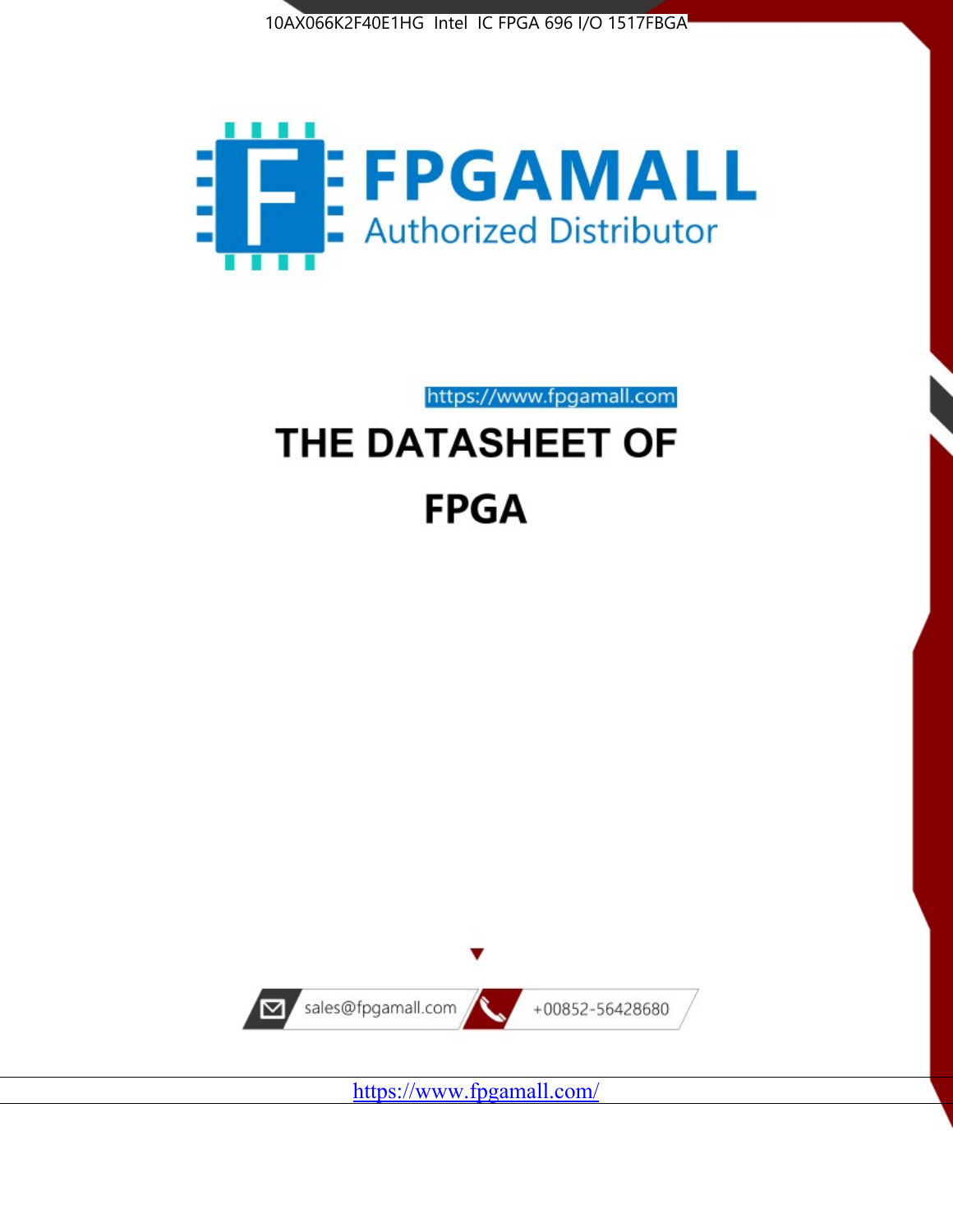10AX066K2F40E1HG Intel IC FPGA 696 I/O 1517FBGA



# **Intel® Arria® 10 Device Overview**



**A10-OVERVIEW | 2018.12.06** Latest document on the web: **[PDF](https://www.intel.com/content/dam/www/programmable/us/en/pdfs/literature/hb/arria-10/a10_overview.pdf)** | **[HTML](https://www.intel.com/content/www/us/en/programmable/documentation/sam1403480274650.html)**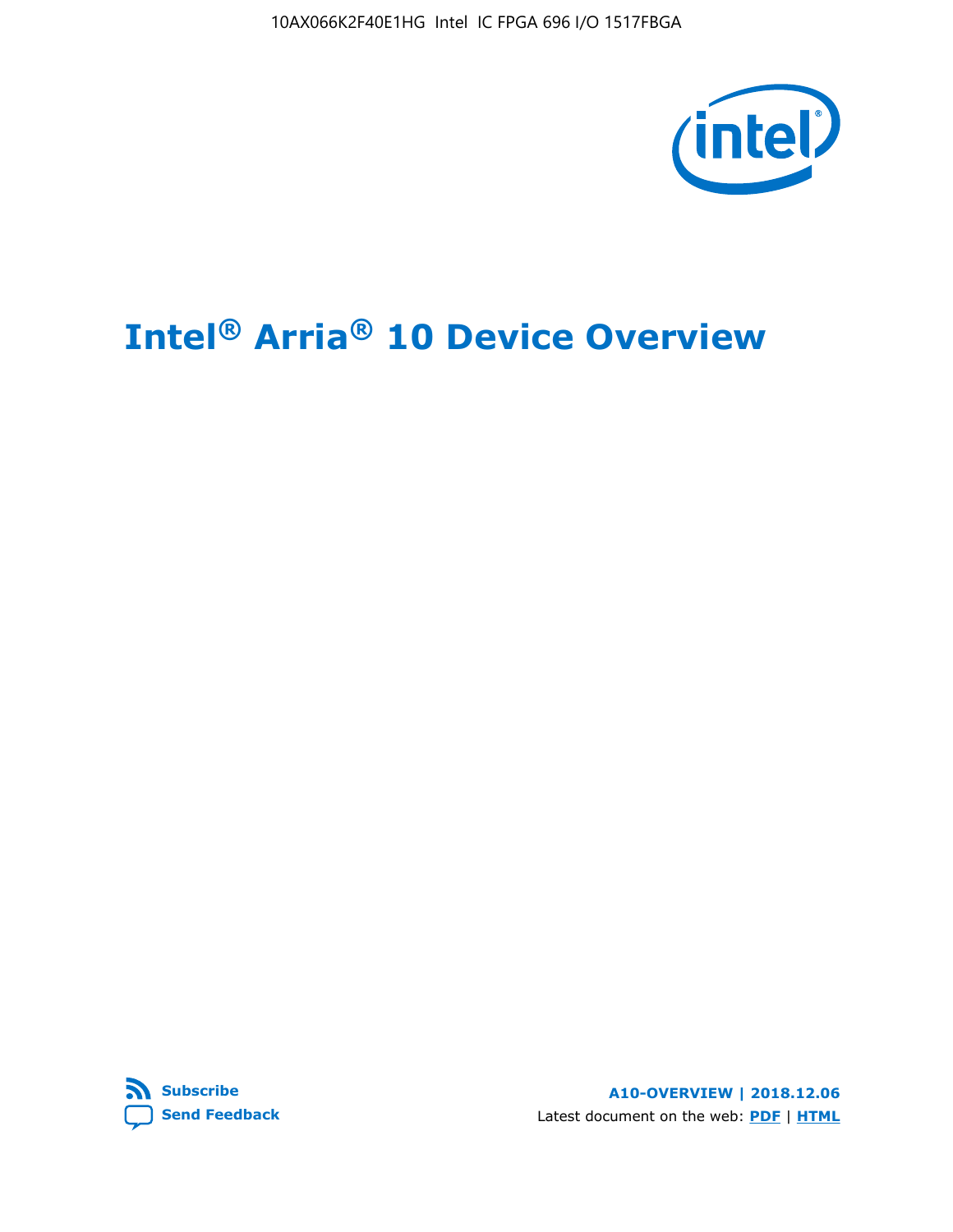

**Contents** 

# **Contents**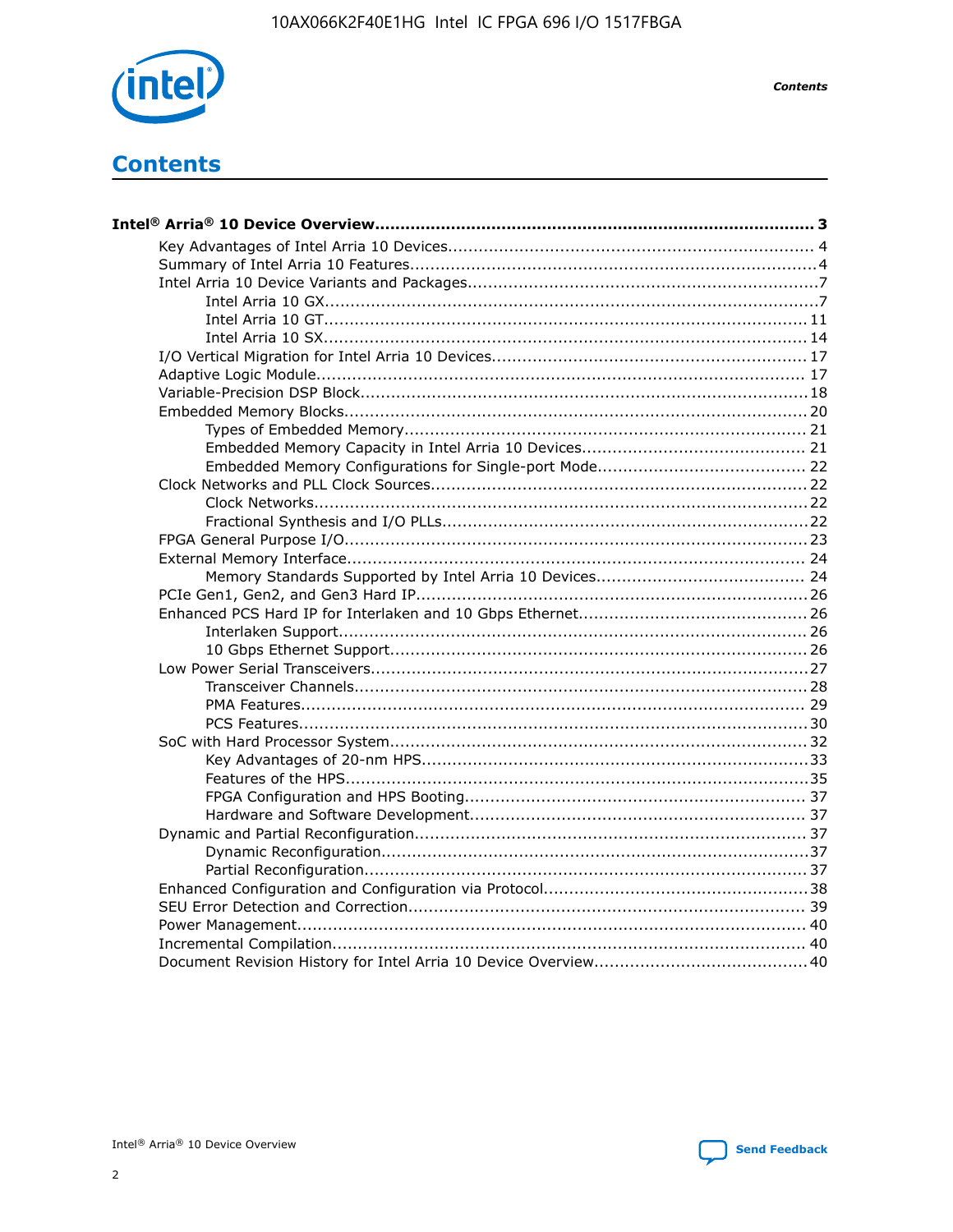**A10-OVERVIEW | 2018.12.06**

**[Send Feedback](mailto:FPGAtechdocfeedback@intel.com?subject=Feedback%20on%20Intel%20Arria%2010%20Device%20Overview%20(A10-OVERVIEW%202018.12.06)&body=We%20appreciate%20your%20feedback.%20In%20your%20comments,%20also%20specify%20the%20page%20number%20or%20paragraph.%20Thank%20you.)**



# **Intel® Arria® 10 Device Overview**

The Intel<sup>®</sup> Arria<sup>®</sup> 10 device family consists of high-performance and power-efficient 20 nm mid-range FPGAs and SoCs.

Intel Arria 10 device family delivers:

- Higher performance than the previous generation of mid-range and high-end FPGAs.
- Power efficiency attained through a comprehensive set of power-saving technologies.

The Intel Arria 10 devices are ideal for high performance, power-sensitive, midrange applications in diverse markets.

| <b>Market</b>         | <b>Applications</b>                                                                                               |
|-----------------------|-------------------------------------------------------------------------------------------------------------------|
| Wireless              | Channel and switch cards in remote radio heads<br>٠<br>Mobile backhaul<br>٠                                       |
| Wireline              | 40G/100G muxponders and transponders<br>٠<br>100G line cards<br>٠<br><b>Bridging</b><br>٠<br>Aggregation<br>٠     |
| <b>Broadcast</b>      | Studio switches<br>٠<br>Servers and transport<br>٠<br>Videoconferencing<br>٠<br>Professional audio and video<br>٠ |
| Computing and Storage | Flash cache<br>٠<br>Cloud computing servers<br>٠<br>Server acceleration<br>٠                                      |
| Medical               | Diagnostic scanners<br>٠<br>Diagnostic imaging<br>٠                                                               |
| Military              | Missile guidance and control<br>٠<br>Radar<br>٠<br>Electronic warfare<br>٠<br>Secure communications<br>٠          |

#### **Table 1. Sample Markets and Ideal Applications for Intel Arria 10 Devices**

#### **Related Information**

- [Intel Arria 10 Device Handbook: Known Issues](http://www.altera.com/support/kdb/solutions/rd07302013_646.html) Lists the planned updates to the *Intel Arria 10 Device Handbook* chapters.
- [Intel Arria 10 GX/GT Device Errata and Design Recommendations](https://www.intel.com/content/www/us/en/programmable/documentation/agz1493851706374.html#yqz1494433888646)
- [Intel Arria 10 SX Device Errata and Design Recommendations](https://www.intel.com/content/www/us/en/programmable/documentation/cru1462832385668.html#cru1462832558642)

Intel Corporation. All rights reserved. Intel, the Intel logo, Altera, Arria, Cyclone, Enpirion, MAX, Nios, Quartus and Stratix words and logos are trademarks of Intel Corporation or its subsidiaries in the U.S. and/or other countries. Intel warrants performance of its FPGA and semiconductor products to current specifications in accordance with Intel's standard warranty, but reserves the right to make changes to any products and services at any time without notice. Intel assumes no responsibility or liability arising out of the application or use of any information, product, or service described herein except as expressly agreed to in writing by Intel. Intel customers are advised to obtain the latest version of device specifications before relying on any published information and before placing orders for products or services. \*Other names and brands may be claimed as the property of others.

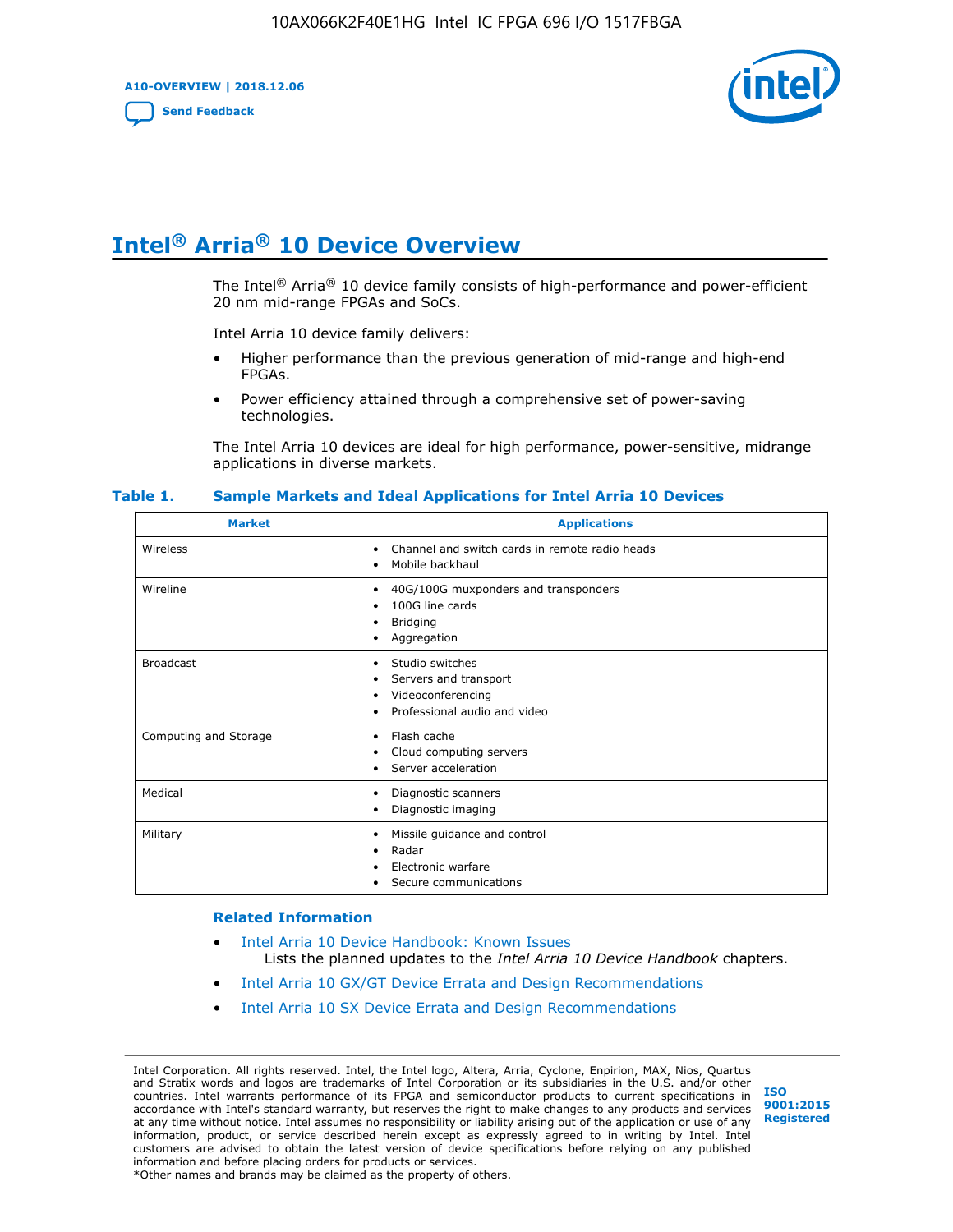

# **Key Advantages of Intel Arria 10 Devices**

# **Table 2. Key Advantages of the Intel Arria 10 Device Family**

| <b>Advantage</b>                                                                                          | <b>Supporting Feature</b>                                                                                                                                                                                                                                                                                                |  |  |  |  |  |
|-----------------------------------------------------------------------------------------------------------|--------------------------------------------------------------------------------------------------------------------------------------------------------------------------------------------------------------------------------------------------------------------------------------------------------------------------|--|--|--|--|--|
| Enhanced core architecture                                                                                | Built on TSMC's 20 nm process technology<br>٠<br>60% higher performance than the previous generation of mid-range FPGAs<br>٠<br>15% higher performance than the fastest previous-generation FPGA<br>٠                                                                                                                    |  |  |  |  |  |
| High-bandwidth integrated<br>transceivers                                                                 | Short-reach rates up to 25.8 Gigabits per second (Gbps)<br>٠<br>Backplane capability up to 12.5 Gbps<br>٠<br>Integrated 10GBASE-KR and 40GBASE-KR4 Forward Error Correction (FEC)<br>٠                                                                                                                                   |  |  |  |  |  |
| Improved logic integration and<br>hard IP blocks                                                          | 8-input adaptive logic module (ALM)<br>٠<br>Up to 65.6 megabits (Mb) of embedded memory<br>٠<br>Variable-precision digital signal processing (DSP) blocks<br>Fractional synthesis phase-locked loops (PLLs)<br>Hard PCI Express Gen3 IP blocks<br>Hard memory controllers and PHY up to 2,400 Megabits per second (Mbps) |  |  |  |  |  |
| Second generation hard<br>processor system (HPS) with<br>integrated ARM* Cortex*-A9*<br>MPCore* processor | Tight integration of a dual-core ARM Cortex-A9 MPCore processor, hard IP, and an<br>٠<br>FPGA in a single Intel Arria 10 system-on-a-chip (SoC)<br>Supports over 128 Gbps peak bandwidth with integrated data coherency between<br>$\bullet$<br>the processor and the FPGA fabric                                        |  |  |  |  |  |
| Advanced power savings                                                                                    | Comprehensive set of advanced power saving features<br>٠<br>Power-optimized MultiTrack routing and core architecture<br>٠<br>Up to 40% lower power compared to previous generation of mid-range FPGAs<br>Up to 60% lower power compared to previous generation of high-end FPGAs                                         |  |  |  |  |  |

# **Summary of Intel Arria 10 Features**

## **Table 3. Summary of Features for Intel Arria 10 Devices**

| <b>Feature</b>                  | <b>Description</b>                                                                                                                                                                                                                                                                                                                                                                                       |
|---------------------------------|----------------------------------------------------------------------------------------------------------------------------------------------------------------------------------------------------------------------------------------------------------------------------------------------------------------------------------------------------------------------------------------------------------|
| Technology                      | TSMC's 20-nm SoC process technology<br>٠<br>Allows operation at a lower $V_{\text{CC}}$ level of 0.82 V instead of the 0.9 V standard $V_{\text{CC}}$ core voltage                                                                                                                                                                                                                                       |
| Packaging                       | 1.0 mm ball-pitch Fineline BGA packaging<br>0.8 mm ball-pitch Ultra Fineline BGA packaging<br>Multiple devices with identical package footprints for seamless migration between different<br><b>FPGA</b> densities<br>Devices with compatible package footprints allow migration to next generation high-end<br>Stratix $\mathcal{R}$ 10 devices<br>RoHS, leaded $(1)$ , and lead-free (Pb-free) options |
| High-performance<br>FPGA fabric | Enhanced 8-input ALM with four registers<br>٠<br>Improved multi-track routing architecture to reduce congestion and improve compilation time<br>Hierarchical core clocking architecture<br>Fine-grained partial reconfiguration                                                                                                                                                                          |
| Internal memory<br>blocks       | M20K-20-Kb memory blocks with hard error correction code (ECC)<br>Memory logic array block (MLAB)-640-bit memory                                                                                                                                                                                                                                                                                         |
|                                 | continued                                                                                                                                                                                                                                                                                                                                                                                                |



<sup>(1)</sup> Contact Intel for availability.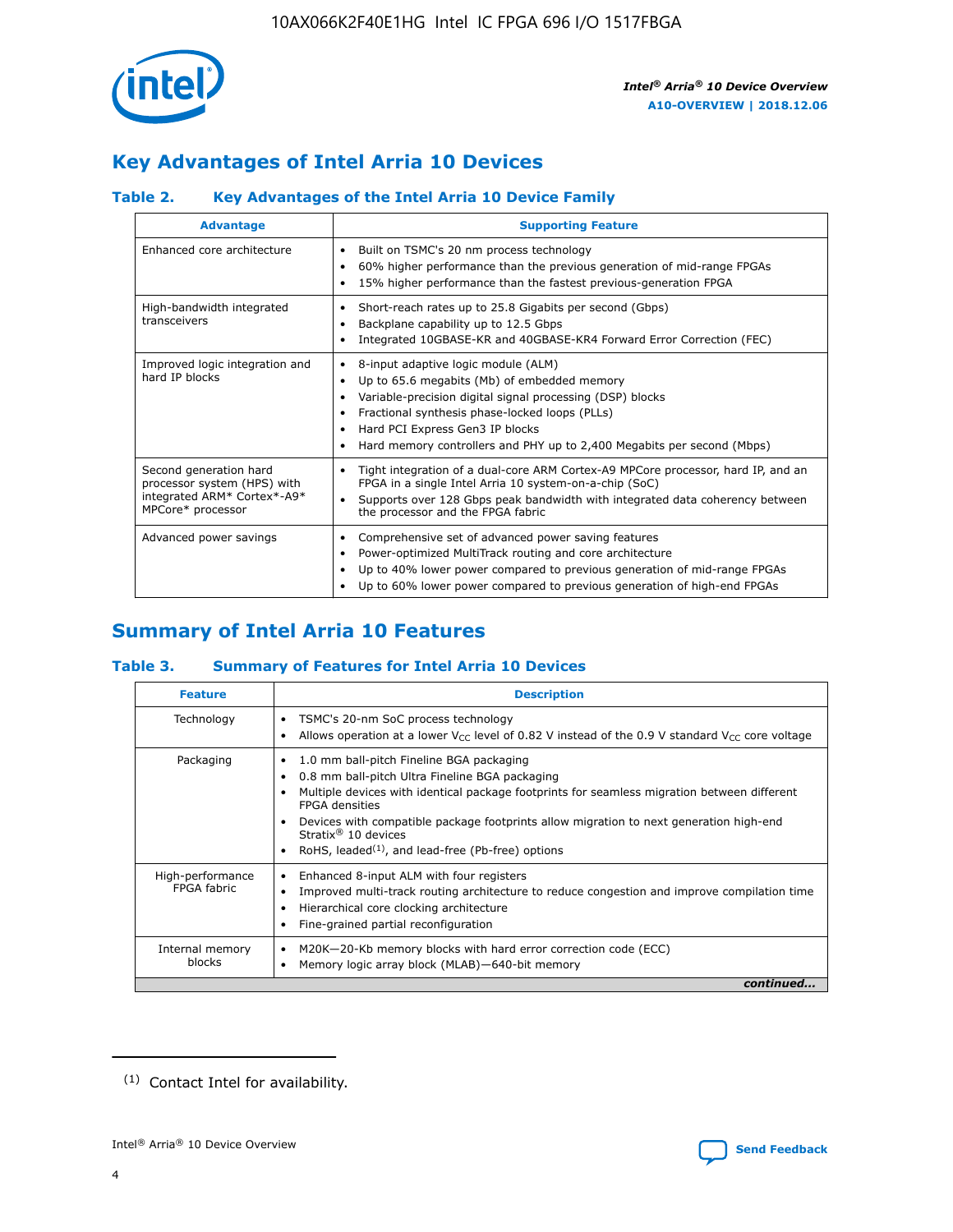$\mathbf{r}$ 



| <b>Feature</b>                         |                                                                                                        | <b>Description</b>                                                                                                                                                                                                                                                                                                                                                                                                                                                                                                                                                                                                                                                                                                                                                                                                                                                            |
|----------------------------------------|--------------------------------------------------------------------------------------------------------|-------------------------------------------------------------------------------------------------------------------------------------------------------------------------------------------------------------------------------------------------------------------------------------------------------------------------------------------------------------------------------------------------------------------------------------------------------------------------------------------------------------------------------------------------------------------------------------------------------------------------------------------------------------------------------------------------------------------------------------------------------------------------------------------------------------------------------------------------------------------------------|
| Embedded Hard IP<br>blocks             | Variable-precision DSP                                                                                 | Native support for signal processing precision levels from $18 \times 19$ to<br>$\bullet$<br>54 x 54<br>Native support for 27 x 27 multiplier mode<br>$\bullet$<br>64-bit accumulator and cascade for systolic finite impulse responses<br>$\bullet$<br>(FIRs)<br>Internal coefficient memory banks<br>$\bullet$<br>Preadder/subtractor for improved efficiency<br>Additional pipeline register to increase performance and reduce<br>power<br>Supports floating point arithmetic:<br>- Perform multiplication, addition, subtraction, multiply-add,<br>multiply-subtract, and complex multiplication.<br>- Supports multiplication with accumulation capability, cascade<br>summation, and cascade subtraction capability.<br>- Dynamic accumulator reset control.<br>- Support direct vector dot and complex multiplication chaining<br>multiply floating point DSP blocks. |
|                                        | Memory controller                                                                                      | DDR4, DDR3, and DDR3L                                                                                                                                                                                                                                                                                                                                                                                                                                                                                                                                                                                                                                                                                                                                                                                                                                                         |
|                                        | PCI Express*                                                                                           | PCI Express (PCIe*) Gen3 (x1, x2, x4, or x8), Gen2 (x1, x2, x4, or x8)<br>and Gen1 (x1, x2, x4, or x8) hard IP with complete protocol stack,<br>endpoint, and root port                                                                                                                                                                                                                                                                                                                                                                                                                                                                                                                                                                                                                                                                                                       |
|                                        | Transceiver I/O                                                                                        | 10GBASE-KR/40GBASE-KR4 Forward Error Correction (FEC)<br>PCS hard IPs that support:<br>٠<br>- 10-Gbps Ethernet (10GbE)<br>- PCIe PIPE interface<br>- Interlaken<br>- Gbps Ethernet (GbE)<br>- Common Public Radio Interface (CPRI) with deterministic latency<br>support<br>- Gigabit-capable passive optical network (GPON) with fast lock-<br>time support<br>13.5G JESD204b<br>$\bullet$<br>8B/10B, 64B/66B, 64B/67B encoders and decoders<br>$\bullet$<br>Custom mode support for proprietary protocols                                                                                                                                                                                                                                                                                                                                                                   |
| Core clock networks                    | $\bullet$                                                                                              | Up to 800 MHz fabric clocking, depending on the application:<br>- 667 MHz external memory interface clocking with 2,400 Mbps DDR4 interface<br>- 800 MHz LVDS interface clocking with 1,600 Mbps LVDS interface<br>Global, regional, and peripheral clock networks<br>Clock networks that are not used can be gated to reduce dynamic power                                                                                                                                                                                                                                                                                                                                                                                                                                                                                                                                   |
| Phase-locked loops<br>(PLLs)           | High-resolution fractional synthesis PLLs:<br>٠<br>Integer PLLs:<br>- Adjacent to general purpose I/Os | - Precision clock synthesis, clock delay compensation, and zero delay buffering (ZDB)<br>- Support integer mode and fractional mode<br>- Fractional mode support with third-order delta-sigma modulation<br>- Support external memory and LVDS interfaces                                                                                                                                                                                                                                                                                                                                                                                                                                                                                                                                                                                                                     |
| FPGA General-purpose<br>$I/Os$ (GPIOs) | On-chip termination (OCT)<br>٠                                                                         | 1.6 Gbps LVDS-every pair can be configured as receiver or transmitter<br>1.2 V to 3.0 V single-ended LVTTL/LVCMOS interfacing                                                                                                                                                                                                                                                                                                                                                                                                                                                                                                                                                                                                                                                                                                                                                 |
| <b>External Memory</b><br>Interface    | $\bullet$                                                                                              | Hard memory controller- DDR4, DDR3, and DDR3L support<br>- DDR4-speeds up to 1,200 MHz/2,400 Mbps<br>- DDR3-speeds up to 1,067 MHz/2,133 Mbps<br>Soft memory controller—provides support for RLDRAM $3^{(2)}$ , QDR IV $^{(2)}$ , and QDR II+<br>continued                                                                                                                                                                                                                                                                                                                                                                                                                                                                                                                                                                                                                    |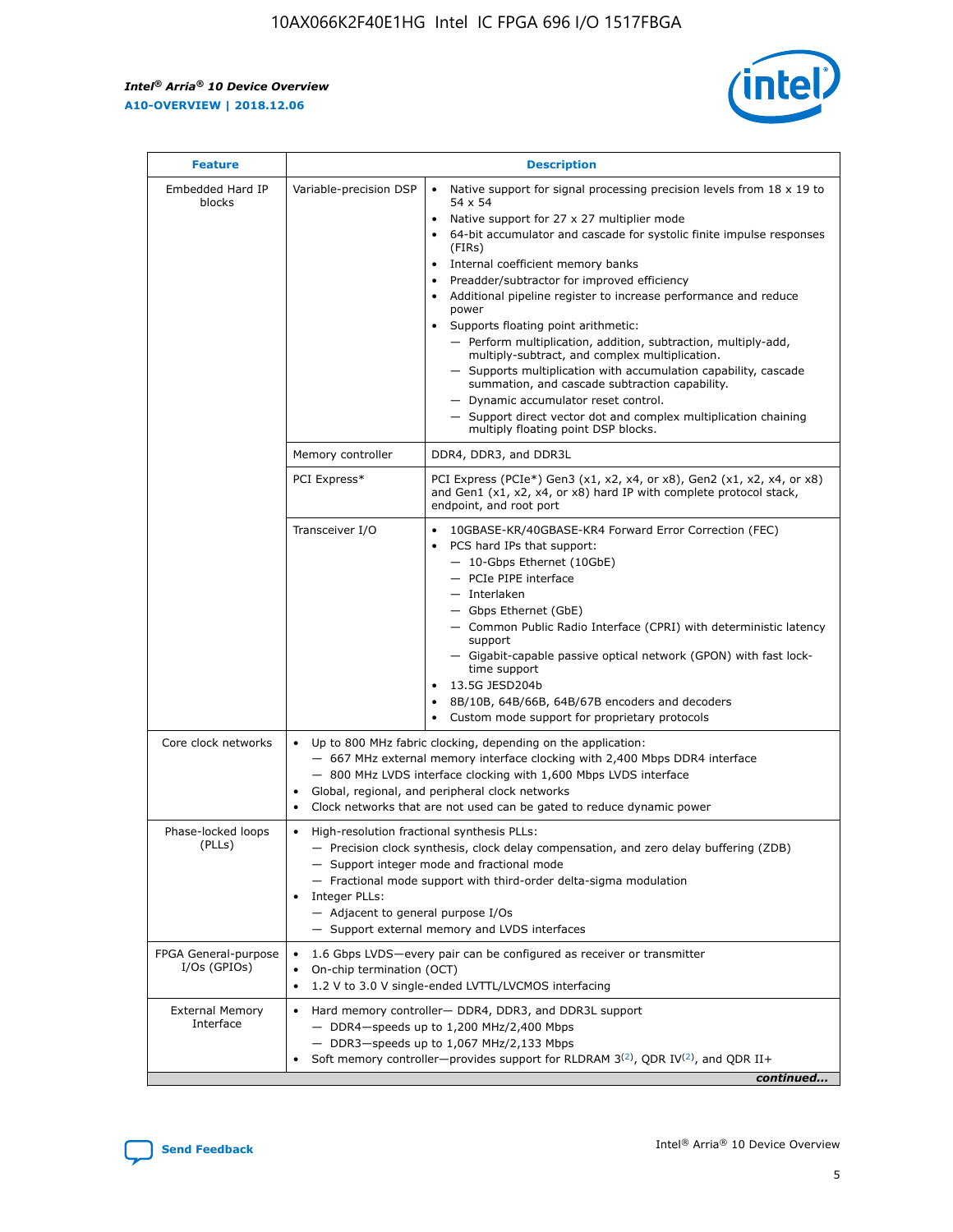

| <b>Feature</b>                                    | <b>Description</b>                                                                                                                                                                                                                                                                                                                                                                                                                                                                                                                                                                                                                             |  |  |  |  |  |  |  |
|---------------------------------------------------|------------------------------------------------------------------------------------------------------------------------------------------------------------------------------------------------------------------------------------------------------------------------------------------------------------------------------------------------------------------------------------------------------------------------------------------------------------------------------------------------------------------------------------------------------------------------------------------------------------------------------------------------|--|--|--|--|--|--|--|
| Low-power serial<br>transceivers                  | • Continuous operating range:<br>- Intel Arria 10 GX-1 Gbps to 17.4 Gbps<br>- Intel Arria 10 GT-1 Gbps to 25.8 Gbps<br>Backplane support:<br>$-$ Intel Arria 10 GX-up to 12.5<br>$-$ Intel Arria 10 GT-up to 12.5<br>Extended range down to 125 Mbps with oversampling<br>ATX transmit PLLs with user-configurable fractional synthesis capability<br>• Electronic Dispersion Compensation (EDC) support for XFP, SFP+, QSFP, and CFP optical<br>module<br>• Adaptive linear and decision feedback equalization<br>Transmitter pre-emphasis and de-emphasis<br>$\bullet$<br>Dynamic partial reconfiguration of individual transceiver channels |  |  |  |  |  |  |  |
| <b>HPS</b><br>(Intel Arria 10 SX<br>devices only) | Processor and system<br>Dual-core ARM Cortex-A9 MPCore processor-1.2 GHz CPU with<br>$\bullet$<br>1.5 GHz overdrive capability<br>256 KB on-chip RAM and 64 KB on-chip ROM<br>$\bullet$<br>System peripherals-general-purpose timers, watchdog timers, direct<br>memory access (DMA) controller, FPGA configuration manager, and<br>clock and reset managers<br>• Security features—anti-tamper, secure boot, Advanced Encryption<br>Standard (AES) and authentication (SHA)<br>ARM CoreSight* JTAG debug access port, trace port, and on-chip<br>trace storage                                                                                |  |  |  |  |  |  |  |
|                                                   | <b>External interfaces</b><br>Hard memory interface—Hard memory controller (2,400 Mbps DDR4,<br>$\bullet$<br>and 2,133 Mbps DDR3), Quad serial peripheral interface (QSPI) flash<br>controller, NAND flash controller, direct memory access (DMA)<br>controller, Secure Digital/MultiMediaCard (SD/MMC) controller<br>Communication interface-10/100/1000 Ethernet media access<br>control (MAC), USB On-The-GO (OTG) controllers, I <sup>2</sup> C controllers,<br>UART 16550, serial peripheral interface (SPI), and up to 62<br>HPS GPIO interfaces (48 direct-share I/Os)                                                                  |  |  |  |  |  |  |  |
|                                                   | High-performance ARM AMBA* AXI bus bridges that support<br>Interconnects to core<br>$\bullet$<br>simultaneous read and write<br>HPS-FPGA bridges—include the FPGA-to-HPS, HPS-to-FPGA, and<br>$\bullet$<br>lightweight HPS-to-FPGA bridges that allow the FPGA fabric to issue<br>transactions to slaves in the HPS, and vice versa<br>Configuration bridge that allows HPS configuration manager to<br>configure the core logic via dedicated 32-bit configuration port<br>FPGA-to-HPS SDRAM controller bridge-provides configuration<br>interfaces for the multiport front end (MPFE) of the HPS SDRAM<br>controller                         |  |  |  |  |  |  |  |
| Configuration                                     | Tamper protection—comprehensive design protection to protect your valuable IP investments<br>Enhanced 256-bit advanced encryption standard (AES) design security with authentication<br>$\bullet$<br>Configuration via protocol (CvP) using PCIe Gen1, Gen2, or Gen3<br>continued                                                                                                                                                                                                                                                                                                                                                              |  |  |  |  |  |  |  |

<sup>(2)</sup> Intel Arria 10 devices support this external memory interface using hard PHY with soft memory controller.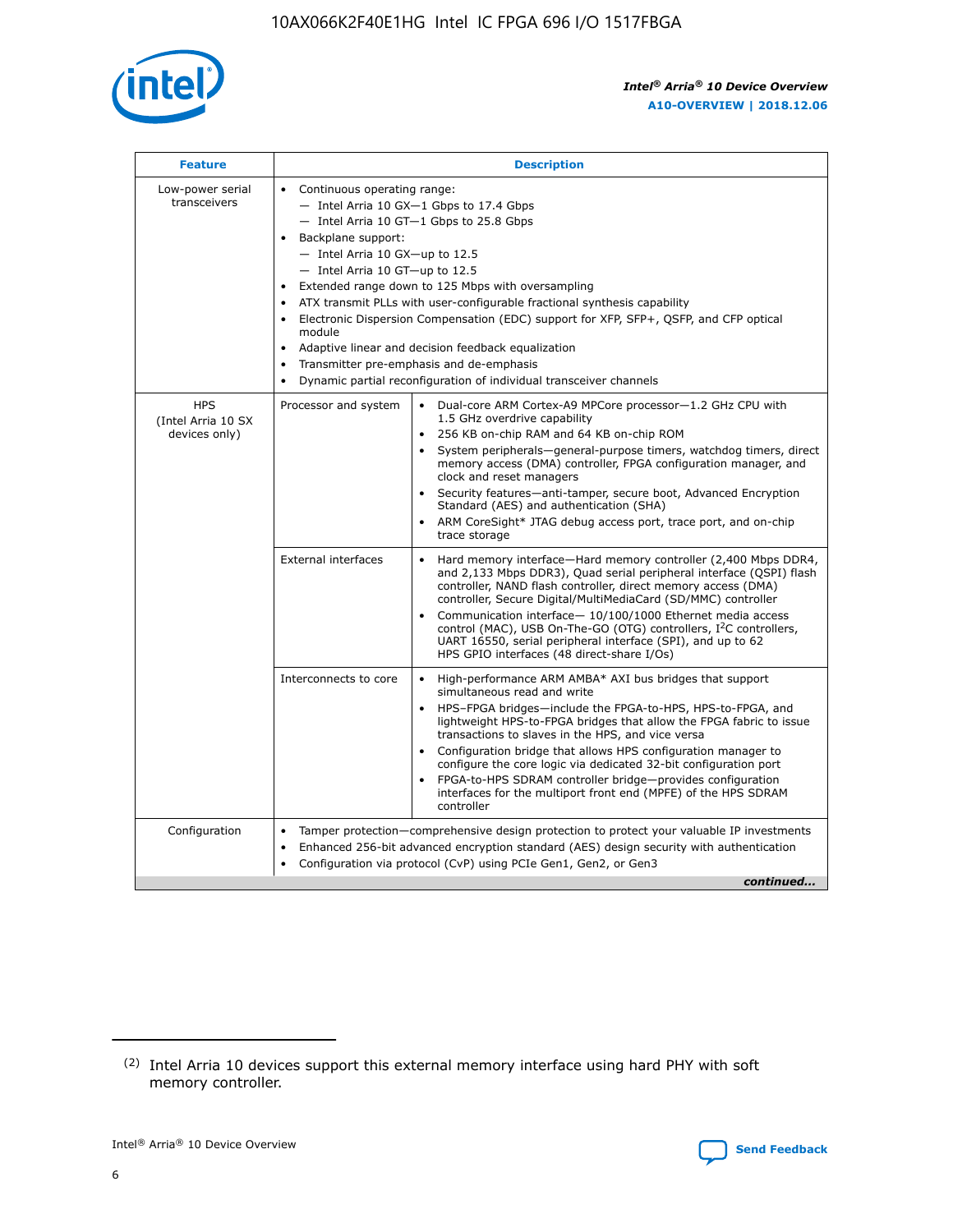

| <b>Feature</b>     | <b>Description</b>                                                                                                                                                                                               |
|--------------------|------------------------------------------------------------------------------------------------------------------------------------------------------------------------------------------------------------------|
|                    | Dynamic reconfiguration of the transceivers and PLLs<br>Fine-grained partial reconfiguration of the core fabric<br>Active Serial x4 Interface<br>$\bullet$                                                       |
| Power management   | SmartVID<br>Low static power device options<br>Programmable Power Technology<br>Intel Quartus <sup>®</sup> Prime integrated power analysis                                                                       |
| Software and tools | Intel Quartus Prime design suite<br>Transceiver toolkit<br>Platform Designer system integration tool<br>DSP Builder for Intel FPGAs<br>OpenCL <sup>™</sup> support<br>Intel SoC FPGA Embedded Design Suite (EDS) |

## **Related Information**

[Intel Arria 10 Transceiver PHY Overview](https://www.intel.com/content/www/us/en/programmable/documentation/nik1398707230472.html#nik1398706768037) Provides details on Intel Arria 10 transceivers.

# **Intel Arria 10 Device Variants and Packages**

#### **Table 4. Device Variants for the Intel Arria 10 Device Family**

| <b>Variant</b>    | <b>Description</b>                                                                                                                                                                                                     |
|-------------------|------------------------------------------------------------------------------------------------------------------------------------------------------------------------------------------------------------------------|
| Intel Arria 10 GX | FPGA featuring 17.4 Gbps transceivers for short reach applications with 12.5 backplane driving<br>capability.                                                                                                          |
| Intel Arria 10 GT | FPGA featuring:<br>17.4 Gbps transceivers for short reach applications with 12.5 backplane driving capability.<br>25.8 Gbps transceivers for supporting CAUI-4 and CEI-25G applications with CFP2 and CFP4<br>modules. |
| Intel Arria 10 SX | SoC integrating ARM-based HPS and FPGA featuring 17.4 Gbps transceivers for short reach<br>applications with 12.5 backplane driving capability.                                                                        |

# **Intel Arria 10 GX**

This section provides the available options, maximum resource counts, and package plan for the Intel Arria 10 GX devices.

The information in this section is correct at the time of publication. For the latest information and to get more details, refer to the Intel FPGA Product Selector.

#### **Related Information**

#### [Intel FPGA Product Selector](http://www.altera.com/products/selector/psg-selector.html) Provides the latest information on Intel products.

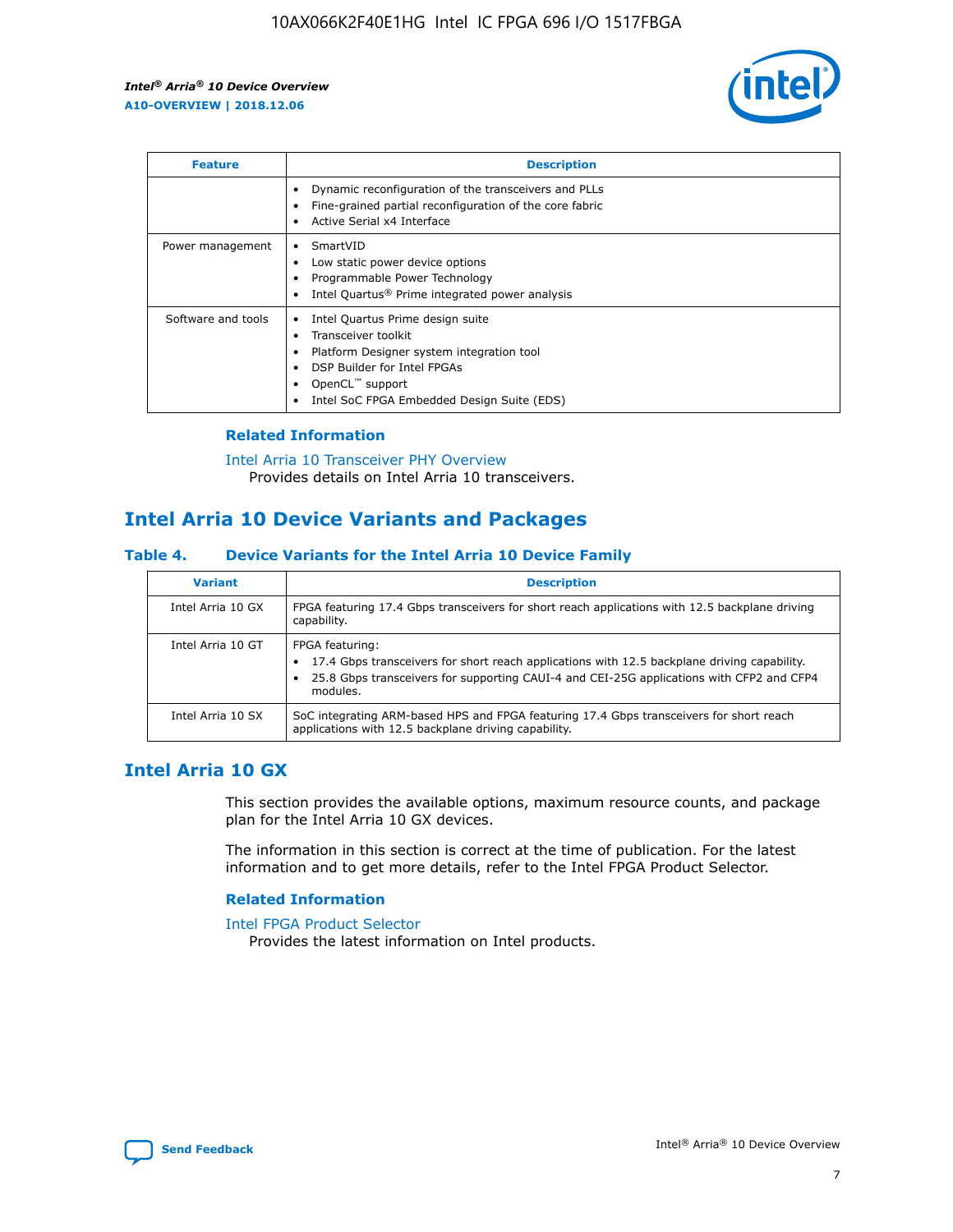

# **Available Options**





#### **Related Information**

[Transceiver Performance for Intel Arria 10 GX/SX Devices](https://www.intel.com/content/www/us/en/programmable/documentation/mcn1413182292568.html#mcn1413213965502) Provides more information about the transceiver speed grade.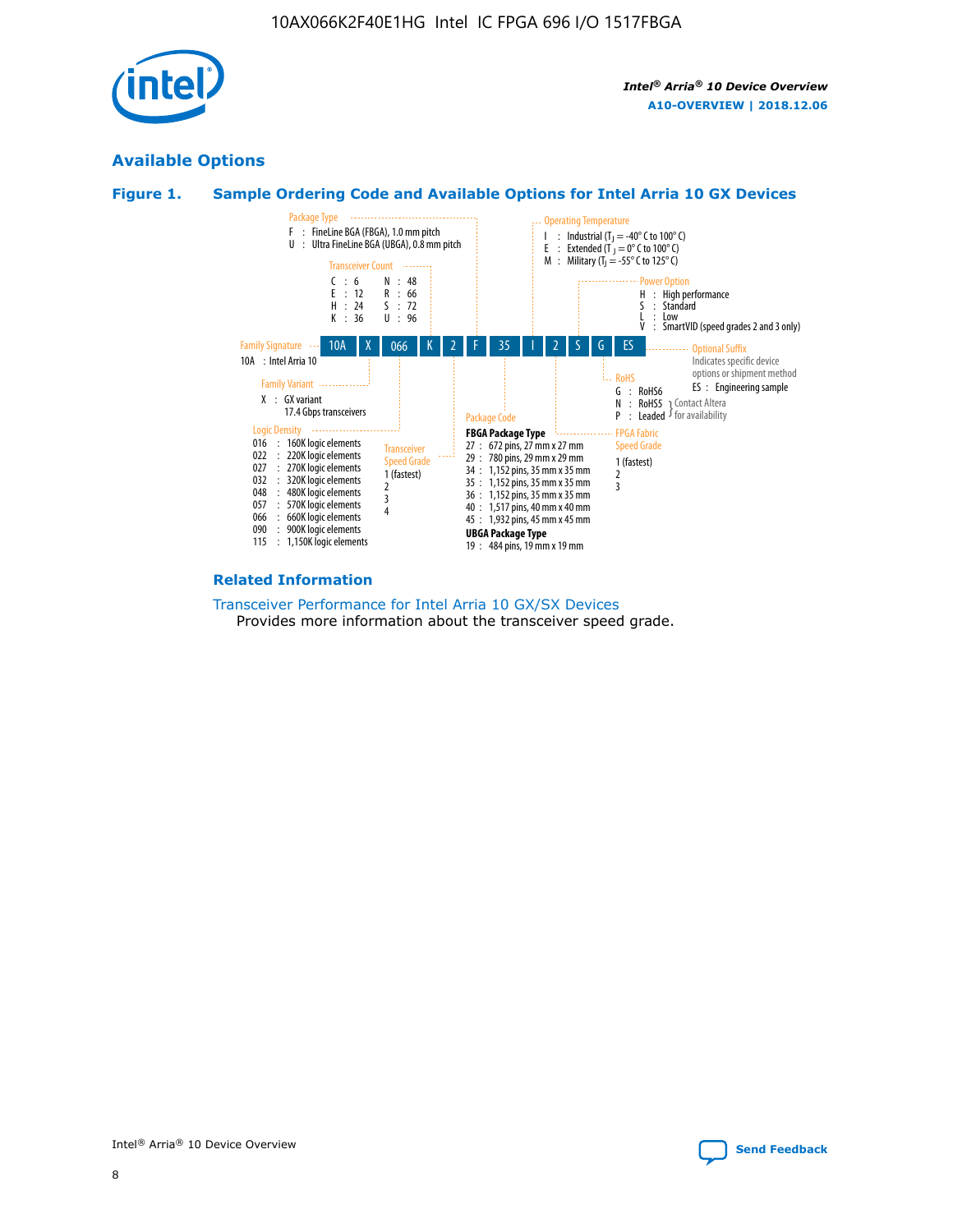

# **Maximum Resources**

#### **Table 5. Maximum Resource Counts for Intel Arria 10 GX Devices (GX 160, GX 220, GX 270, GX 320, and GX 480)**

| <b>Resource</b>              |                         | <b>Product Line</b> |                  |                    |                |                |  |  |  |
|------------------------------|-------------------------|---------------------|------------------|--------------------|----------------|----------------|--|--|--|
|                              |                         | <b>GX 160</b>       | <b>GX 220</b>    | <b>GX 270</b>      | <b>GX 320</b>  | <b>GX 480</b>  |  |  |  |
| Logic Elements (LE) (K)      |                         | 160                 | 220              | 270                | 320            | 480            |  |  |  |
| <b>ALM</b>                   |                         | 61,510              | 80,330           | 101,620            | 119,900        | 183,590        |  |  |  |
| Register                     |                         | 246,040             | 321,320          | 406,480<br>479,600 |                | 734,360        |  |  |  |
| Memory (Kb)                  | M <sub>20</sub> K       | 8,800               | 11,740<br>15,000 |                    | 17,820         | 28,620         |  |  |  |
|                              | <b>MLAB</b>             | 1,050               | 1,690            |                    | 2,452<br>2,727 |                |  |  |  |
| Variable-precision DSP Block |                         | 156                 | 192              | 830<br>985         |                | 1,368          |  |  |  |
| 18 x 19 Multiplier           |                         | 312                 | 384              | 1,970<br>1,660     |                | 2,736          |  |  |  |
| PLL                          | Fractional<br>Synthesis | 6                   | 6                | 8                  | 8              | 12             |  |  |  |
|                              | I/O                     | 6                   | 6                | 8                  | 8              | 12             |  |  |  |
| 17.4 Gbps Transceiver        |                         | 12                  | 12               | 24<br>24           |                | 36             |  |  |  |
| GPIO <sup>(3)</sup>          |                         | 288                 | 288              | 384<br>384         |                | 492            |  |  |  |
| LVDS Pair $(4)$              |                         | 120                 | 120              | 168                | 168            | 222            |  |  |  |
| PCIe Hard IP Block           |                         | 1                   | 1                | 2                  | $\overline{2}$ | $\overline{2}$ |  |  |  |
| Hard Memory Controller       |                         | 6                   | 6                | 8                  | 8              | 12             |  |  |  |

<sup>(4)</sup> Each LVDS I/O pair can be used as differential input or output.



<sup>(3)</sup> The number of GPIOs does not include transceiver I/Os. In the Intel Quartus Prime software, the number of user I/Os includes transceiver I/Os.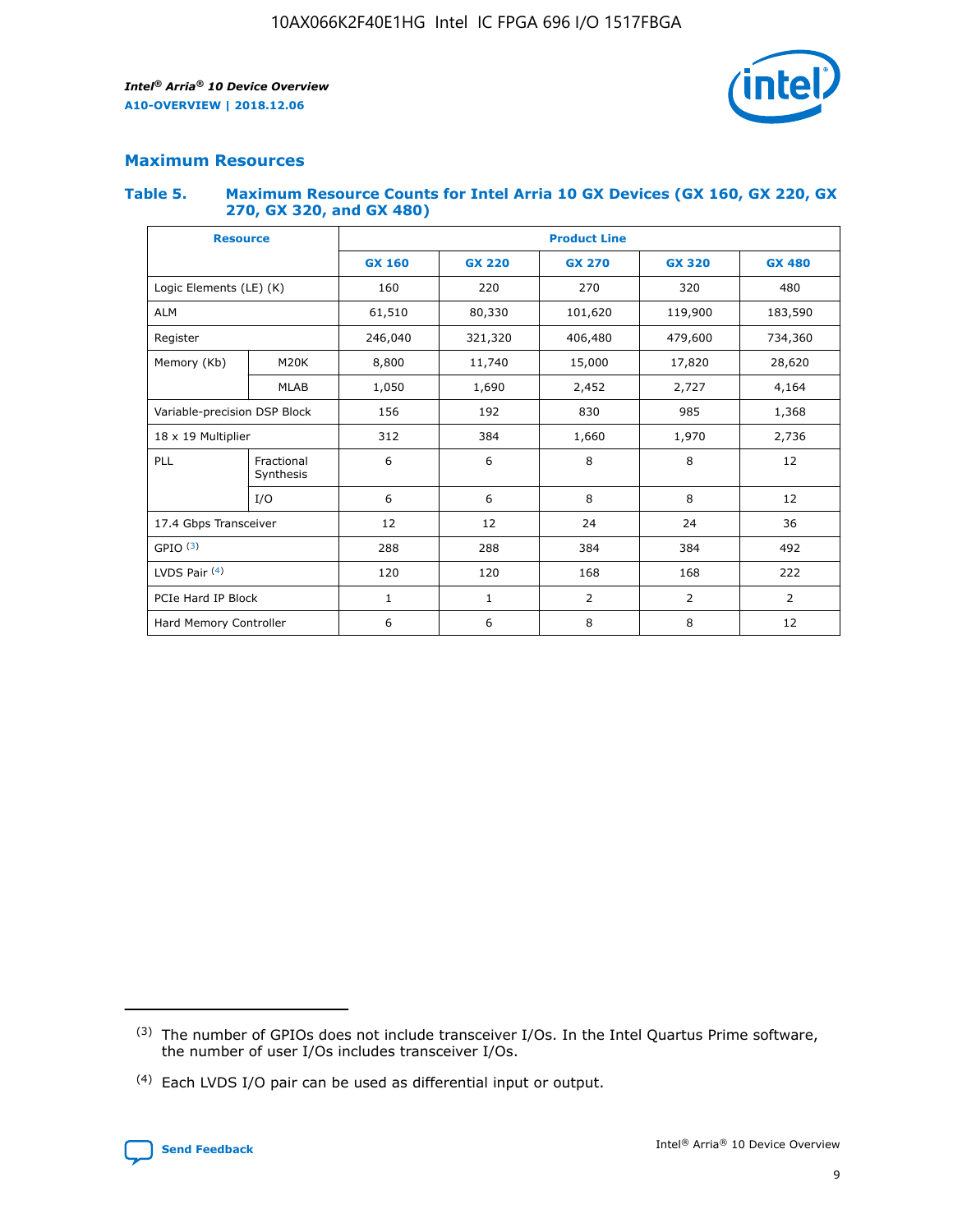

## **Table 6. Maximum Resource Counts for Intel Arria 10 GX Devices (GX 570, GX 660, GX 900, and GX 1150)**

|                              | <b>Resource</b>         | <b>Product Line</b> |                |                |                |  |  |  |
|------------------------------|-------------------------|---------------------|----------------|----------------|----------------|--|--|--|
|                              |                         | <b>GX 570</b>       | <b>GX 660</b>  | <b>GX 900</b>  | <b>GX 1150</b> |  |  |  |
| Logic Elements (LE) (K)      |                         | 570                 | 660            | 900            | 1,150          |  |  |  |
| <b>ALM</b>                   |                         | 217,080             | 251,680        | 339,620        | 427,200        |  |  |  |
| Register                     |                         | 868,320             | 1,006,720      | 1,358,480      | 1,708,800      |  |  |  |
| Memory (Kb)                  | <b>M20K</b>             | 36,000              | 42,620         | 48,460         | 54,260         |  |  |  |
|                              | <b>MLAB</b>             | 5,096               | 5,788          | 9,386          | 12,984         |  |  |  |
| Variable-precision DSP Block |                         | 1,523               | 1,687          | 1,518          | 1,518          |  |  |  |
| 18 x 19 Multiplier           |                         | 3,046               | 3,374          | 3,036          | 3,036          |  |  |  |
| PLL                          | Fractional<br>Synthesis | 16                  | 16             | 32             | 32             |  |  |  |
|                              | I/O                     | 16                  | 16             | 16             | 16             |  |  |  |
| 17.4 Gbps Transceiver        |                         | 48                  | 48             | 96             | 96             |  |  |  |
| GPIO <sup>(3)</sup>          |                         | 696                 | 696            | 768            | 768            |  |  |  |
| LVDS Pair $(4)$              |                         | 324                 | 324            | 384            | 384            |  |  |  |
| PCIe Hard IP Block           |                         | 2                   | $\overline{2}$ | $\overline{4}$ | $\overline{4}$ |  |  |  |
| Hard Memory Controller       |                         | 16                  | 16             | 16             | 16             |  |  |  |

# **Package Plan**

# **Table 7. Package Plan for Intel Arria 10 GX Devices (U19, F27, and F29)**

Refer to I/O and High Speed I/O in Intel Arria 10 Devices chapter for the number of 3 V I/O, LVDS I/O, and LVDS channels in each device package.

| <b>Product Line</b> | U <sub>19</sub><br>$(19 \text{ mm} \times 19 \text{ mm})$<br>484-pin UBGA) |          |             |         | <b>F27</b><br>(27 mm × 27 mm,<br>672-pin FBGA) |             | <b>F29</b><br>$(29 \text{ mm} \times 29 \text{ mm})$<br>780-pin FBGA) |          |             |  |
|---------------------|----------------------------------------------------------------------------|----------|-------------|---------|------------------------------------------------|-------------|-----------------------------------------------------------------------|----------|-------------|--|
|                     | 3 V I/O                                                                    | LVDS I/O | <b>XCVR</b> | 3 V I/O | <b>LVDS I/O</b>                                | <b>XCVR</b> | 3 V I/O                                                               | LVDS I/O | <b>XCVR</b> |  |
| GX 160              | 48                                                                         | 192      | 6           | 48      | 192                                            | 12          | 48                                                                    | 240      | 12          |  |
| GX 220              | 48                                                                         | 192      | 6           | 48      | 192                                            | 12          | 48                                                                    | 240      | 12          |  |
| GX 270              |                                                                            |          |             | 48      | 192                                            | 12          | 48                                                                    | 312      | 12          |  |
| GX 320              |                                                                            |          |             | 48      | 192                                            | 12          | 48                                                                    | 312      | 12          |  |
| GX 480              |                                                                            |          |             |         |                                                |             | 48                                                                    | 312      | 12          |  |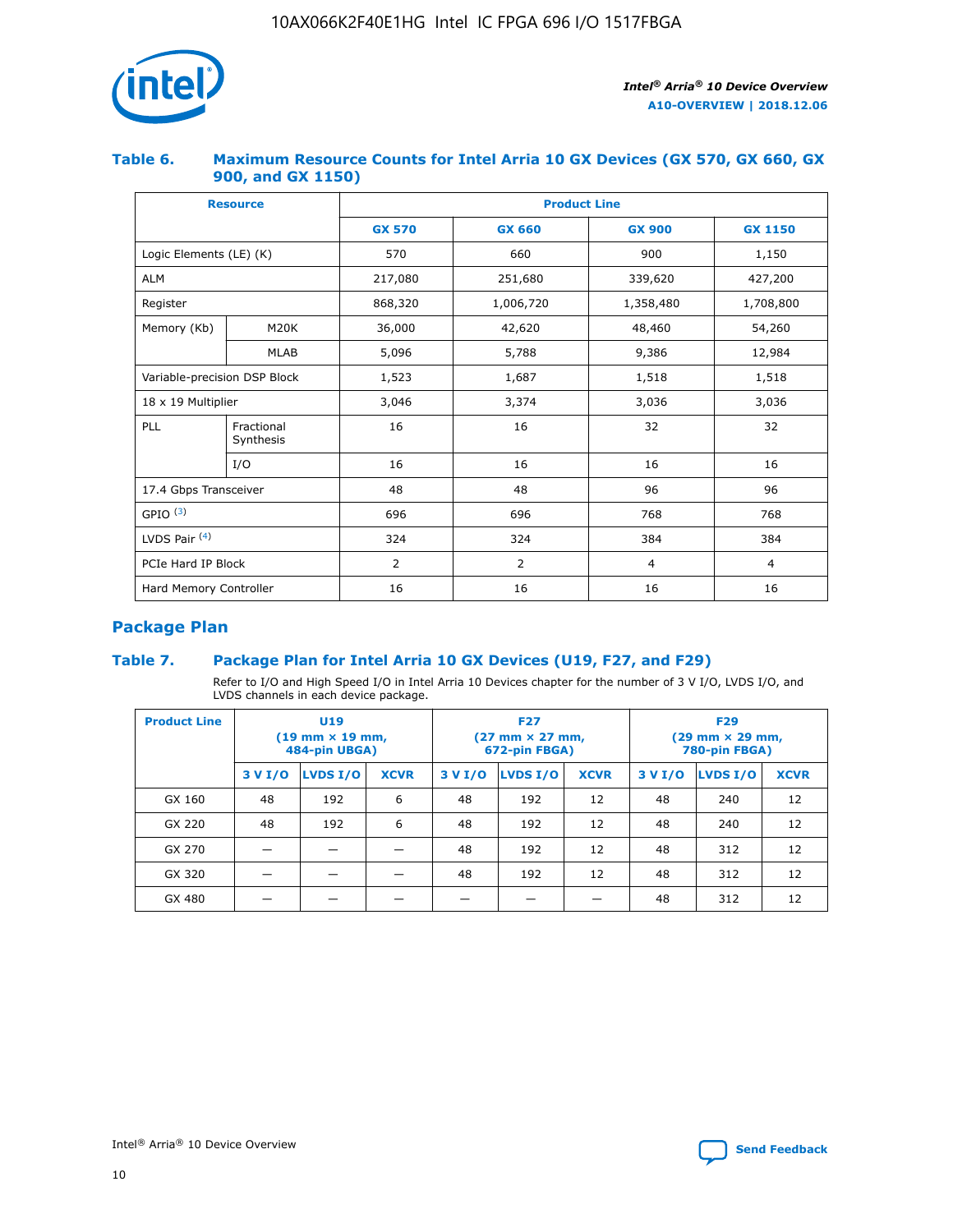

#### **Table 8. Package Plan for Intel Arria 10 GX Devices (F34, F35, NF40, and KF40)**

Refer to I/O and High Speed I/O in Intel Arria 10 Devices chapter for the number of 3 V I/O, LVDS I/O, and LVDS channels in each device package.

| <b>Product Line</b> | <b>F34</b><br>$(35 \text{ mm} \times 35 \text{ mm})$<br>1152-pin FBGA) |                    | <b>F35</b><br>$(35 \text{ mm} \times 35 \text{ mm})$<br><b>1152-pin FBGA)</b> |           | <b>KF40</b><br>$(40$ mm $\times$ 40 mm,<br>1517-pin FBGA) |             |           | <b>NF40</b><br>$(40$ mm $\times$ 40 mm,<br><b>1517-pin FBGA)</b> |             |            |                    |             |
|---------------------|------------------------------------------------------------------------|--------------------|-------------------------------------------------------------------------------|-----------|-----------------------------------------------------------|-------------|-----------|------------------------------------------------------------------|-------------|------------|--------------------|-------------|
|                     | 3V<br>I/O                                                              | <b>LVDS</b><br>I/O | <b>XCVR</b>                                                                   | 3V<br>I/O | <b>LVDS</b><br>I/O                                        | <b>XCVR</b> | 3V<br>I/O | <b>LVDS</b><br>I/O                                               | <b>XCVR</b> | 3 V<br>I/O | <b>LVDS</b><br>I/O | <b>XCVR</b> |
| GX 270              | 48                                                                     | 336                | 24                                                                            | 48        | 336                                                       | 24          |           |                                                                  |             |            |                    |             |
| GX 320              | 48                                                                     | 336                | 24                                                                            | 48        | 336                                                       | 24          |           |                                                                  |             |            |                    |             |
| GX 480              | 48                                                                     | 444                | 24                                                                            | 48        | 348                                                       | 36          |           |                                                                  |             |            |                    |             |
| GX 570              | 48                                                                     | 444                | 24                                                                            | 48        | 348                                                       | 36          | 96        | 600                                                              | 36          | 48         | 540                | 48          |
| GX 660              | 48                                                                     | 444                | 24                                                                            | 48        | 348                                                       | 36          | 96        | 600                                                              | 36          | 48         | 540                | 48          |
| GX 900              |                                                                        | 504                | 24                                                                            | -         |                                                           |             |           |                                                                  |             |            | 600                | 48          |
| GX 1150             |                                                                        | 504                | 24                                                                            |           |                                                           |             |           |                                                                  |             |            | 600                | 48          |

#### **Table 9. Package Plan for Intel Arria 10 GX Devices (RF40, NF45, SF45, and UF45)**

Refer to I/O and High Speed I/O in Intel Arria 10 Devices chapter for the number of 3 V I/O, LVDS I/O, and LVDS channels in each device package.

| <b>Product Line</b> | <b>RF40</b><br>$(40$ mm $\times$ 40 mm,<br>1517-pin FBGA) |                    | <b>NF45</b><br>$(45 \text{ mm} \times 45 \text{ mm})$<br><b>1932-pin FBGA)</b> |            |                    | <b>SF45</b><br>$(45 \text{ mm} \times 45 \text{ mm})$<br><b>1932-pin FBGA)</b> |            |                    | <b>UF45</b><br>$(45 \text{ mm} \times 45 \text{ mm})$<br><b>1932-pin FBGA)</b> |           |                    |             |
|---------------------|-----------------------------------------------------------|--------------------|--------------------------------------------------------------------------------|------------|--------------------|--------------------------------------------------------------------------------|------------|--------------------|--------------------------------------------------------------------------------|-----------|--------------------|-------------|
|                     | 3V<br>I/O                                                 | <b>LVDS</b><br>I/O | <b>XCVR</b>                                                                    | 3 V<br>I/O | <b>LVDS</b><br>I/O | <b>XCVR</b>                                                                    | 3 V<br>I/O | <b>LVDS</b><br>I/O | <b>XCVR</b>                                                                    | 3V<br>I/O | <b>LVDS</b><br>I/O | <b>XCVR</b> |
| GX 900              |                                                           | 342                | 66                                                                             | _          | 768                | 48                                                                             |            | 624                | 72                                                                             |           | 480                | 96          |
| GX 1150             |                                                           | 342                | 66                                                                             | _          | 768                | 48                                                                             |            | 624                | 72                                                                             |           | 480                | 96          |

## **Related Information**

[I/O and High-Speed Differential I/O Interfaces in Intel Arria 10 Devices chapter, Intel](https://www.intel.com/content/www/us/en/programmable/documentation/sam1403482614086.html#sam1403482030321) [Arria 10 Device Handbook](https://www.intel.com/content/www/us/en/programmable/documentation/sam1403482614086.html#sam1403482030321)

Provides the number of 3 V and LVDS I/Os, and LVDS channels for each Intel Arria 10 device package.

# **Intel Arria 10 GT**

This section provides the available options, maximum resource counts, and package plan for the Intel Arria 10 GT devices.

The information in this section is correct at the time of publication. For the latest information and to get more details, refer to the Intel FPGA Product Selector.

#### **Related Information**

#### [Intel FPGA Product Selector](http://www.altera.com/products/selector/psg-selector.html)

Provides the latest information on Intel products.

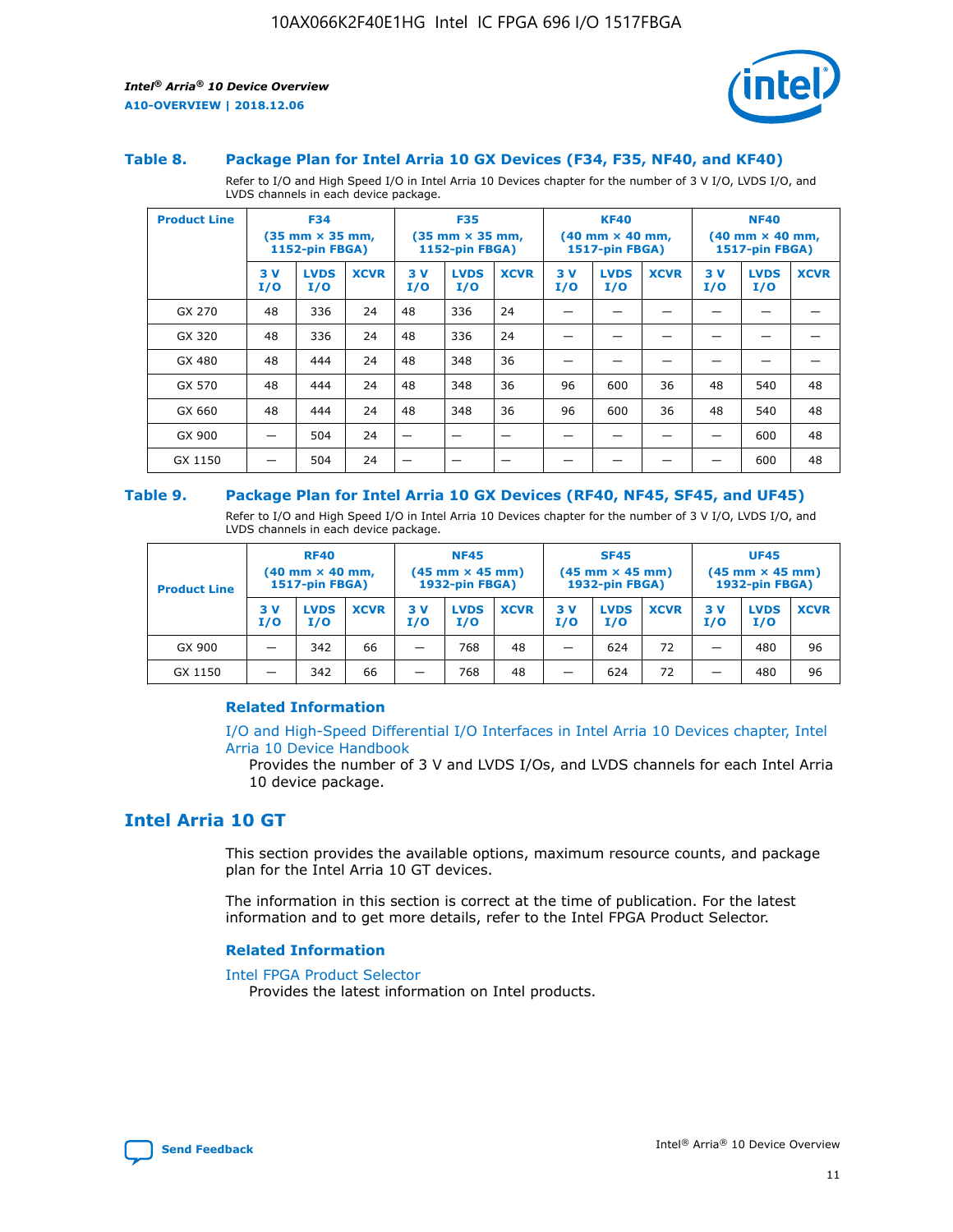

# **Available Options**

# **Figure 2. Sample Ordering Code and Available Options for Intel Arria 10 GT Devices**

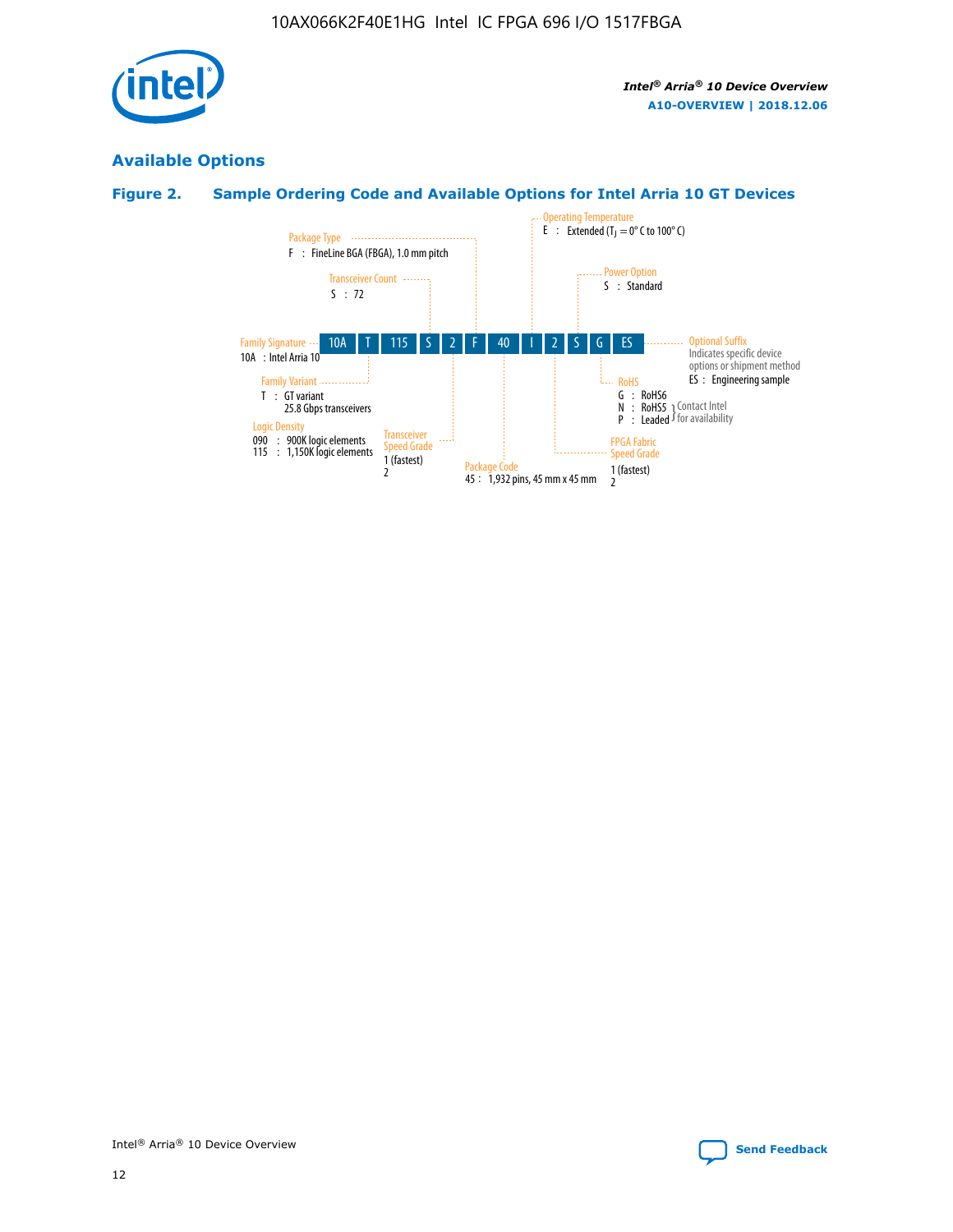

## **Maximum Resources**

#### **Table 10. Maximum Resource Counts for Intel Arria 10 GT Devices**

| <b>Resource</b>              |                      | <b>Product Line</b> |                |  |
|------------------------------|----------------------|---------------------|----------------|--|
|                              |                      | <b>GT 900</b>       | <b>GT 1150</b> |  |
| Logic Elements (LE) (K)      |                      | 900                 | 1,150          |  |
| <b>ALM</b>                   |                      | 339,620             | 427,200        |  |
| Register                     |                      | 1,358,480           | 1,708,800      |  |
| Memory (Kb)                  | M <sub>20</sub> K    | 48,460              | 54,260         |  |
|                              | <b>MLAB</b>          | 9,386               | 12,984         |  |
| Variable-precision DSP Block |                      | 1,518               | 1,518          |  |
| 18 x 19 Multiplier           |                      | 3,036               | 3,036          |  |
| <b>PLL</b>                   | Fractional Synthesis | 32                  | 32             |  |
|                              | I/O                  | 16                  | 16             |  |
| Transceiver                  | 17.4 Gbps            | 72(5)               | 72(5)          |  |
|                              | 25.8 Gbps            | 6                   | 6              |  |
| GPIO <sup>(6)</sup>          |                      | 624                 | 624            |  |
| LVDS Pair $(7)$              |                      | 312                 | 312            |  |
| PCIe Hard IP Block           |                      | $\overline{4}$      | $\overline{4}$ |  |
| Hard Memory Controller       |                      | 16                  | 16             |  |

## **Related Information**

#### [Intel Arria 10 GT Channel Usage](https://www.intel.com/content/www/us/en/programmable/documentation/nik1398707230472.html#nik1398707008178)

Configuring GT/GX channels in Intel Arria 10 GT devices.

## **Package Plan**

## **Table 11. Package Plan for Intel Arria 10 GT Devices**

Refer to I/O and High Speed I/O in Intel Arria 10 Devices chapter for the number of 3 V I/O, LVDS I/O, and LVDS channels in each device package.

| <b>Product Line</b> | <b>SF45</b><br>(45 mm × 45 mm, 1932-pin FBGA) |                 |             |  |  |  |
|---------------------|-----------------------------------------------|-----------------|-------------|--|--|--|
|                     | 3 V I/O                                       | <b>LVDS I/O</b> | <b>XCVR</b> |  |  |  |
| GT 900              |                                               | 624             | 72          |  |  |  |
| GT 1150             |                                               | 624             | 72          |  |  |  |

<sup>(7)</sup> Each LVDS I/O pair can be used as differential input or output.



 $(5)$  If all 6 GT channels are in use, 12 of the GX channels are not usable.

<sup>(6)</sup> The number of GPIOs does not include transceiver I/Os. In the Intel Quartus Prime software, the number of user I/Os includes transceiver I/Os.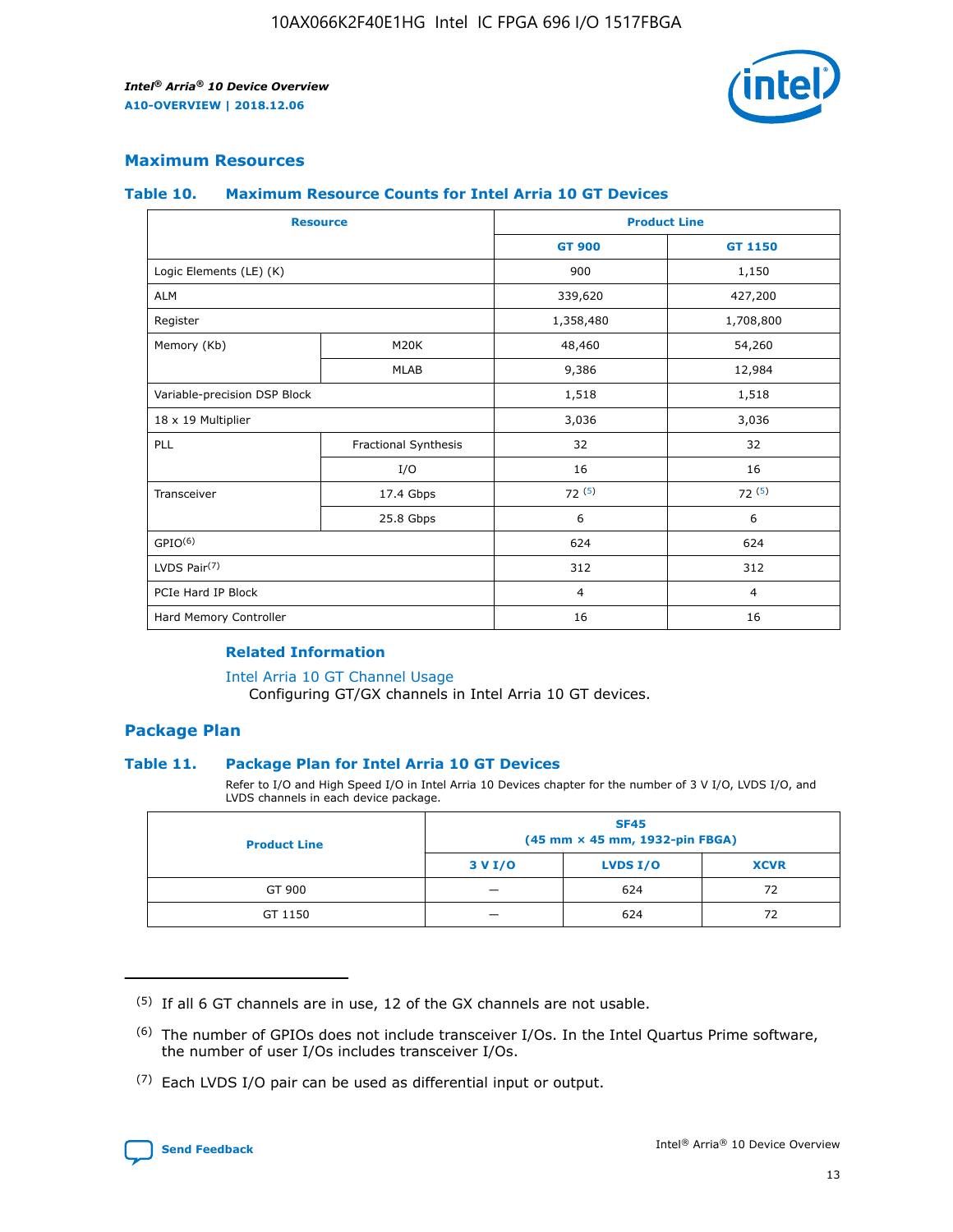

#### **Related Information**

[I/O and High-Speed Differential I/O Interfaces in Intel Arria 10 Devices chapter, Intel](https://www.intel.com/content/www/us/en/programmable/documentation/sam1403482614086.html#sam1403482030321) [Arria 10 Device Handbook](https://www.intel.com/content/www/us/en/programmable/documentation/sam1403482614086.html#sam1403482030321)

Provides the number of 3 V and LVDS I/Os, and LVDS channels for each Intel Arria 10 device package.

# **Intel Arria 10 SX**

This section provides the available options, maximum resource counts, and package plan for the Intel Arria 10 SX devices.

The information in this section is correct at the time of publication. For the latest information and to get more details, refer to the Intel FPGA Product Selector.

#### **Related Information**

[Intel FPGA Product Selector](http://www.altera.com/products/selector/psg-selector.html) Provides the latest information on Intel products.

#### **Available Options**

#### **Figure 3. Sample Ordering Code and Available Options for Intel Arria 10 SX Devices**



#### **Related Information**

[Transceiver Performance for Intel Arria 10 GX/SX Devices](https://www.intel.com/content/www/us/en/programmable/documentation/mcn1413182292568.html#mcn1413213965502) Provides more information about the transceiver speed grade.

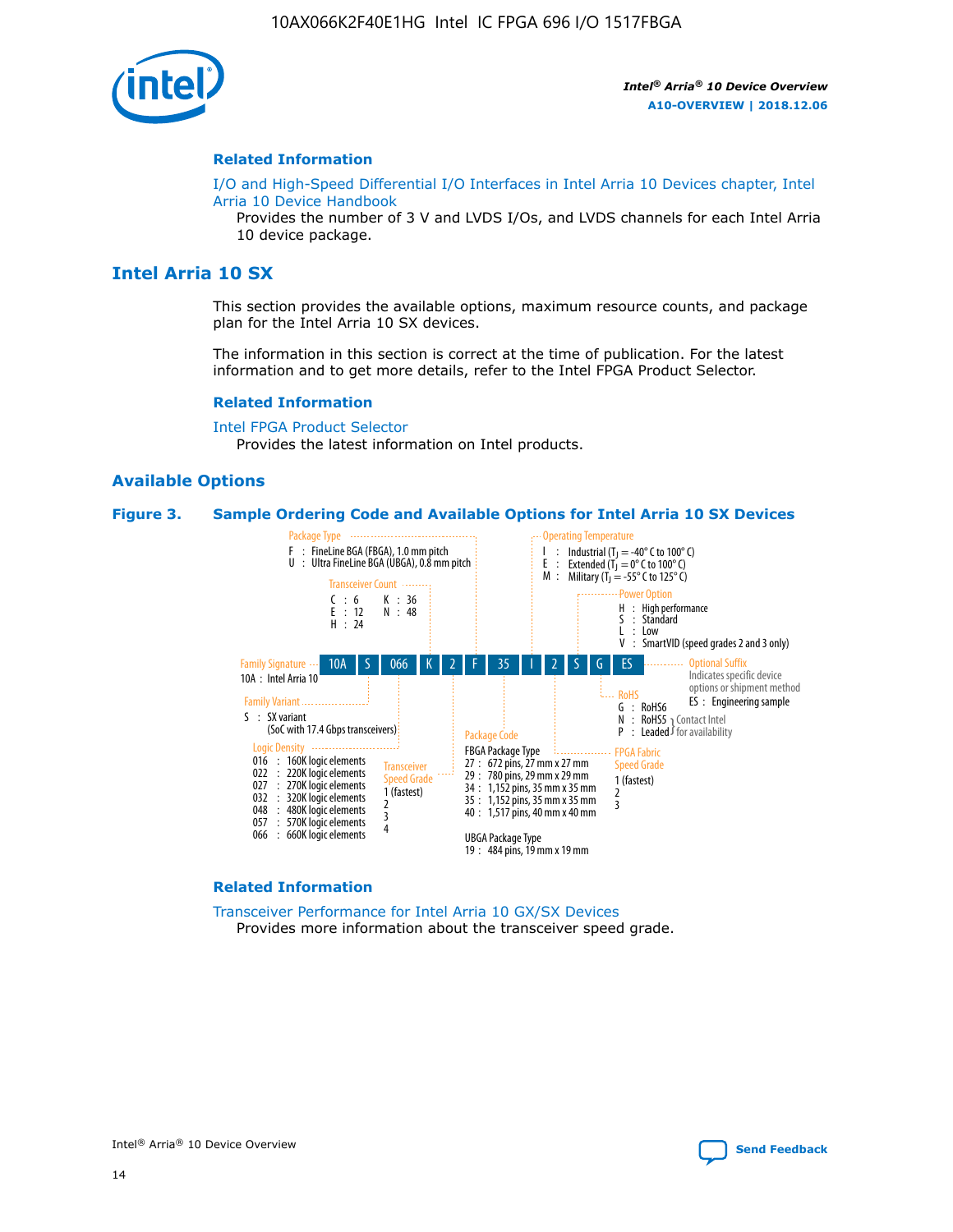

# **Maximum Resources**

#### **Table 12. Maximum Resource Counts for Intel Arria 10 SX Devices**

| <b>Resource</b>                   |                         | <b>Product Line</b> |               |                |                |               |                |               |  |  |  |
|-----------------------------------|-------------------------|---------------------|---------------|----------------|----------------|---------------|----------------|---------------|--|--|--|
|                                   |                         | <b>SX 160</b>       | <b>SX 220</b> | <b>SX 270</b>  | <b>SX 320</b>  | <b>SX 480</b> | <b>SX 570</b>  | <b>SX 660</b> |  |  |  |
| Logic Elements (LE) (K)           |                         | 160                 | 220           | 270            | 320            | 480           | 570            | 660           |  |  |  |
| <b>ALM</b>                        |                         | 61,510              | 80,330        | 101,620        | 119,900        | 183,590       | 217,080        | 251,680       |  |  |  |
| Register                          |                         | 246,040             | 321,320       | 406,480        | 479,600        | 734,360       | 868,320        | 1,006,720     |  |  |  |
| Memory (Kb)                       | <b>M20K</b>             | 8,800               | 11,740        | 15,000         | 17,820         | 28,620        | 36,000         | 42,620        |  |  |  |
|                                   | <b>MLAB</b>             | 1,050               | 1,690         | 2,452          | 2,727          | 4,164         | 5,096          | 5,788         |  |  |  |
| Variable-precision DSP Block      |                         | 156                 | 192           | 830            | 985            | 1,368         | 1,523          | 1,687         |  |  |  |
| 18 x 19 Multiplier                |                         | 312                 | 384           | 1,660          | 1,970          | 2,736         | 3,046          | 3,374         |  |  |  |
| PLL                               | Fractional<br>Synthesis | 6                   | 6             | 8              | 8              | 12            | 16             | 16            |  |  |  |
|                                   | I/O                     | 6                   | 6             | 8              | 8              | 12            | 16             | 16            |  |  |  |
| 17.4 Gbps Transceiver             |                         | 12                  | 12            | 24             | 24             | 36            | 48             | 48            |  |  |  |
| GPIO <sup>(8)</sup>               |                         | 288                 | 288           | 384            | 384            | 492           | 696            | 696           |  |  |  |
| LVDS Pair $(9)$                   |                         | 120                 | 120           | 168            | 168            | 174           | 324            | 324           |  |  |  |
| PCIe Hard IP Block                |                         | $\mathbf{1}$        | 1             | $\overline{2}$ | $\overline{2}$ | 2             | $\overline{2}$ | 2             |  |  |  |
| Hard Memory Controller            |                         | 6                   | 6             | 8              | 8              | 12            | 16             | 16            |  |  |  |
| ARM Cortex-A9 MPCore<br>Processor |                         | Yes                 | Yes           | Yes            | Yes            | Yes           | Yes            | Yes           |  |  |  |

# **Package Plan**

## **Table 13. Package Plan for Intel Arria 10 SX Devices (U19, F27, F29, and F34)**

Refer to I/O and High Speed I/O in Intel Arria 10 Devices chapter for the number of 3 V I/O, LVDS I/O, and LVDS channels in each device package.

| <b>Product Line</b> | U <sub>19</sub><br>$(19 \text{ mm} \times 19 \text{ mm})$ .<br>484-pin UBGA) |                    |             | <b>F27</b><br>$(27 \text{ mm} \times 27 \text{ mm})$<br>672-pin FBGA) |                    | <b>F29</b><br>$(29 \text{ mm} \times 29 \text{ mm})$<br>780-pin FBGA) |           |                    | <b>F34</b><br>$(35 \text{ mm} \times 35 \text{ mm})$<br><b>1152-pin FBGA)</b> |           |                    |             |
|---------------------|------------------------------------------------------------------------------|--------------------|-------------|-----------------------------------------------------------------------|--------------------|-----------------------------------------------------------------------|-----------|--------------------|-------------------------------------------------------------------------------|-----------|--------------------|-------------|
|                     | 3V<br>I/O                                                                    | <b>LVDS</b><br>I/O | <b>XCVR</b> | 3V<br>I/O                                                             | <b>LVDS</b><br>I/O | <b>XCVR</b>                                                           | 3V<br>I/O | <b>LVDS</b><br>I/O | <b>XCVR</b>                                                                   | 3V<br>I/O | <b>LVDS</b><br>I/O | <b>XCVR</b> |
| SX 160              | 48                                                                           | 144                | 6           | 48                                                                    | 192                | 12                                                                    | 48        | 240                | 12                                                                            |           |                    |             |
| SX 220              | 48                                                                           | 144                | 6           | 48                                                                    | 192                | 12                                                                    | 48        | 240                | 12                                                                            |           |                    |             |
| SX 270              |                                                                              |                    |             | 48                                                                    | 192                | 12                                                                    | 48        | 312                | 12                                                                            | 48        | 336                | 24          |
| SX 320              |                                                                              |                    |             | 48                                                                    | 192                | 12                                                                    | 48        | 312                | 12                                                                            | 48        | 336                | 24          |
|                     | continued                                                                    |                    |             |                                                                       |                    |                                                                       |           |                    |                                                                               |           |                    |             |

 $(8)$  The number of GPIOs does not include transceiver I/Os. In the Intel Quartus Prime software, the number of user I/Os includes transceiver I/Os.

 $(9)$  Each LVDS I/O pair can be used as differential input or output.

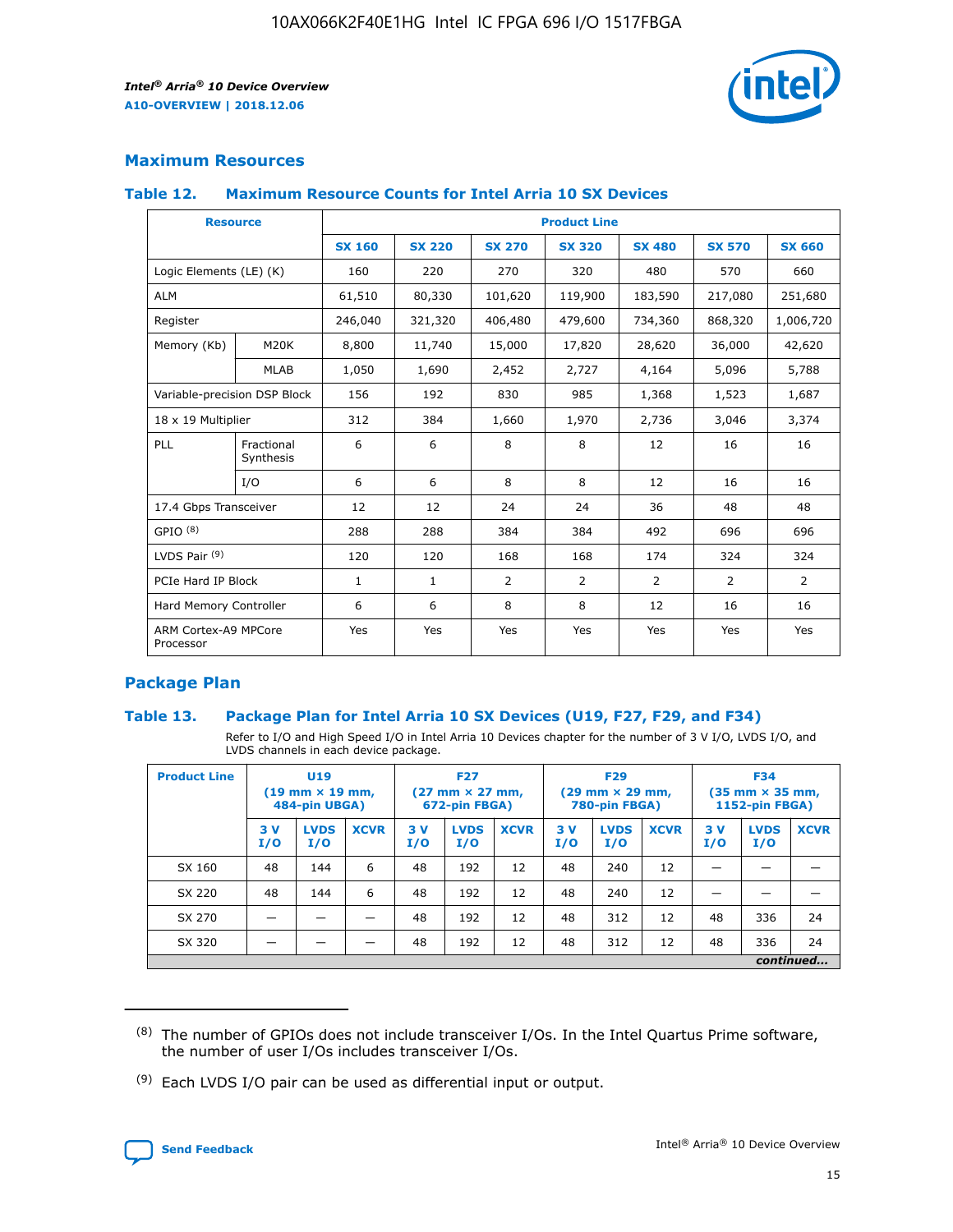

| <b>Product Line</b> | U <sub>19</sub><br>$(19 \text{ mm} \times 19 \text{ mm})$<br>484-pin UBGA) |                    | <b>F27</b><br>$(27 \text{ mm} \times 27 \text{ mm})$<br>672-pin FBGA) |           | <b>F29</b><br>$(29 \text{ mm} \times 29 \text{ mm})$<br>780-pin FBGA) |             |           | <b>F34</b><br>$(35$ mm $\times$ 35 mm,<br><b>1152-pin FBGA)</b> |             |           |                    |             |
|---------------------|----------------------------------------------------------------------------|--------------------|-----------------------------------------------------------------------|-----------|-----------------------------------------------------------------------|-------------|-----------|-----------------------------------------------------------------|-------------|-----------|--------------------|-------------|
|                     | 3V<br>I/O                                                                  | <b>LVDS</b><br>I/O | <b>XCVR</b>                                                           | 3V<br>I/O | <b>LVDS</b><br>I/O                                                    | <b>XCVR</b> | 3V<br>I/O | <b>LVDS</b><br>I/O                                              | <b>XCVR</b> | 3V<br>I/O | <b>LVDS</b><br>I/O | <b>XCVR</b> |
| SX 480              |                                                                            |                    |                                                                       |           |                                                                       |             | 48        | 312                                                             | 12          | 48        | 444                | 24          |
| SX 570              |                                                                            |                    |                                                                       |           |                                                                       |             |           |                                                                 |             | 48        | 444                | 24          |
| SX 660              |                                                                            |                    |                                                                       |           |                                                                       |             |           |                                                                 |             | 48        | 444                | 24          |

## **Table 14. Package Plan for Intel Arria 10 SX Devices (F35, KF40, and NF40)**

Refer to I/O and High Speed I/O in Intel Arria 10 Devices chapter for the number of 3 V I/O, LVDS I/O, and LVDS channels in each device package.

| <b>Product Line</b> | <b>F35</b><br>$(35 \text{ mm} \times 35 \text{ mm})$<br><b>1152-pin FBGA)</b> |          |             |                                           | <b>KF40</b><br>(40 mm × 40 mm,<br>1517-pin FBGA) |    | <b>NF40</b><br>$(40 \text{ mm} \times 40 \text{ mm})$<br>1517-pin FBGA) |          |             |  |
|---------------------|-------------------------------------------------------------------------------|----------|-------------|-------------------------------------------|--------------------------------------------------|----|-------------------------------------------------------------------------|----------|-------------|--|
|                     | 3 V I/O                                                                       | LVDS I/O | <b>XCVR</b> | <b>LVDS I/O</b><br><b>XCVR</b><br>3 V I/O |                                                  |    | 3 V I/O                                                                 | LVDS I/O | <b>XCVR</b> |  |
| SX 270              | 48                                                                            | 336      | 24          |                                           |                                                  |    |                                                                         |          |             |  |
| SX 320              | 48                                                                            | 336      | 24          |                                           |                                                  |    |                                                                         |          |             |  |
| SX 480              | 48                                                                            | 348      | 36          |                                           |                                                  |    |                                                                         |          |             |  |
| SX 570              | 48                                                                            | 348      | 36          | 96                                        | 600                                              | 36 | 48                                                                      | 540      | 48          |  |
| SX 660              | 48                                                                            | 348      | 36          | 96                                        | 600                                              | 36 | 48                                                                      | 540      | 48          |  |

# **Related Information**

[I/O and High-Speed Differential I/O Interfaces in Intel Arria 10 Devices chapter, Intel](https://www.intel.com/content/www/us/en/programmable/documentation/sam1403482614086.html#sam1403482030321) [Arria 10 Device Handbook](https://www.intel.com/content/www/us/en/programmable/documentation/sam1403482614086.html#sam1403482030321)

Provides the number of 3 V and LVDS I/Os, and LVDS channels for each Intel Arria 10 device package.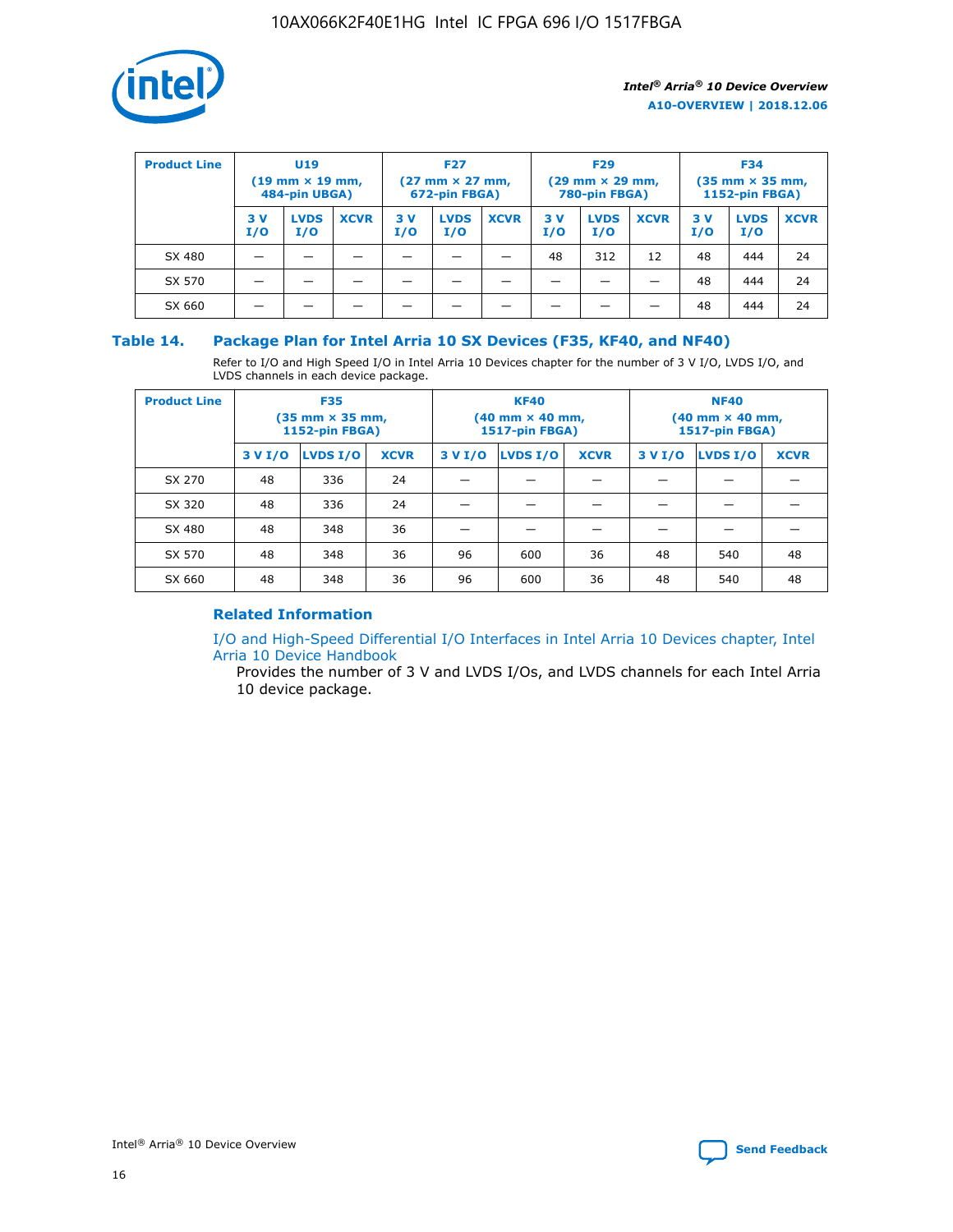

# **I/O Vertical Migration for Intel Arria 10 Devices**

#### **Figure 4. Migration Capability Across Intel Arria 10 Product Lines**

- The arrows indicate the migration paths. The devices included in each vertical migration path are shaded. Devices with fewer resources in the same path have lighter shades.
- To achieve the full I/O migration across product lines in the same migration path, restrict I/Os and transceivers usage to match the product line with the lowest I/O and transceiver counts.
- An LVDS I/O bank in the source device may be mapped to a 3 V I/O bank in the target device. To use memory interface clock frequency higher than 533 MHz, assign external memory interface pins only to banks that are LVDS I/O in both devices.
- There may be nominal 0.15 mm package height difference between some product lines in the same package type.
	- **Variant Product Line Package U19 F27 F29 F34 F35 KF40 NF40 RF40 NF45 SF45 UF45** Intel® Arria® 10 GX GX 160 GX 220 GX 270 GX 320 GX 480 GX 570 GX 660 GX 900 GX 1150 Intel Arria 10 GT GT 900 GT 1150 Intel Arria 10 SX SX 160 SX 220 SX 270 SX 320 SX 480 SX 570 SX 660
- Some migration paths are not shown in the Intel Quartus Prime software **Pin Migration View**.

*Note:* To verify the pin migration compatibility, use the **Pin Migration View** window in the Intel Quartus Prime software Pin Planner.

# **Adaptive Logic Module**

Intel Arria 10 devices use a 20 nm ALM as the basic building block of the logic fabric.

The ALM architecture is the same as the previous generation FPGAs, allowing for efficient implementation of logic functions and easy conversion of IP between the device generations.

The ALM, as shown in following figure, uses an 8-input fracturable look-up table (LUT) with four dedicated registers to help improve timing closure in register-rich designs and achieve an even higher design packing capability than the traditional two-register per LUT architecture.

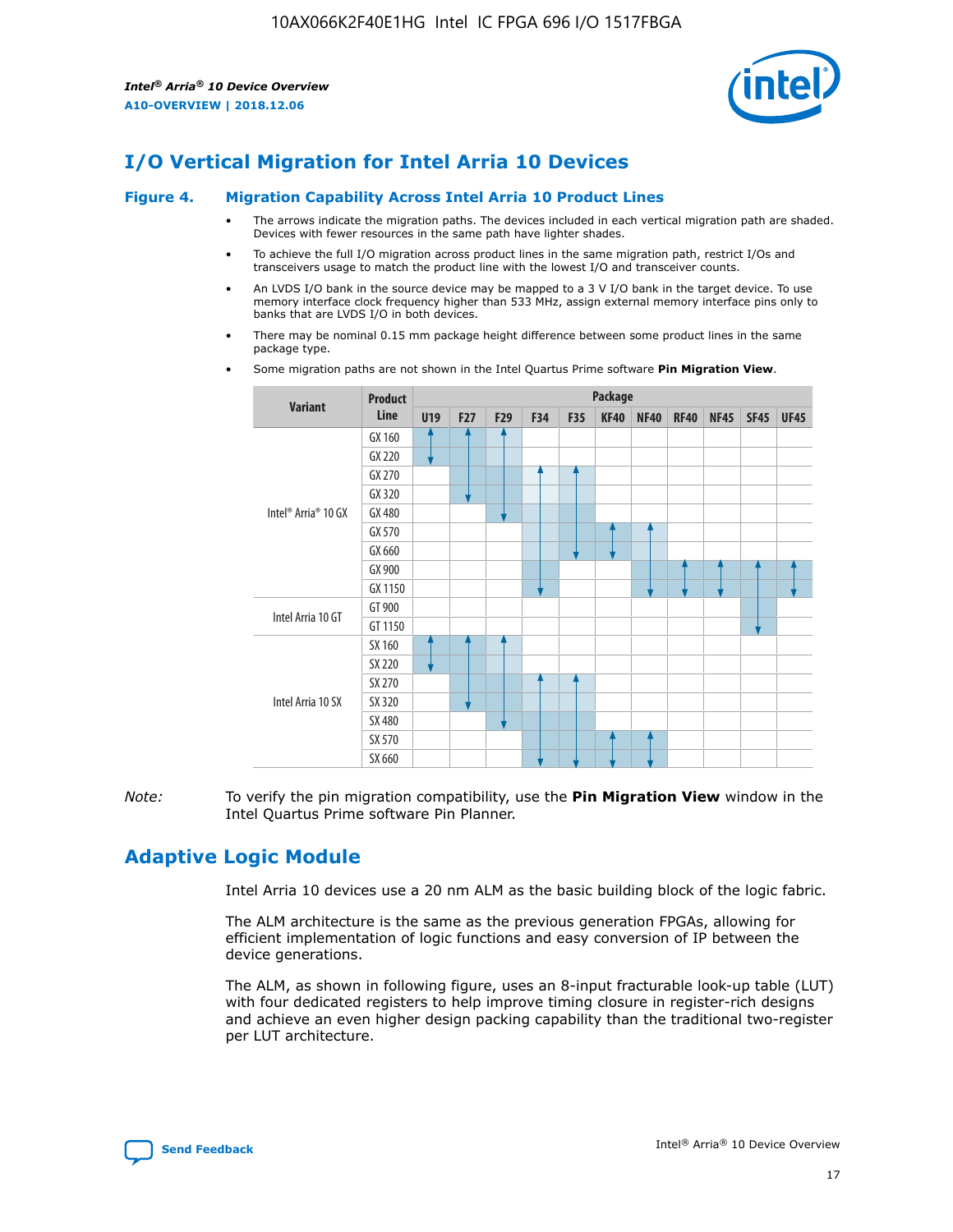

**Figure 5. ALM for Intel Arria 10 Devices**



The Intel Quartus Prime software optimizes your design according to the ALM logic structure and automatically maps legacy designs into the Intel Arria 10 ALM architecture.

# **Variable-Precision DSP Block**

The Intel Arria 10 variable precision DSP blocks support fixed-point arithmetic and floating-point arithmetic.

Features for fixed-point arithmetic:

- High-performance, power-optimized, and fully registered multiplication operations
- 18-bit and 27-bit word lengths
- Two 18 x 19 multipliers or one 27 x 27 multiplier per DSP block
- Built-in addition, subtraction, and 64-bit double accumulation register to combine multiplication results
- Cascading 19-bit or 27-bit when pre-adder is disabled and cascading 18-bit when pre-adder is used to form the tap-delay line for filtering applications
- Cascading 64-bit output bus to propagate output results from one block to the next block without external logic support
- Hard pre-adder supported in 19-bit and 27-bit modes for symmetric filters
- Internal coefficient register bank in both 18-bit and 27-bit modes for filter implementation
- 18-bit and 27-bit systolic finite impulse response (FIR) filters with distributed output adder
- Biased rounding support

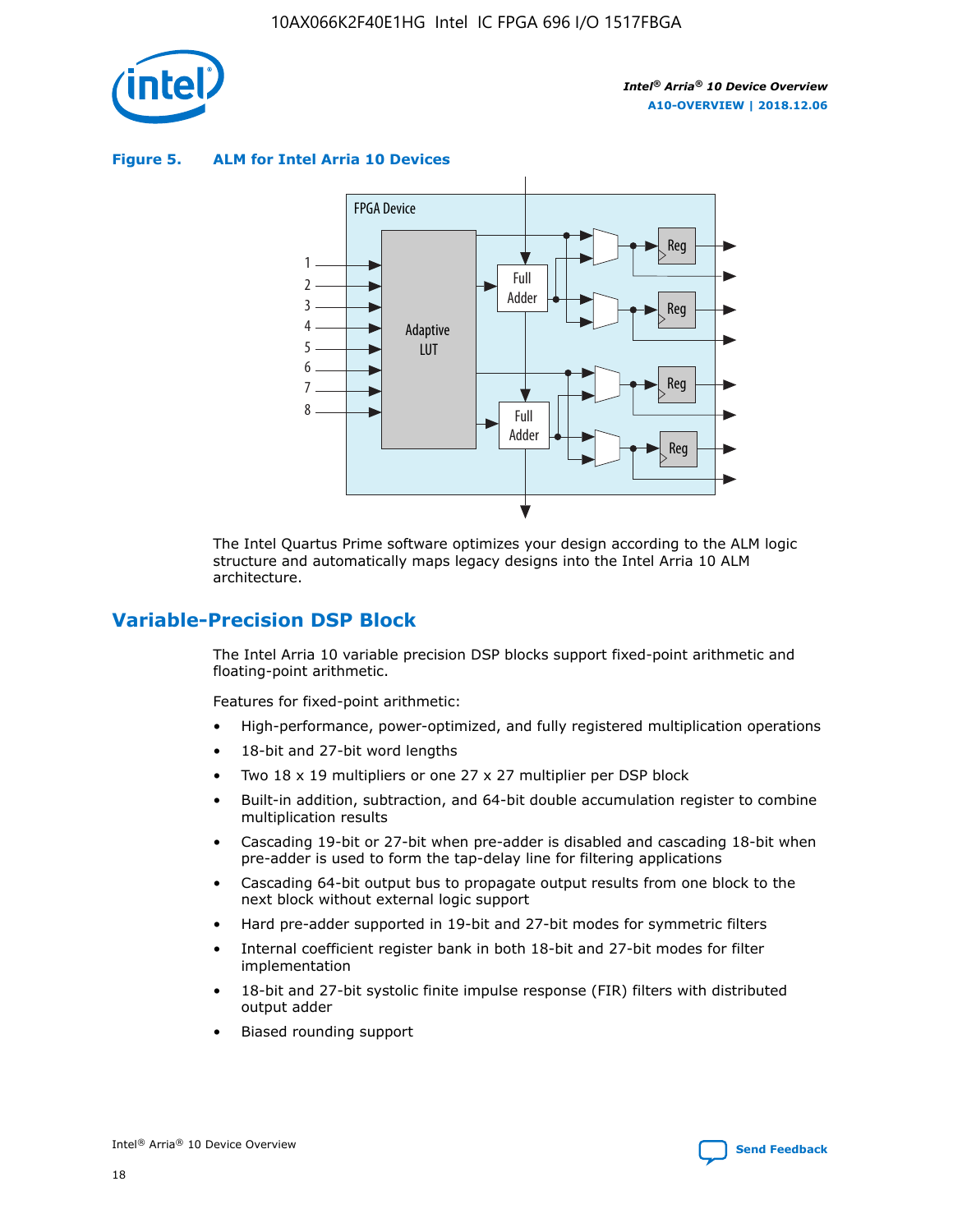

Features for floating-point arithmetic:

- A completely hardened architecture that supports multiplication, addition, subtraction, multiply-add, and multiply-subtract
- Multiplication with accumulation capability and a dynamic accumulator reset control
- Multiplication with cascade summation capability
- Multiplication with cascade subtraction capability
- Complex multiplication
- Direct vector dot product
- Systolic FIR filter

## **Table 15. Variable-Precision DSP Block Configurations for Intel Arria 10 Devices**

| <b>Usage Example</b>                                       | <b>Multiplier Size (Bit)</b>    | <b>DSP Block Resources</b> |
|------------------------------------------------------------|---------------------------------|----------------------------|
| Medium precision fixed point                               | Two 18 x 19                     |                            |
| High precision fixed or Single precision<br>floating point | One 27 x 27                     |                            |
| Fixed point FFTs                                           | One 19 x 36 with external adder |                            |
| Very high precision fixed point                            | One 36 x 36 with external adder |                            |
| Double precision floating point                            | One 54 x 54 with external adder | 4                          |

#### **Table 16. Resources for Fixed-Point Arithmetic in Intel Arria 10 Devices**

The table lists the variable-precision DSP resources by bit precision for each Intel Arria 10 device.

| <b>Variant</b>  | <b>Product Line</b> | <b>Variable-</b><br>precision<br><b>DSP Block</b> | <b>Independent Input and Output</b><br><b>Multiplications Operator</b> |                                     | 18 x 19<br><b>Multiplier</b><br><b>Adder Sum</b> | $18 \times 18$<br><b>Multiplier</b><br><b>Adder</b> |
|-----------------|---------------------|---------------------------------------------------|------------------------------------------------------------------------|-------------------------------------|--------------------------------------------------|-----------------------------------------------------|
|                 |                     |                                                   | 18 x 19<br><b>Multiplier</b>                                           | $27 \times 27$<br><b>Multiplier</b> | <b>Mode</b>                                      | <b>Summed with</b><br>36 bit Input                  |
| AIntel Arria 10 | GX 160              | 156                                               | 312                                                                    | 156                                 | 156                                              | 156                                                 |
| GX              | GX 220              | 192                                               | 384                                                                    | 192                                 | 192                                              | 192                                                 |
|                 | GX 270              | 830                                               | 1,660                                                                  | 830                                 | 830                                              | 830                                                 |
|                 | GX 320              | 984                                               | 1,968                                                                  | 984                                 | 984                                              | 984                                                 |
|                 | GX 480              | 1,368                                             | 2,736                                                                  | 1,368                               | 1,368                                            | 1,368                                               |
|                 | GX 570              | 1,523                                             | 3,046                                                                  | 1,523                               | 1,523                                            | 1,523                                               |
|                 | GX 660              | 1,687                                             | 3,374                                                                  | 1,687                               | 1,687                                            | 1,687                                               |
|                 | GX 900              | 1,518                                             | 3,036                                                                  | 1,518                               | 1,518                                            | 1,518                                               |
|                 | GX 1150             | 1,518                                             | 3,036                                                                  | 1,518                               | 1,518                                            | 1,518                                               |
| Intel Arria 10  | GT 900              | 1,518                                             | 3,036                                                                  | 1,518                               | 1,518                                            | 1,518                                               |
| GT              | GT 1150             | 1,518                                             | 3,036                                                                  | 1,518                               | 1,518                                            | 1,518                                               |
| Intel Arria 10  | SX 160              | 156                                               | 312                                                                    | 156                                 | 156                                              | 156                                                 |
| <b>SX</b>       | SX 220              | 192                                               | 384                                                                    | 192                                 | 192                                              | 192                                                 |
|                 | SX 270              | 830                                               | 1,660                                                                  | 830                                 | 830                                              | 830                                                 |
|                 |                     |                                                   |                                                                        |                                     |                                                  | continued                                           |

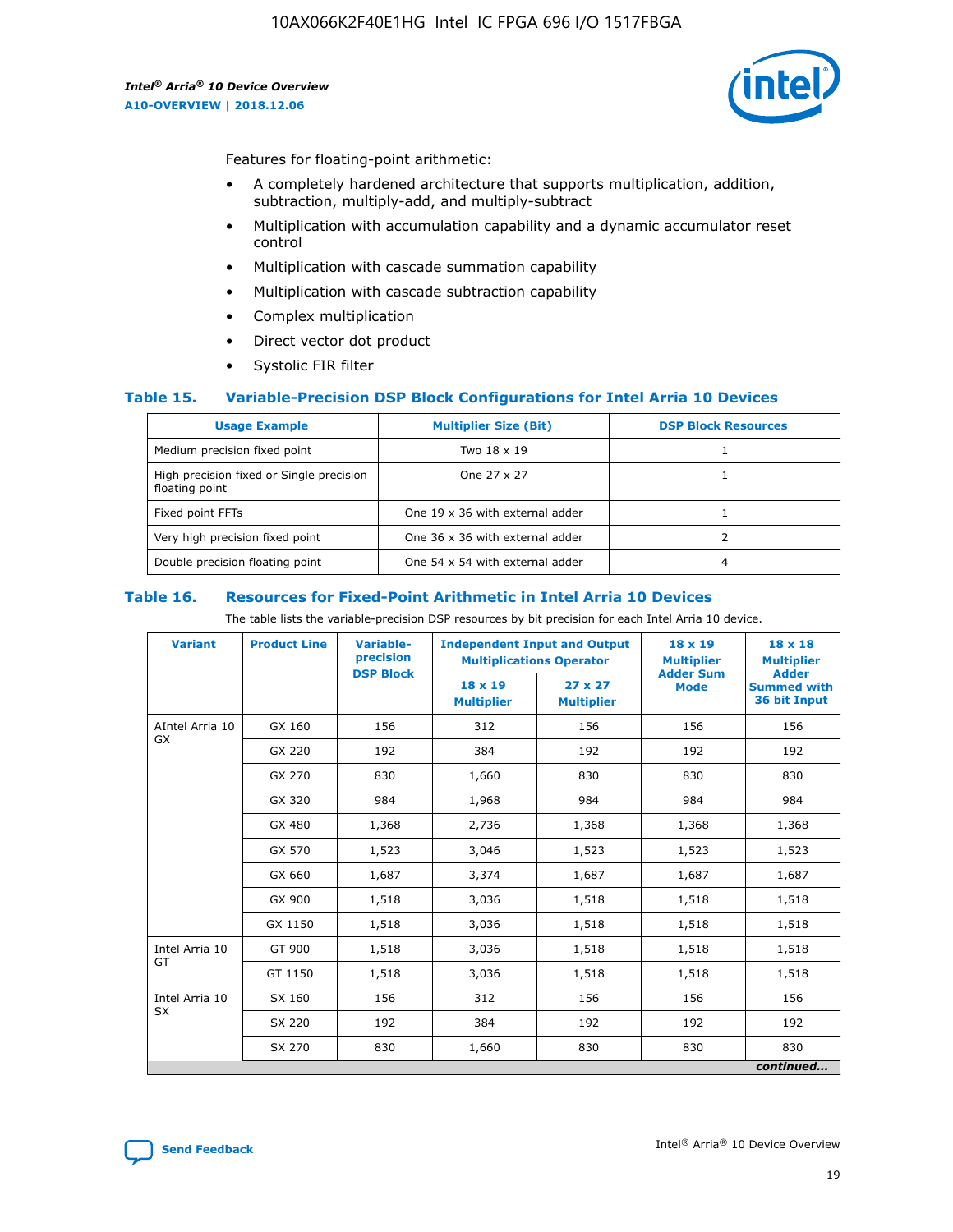

| <b>Variant</b> | <b>Product Line</b> | <b>Variable-</b><br>precision<br><b>DSP Block</b> | <b>Independent Input and Output</b><br><b>Multiplications Operator</b> |                                     | $18 \times 19$<br><b>Multiplier</b><br><b>Adder Sum</b> | $18 \times 18$<br><b>Multiplier</b><br><b>Adder</b> |  |
|----------------|---------------------|---------------------------------------------------|------------------------------------------------------------------------|-------------------------------------|---------------------------------------------------------|-----------------------------------------------------|--|
|                |                     |                                                   | $18 \times 19$<br><b>Multiplier</b>                                    | $27 \times 27$<br><b>Multiplier</b> | <b>Mode</b>                                             | <b>Summed with</b><br>36 bit Input                  |  |
|                | SX 320              | 984                                               | 1,968                                                                  | 984                                 | 984                                                     | 984                                                 |  |
|                | SX 480              | 1,368                                             | 2,736                                                                  | 1,368                               | 1,368                                                   | 1,368                                               |  |
|                | SX 570              | 1,523                                             | 3,046                                                                  | 1,523                               | 1,523                                                   | 1,523                                               |  |
|                | SX 660              | 1,687                                             | 3,374                                                                  | 1,687                               | 1,687                                                   | 1,687                                               |  |

# **Table 17. Resources for Floating-Point Arithmetic in Intel Arria 10 Devices**

The table lists the variable-precision DSP resources by bit precision for each Intel Arria 10 device.

| <b>Variant</b> | <b>Product Line</b> | <b>Variable-</b><br>precision<br><b>DSP Block</b> | <b>Single</b><br><b>Precision</b><br><b>Floating-Point</b><br><b>Multiplication</b><br><b>Mode</b> | <b>Single-Precision</b><br><b>Floating-Point</b><br><b>Adder Mode</b> | Single-<br><b>Precision</b><br><b>Floating-Point</b><br><b>Multiply</b><br><b>Accumulate</b><br><b>Mode</b> | <b>Peak</b><br><b>Giga Floating-</b><br><b>Point</b><br><b>Operations</b><br>per Second<br>(GFLOPs) |
|----------------|---------------------|---------------------------------------------------|----------------------------------------------------------------------------------------------------|-----------------------------------------------------------------------|-------------------------------------------------------------------------------------------------------------|-----------------------------------------------------------------------------------------------------|
| Intel Arria 10 | GX 160              | 156                                               | 156                                                                                                | 156                                                                   | 156                                                                                                         | 140                                                                                                 |
| GX             | GX 220              | 192                                               | 192                                                                                                | 192                                                                   | 192                                                                                                         | 173                                                                                                 |
|                | GX 270              | 830                                               | 830                                                                                                | 830                                                                   | 830                                                                                                         | 747                                                                                                 |
|                | GX 320              | 984                                               | 984                                                                                                | 984                                                                   | 984                                                                                                         | 886                                                                                                 |
|                | GX 480              | 1,369                                             | 1,368                                                                                              | 1,368                                                                 | 1,368                                                                                                       | 1,231                                                                                               |
|                | GX 570              | 1,523                                             | 1,523                                                                                              | 1,523                                                                 | 1,523                                                                                                       | 1,371                                                                                               |
|                | GX 660              | 1,687                                             | 1,687                                                                                              | 1,687                                                                 | 1,687                                                                                                       | 1,518                                                                                               |
|                | GX 900              | 1,518                                             | 1,518                                                                                              | 1,518                                                                 | 1,518                                                                                                       | 1,366                                                                                               |
|                | GX 1150             | 1,518                                             | 1,518                                                                                              | 1,518                                                                 | 1,518                                                                                                       | 1,366                                                                                               |
| Intel Arria 10 | GT 900              | 1,518                                             | 1,518                                                                                              | 1,518                                                                 | 1,518                                                                                                       | 1,366                                                                                               |
| GT             | GT 1150             | 1,518                                             | 1,518                                                                                              | 1,518                                                                 | 1,518                                                                                                       | 1,366                                                                                               |
| Intel Arria 10 | SX 160              | 156                                               | 156                                                                                                | 156                                                                   | 156                                                                                                         | 140                                                                                                 |
| <b>SX</b>      | SX 220              | 192                                               | 192                                                                                                | 192                                                                   | 192                                                                                                         | 173                                                                                                 |
|                | SX 270              | 830                                               | 830                                                                                                | 830                                                                   | 830                                                                                                         | 747                                                                                                 |
|                | SX 320              | 984                                               | 984                                                                                                | 984                                                                   | 984                                                                                                         | 886                                                                                                 |
|                | SX 480              | 1,369                                             | 1,368                                                                                              | 1,368                                                                 | 1,368                                                                                                       | 1,231                                                                                               |
|                | SX 570              | 1,523                                             | 1,523                                                                                              | 1,523                                                                 | 1,523                                                                                                       | 1,371                                                                                               |
|                | SX 660              | 1,687                                             | 1,687                                                                                              | 1,687                                                                 | 1,687                                                                                                       | 1,518                                                                                               |

# **Embedded Memory Blocks**

The embedded memory blocks in the devices are flexible and designed to provide an optimal amount of small- and large-sized memory arrays to fit your design requirements.

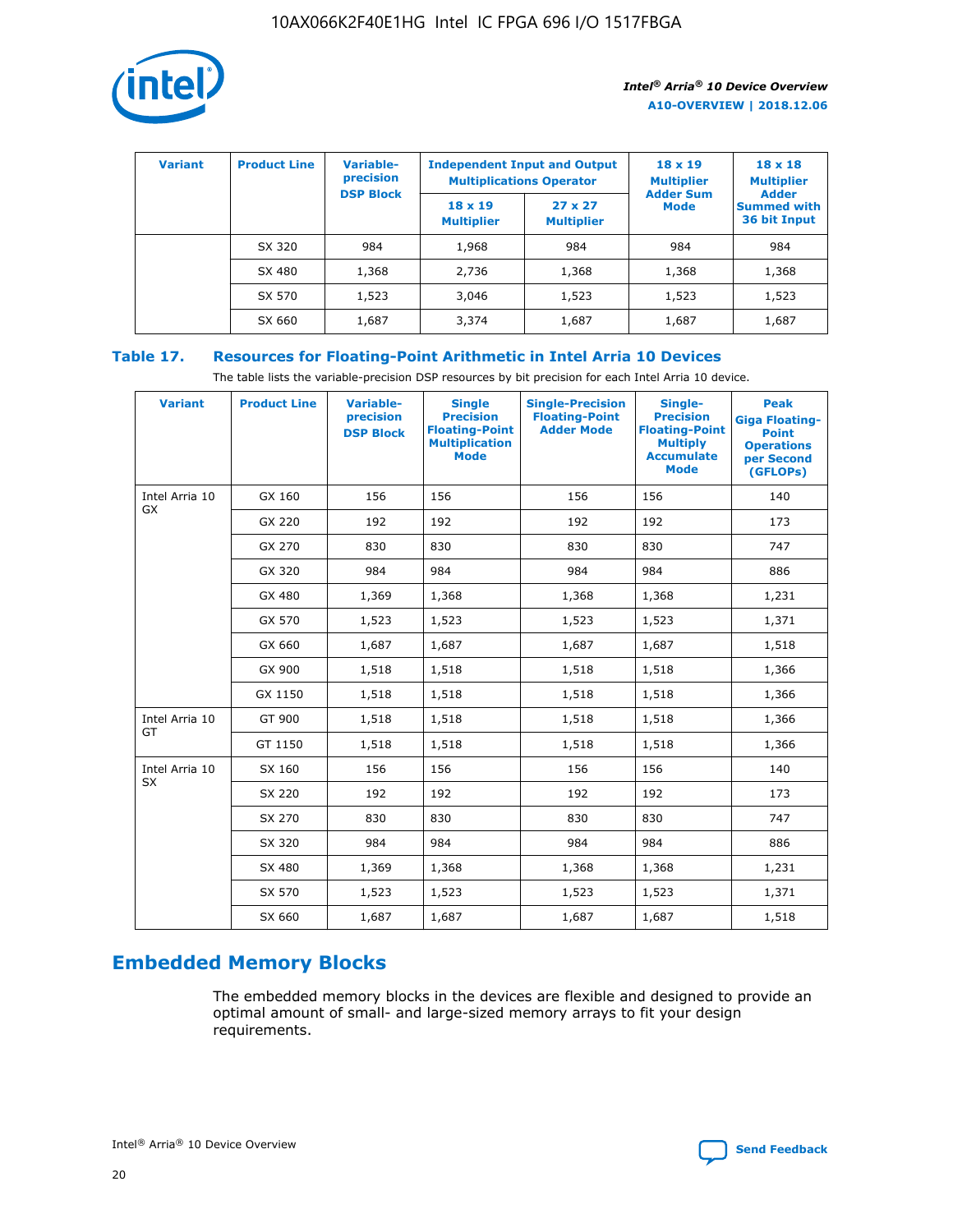

# **Types of Embedded Memory**

The Intel Arria 10 devices contain two types of memory blocks:

- 20 Kb M20K blocks—blocks of dedicated memory resources. The M20K blocks are ideal for larger memory arrays while still providing a large number of independent ports.
- 640 bit memory logic array blocks (MLABs)—enhanced memory blocks that are configured from dual-purpose logic array blocks (LABs). The MLABs are ideal for wide and shallow memory arrays. The MLABs are optimized for implementation of shift registers for digital signal processing (DSP) applications, wide and shallow FIFO buffers, and filter delay lines. Each MLAB is made up of ten adaptive logic modules (ALMs). In the Intel Arria 10 devices, you can configure these ALMs as ten 32 x 2 blocks, giving you one 32 x 20 simple dual-port SRAM block per MLAB.

# **Embedded Memory Capacity in Intel Arria 10 Devices**

|                   | <b>Product</b> |              | <b>M20K</b>         |              | <b>MLAB</b>         | <b>Total RAM Bit</b> |
|-------------------|----------------|--------------|---------------------|--------------|---------------------|----------------------|
| <b>Variant</b>    | Line           | <b>Block</b> | <b>RAM Bit (Kb)</b> | <b>Block</b> | <b>RAM Bit (Kb)</b> | (Kb)                 |
| Intel Arria 10 GX | GX 160         | 440          | 8,800               | 1,680        | 1,050               | 9,850                |
|                   | GX 220         | 587          | 11,740              | 2,703        | 1,690               | 13,430               |
|                   | GX 270         | 750          | 15,000              | 3,922        | 2,452               | 17,452               |
|                   | GX 320         | 891          | 17,820              | 4,363        | 2,727               | 20,547               |
|                   | GX 480         | 1,431        | 28,620              | 6,662        | 4,164               | 32,784               |
|                   | GX 570         | 1,800        | 36,000              | 8,153        | 5,096               | 41,096               |
|                   | GX 660         | 2,131        | 42,620              | 9,260        | 5,788               | 48,408               |
|                   | GX 900         | 2,423        | 48,460              | 15,017       | 9,386               | 57,846               |
|                   | GX 1150        | 2,713        | 54,260              | 20,774       | 12,984              | 67,244               |
| Intel Arria 10 GT | GT 900         | 2,423        | 48,460              | 15,017       | 9,386               | 57,846               |
|                   | GT 1150        | 2,713        | 54,260              | 20,774       | 12,984              | 67,244               |
| Intel Arria 10 SX | SX 160         | 440          | 8,800               | 1,680        | 1,050               | 9,850                |
|                   | SX 220         | 587          | 11,740              | 2,703        | 1,690               | 13,430               |
|                   | SX 270         | 750          | 15,000              | 3,922        | 2,452               | 17,452               |
|                   | SX 320         | 891          | 17,820              | 4,363        | 2,727               | 20,547               |
|                   | SX 480         | 1,431        | 28,620              | 6,662        | 4,164               | 32,784               |
|                   | SX 570         | 1,800        | 36,000              | 8,153        | 5,096               | 41,096               |
|                   | SX 660         | 2,131        | 42,620              | 9,260        | 5,788               | 48,408               |

#### **Table 18. Embedded Memory Capacity and Distribution in Intel Arria 10 Devices**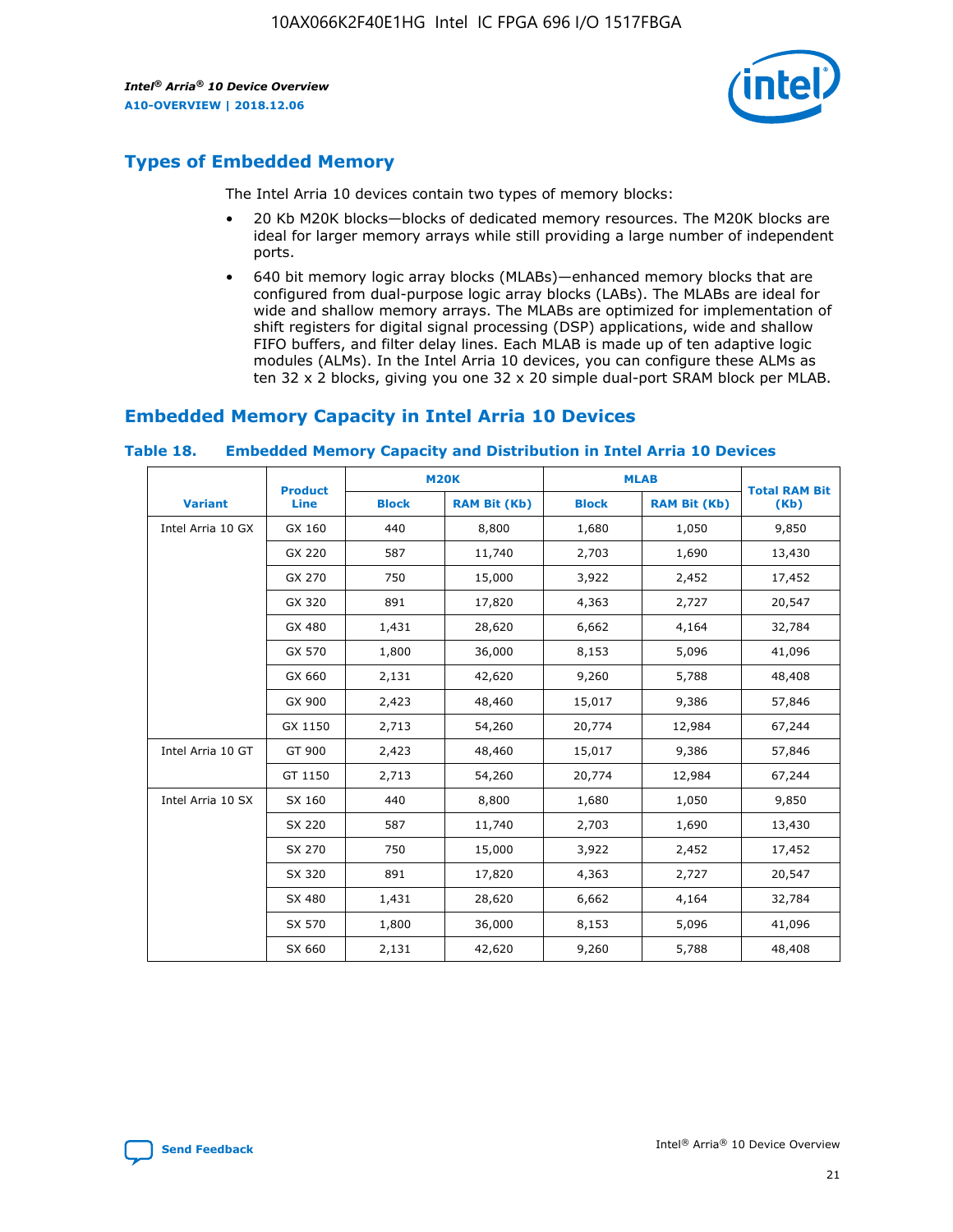

# **Embedded Memory Configurations for Single-port Mode**

#### **Table 19. Single-port Embedded Memory Configurations for Intel Arria 10 Devices**

This table lists the maximum configurations supported for single-port RAM and ROM modes.

| <b>Memory Block</b> | Depth (bits) | <b>Programmable Width</b> |
|---------------------|--------------|---------------------------|
| MLAB                | 32           | x16, x18, or x20          |
|                     | 64(10)       | x8, x9, x10               |
| M20K                | 512          | x40, x32                  |
|                     | 1K           | x20, x16                  |
|                     | 2K           | x10, x8                   |
|                     | 4K           | x5, x4                    |
|                     | 8K           | x2                        |
|                     | 16K          | x1                        |

# **Clock Networks and PLL Clock Sources**

The clock network architecture is based on Intel's global, regional, and peripheral clock structure. This clock structure is supported by dedicated clock input pins, fractional clock synthesis PLLs, and integer I/O PLLs.

# **Clock Networks**

The Intel Arria 10 core clock networks are capable of up to 800 MHz fabric operation across the full industrial temperature range. For the external memory interface, the clock network supports the hard memory controller with speeds up to 2,400 Mbps in a quarter-rate transfer.

To reduce power consumption, the Intel Quartus Prime software identifies all unused sections of the clock network and powers them down.

# **Fractional Synthesis and I/O PLLs**

Intel Arria 10 devices contain up to 32 fractional synthesis PLLs and up to 16 I/O PLLs that are available for both specific and general purpose uses in the core:

- Fractional synthesis PLLs—located in the column adjacent to the transceiver blocks
- I/O PLLs—located in each bank of the 48 I/Os

# **Fractional Synthesis PLLs**

You can use the fractional synthesis PLLs to:

- Reduce the number of oscillators that are required on your board
- Reduce the number of clock pins that are used in the device by synthesizing multiple clock frequencies from a single reference clock source

<sup>(10)</sup> Supported through software emulation and consumes additional MLAB blocks.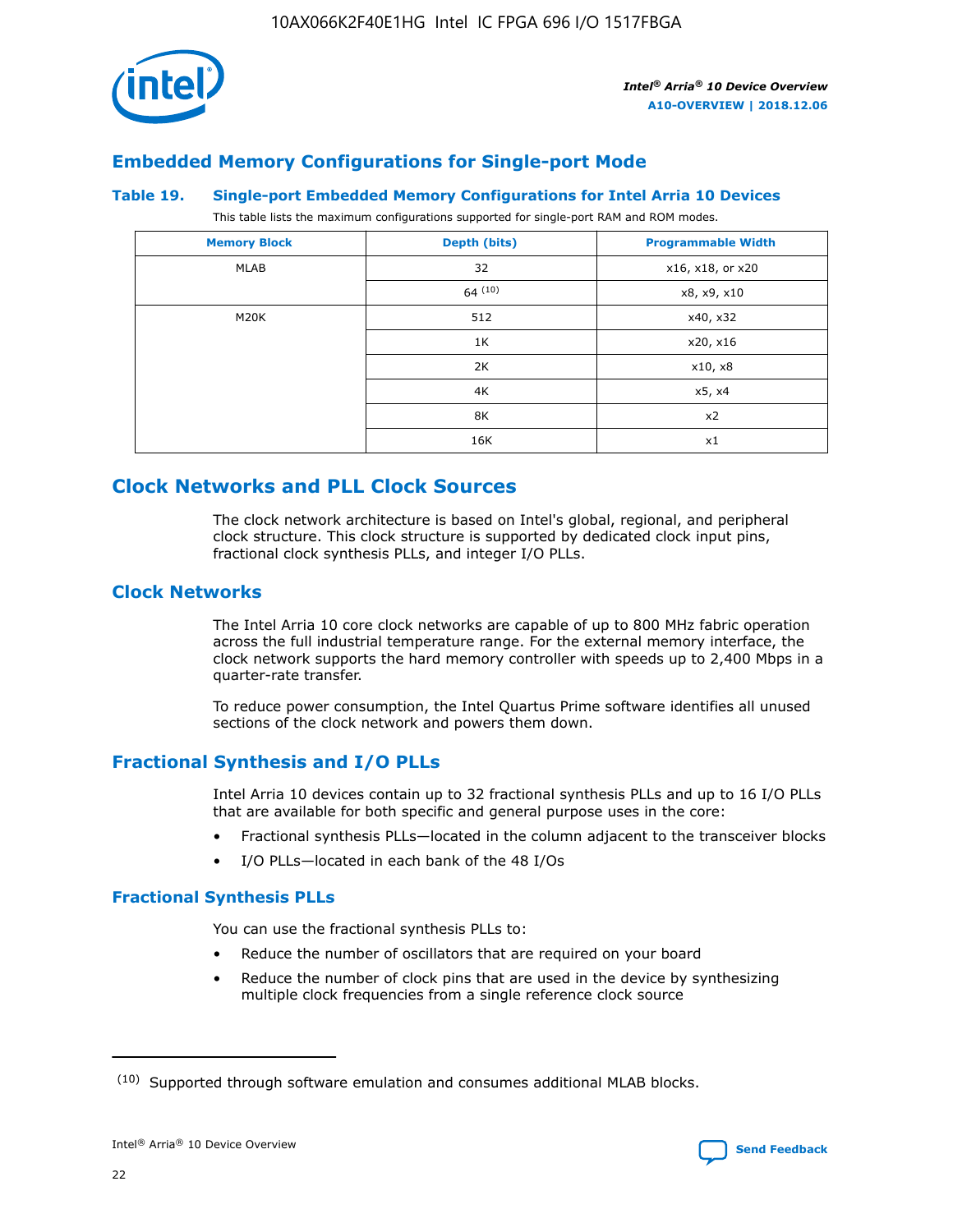

The fractional synthesis PLLs support the following features:

- Reference clock frequency synthesis for transceiver CMU and Advanced Transmit (ATX) PLLs
- Clock network delay compensation
- Zero-delay buffering
- Direct transmit clocking for transceivers
- Independently configurable into two modes:
	- Conventional integer mode equivalent to the general purpose PLL
	- Enhanced fractional mode with third order delta-sigma modulation
- PLL cascading

## **I/O PLLs**

The integer mode I/O PLLs are located in each bank of 48 I/Os. You can use the I/O PLLs to simplify the design of external memory and high-speed LVDS interfaces.

In each I/O bank, the I/O PLLs are adjacent to the hard memory controllers and LVDS SERDES. Because these PLLs are tightly coupled with the I/Os that need to use them, it makes it easier to close timing.

You can use the I/O PLLs for general purpose applications in the core such as clock network delay compensation and zero-delay buffering.

Intel Arria 10 devices support PLL-to-PLL cascading.

# **FPGA General Purpose I/O**

Intel Arria 10 devices offer highly configurable GPIOs. Each I/O bank contains 48 general purpose I/Os and a high-efficiency hard memory controller.

The following list describes the features of the GPIOs:

- Consist of 3 V I/Os for high-voltage application and LVDS I/Os for differential signaling
	- Up to two 3 V I/O banks, available in some devices, that support up to 3 V I/O standards
	- LVDS I/O banks that support up to 1.8 V I/O standards
- Support a wide range of single-ended and differential I/O interfaces
- LVDS speeds up to 1.6 Gbps
- Each LVDS pair of pins has differential input and output buffers, allowing you to configure the LVDS direction for each pair.
- Programmable bus hold and weak pull-up
- Programmable differential output voltage  $(V_{OD})$  and programmable pre-emphasis

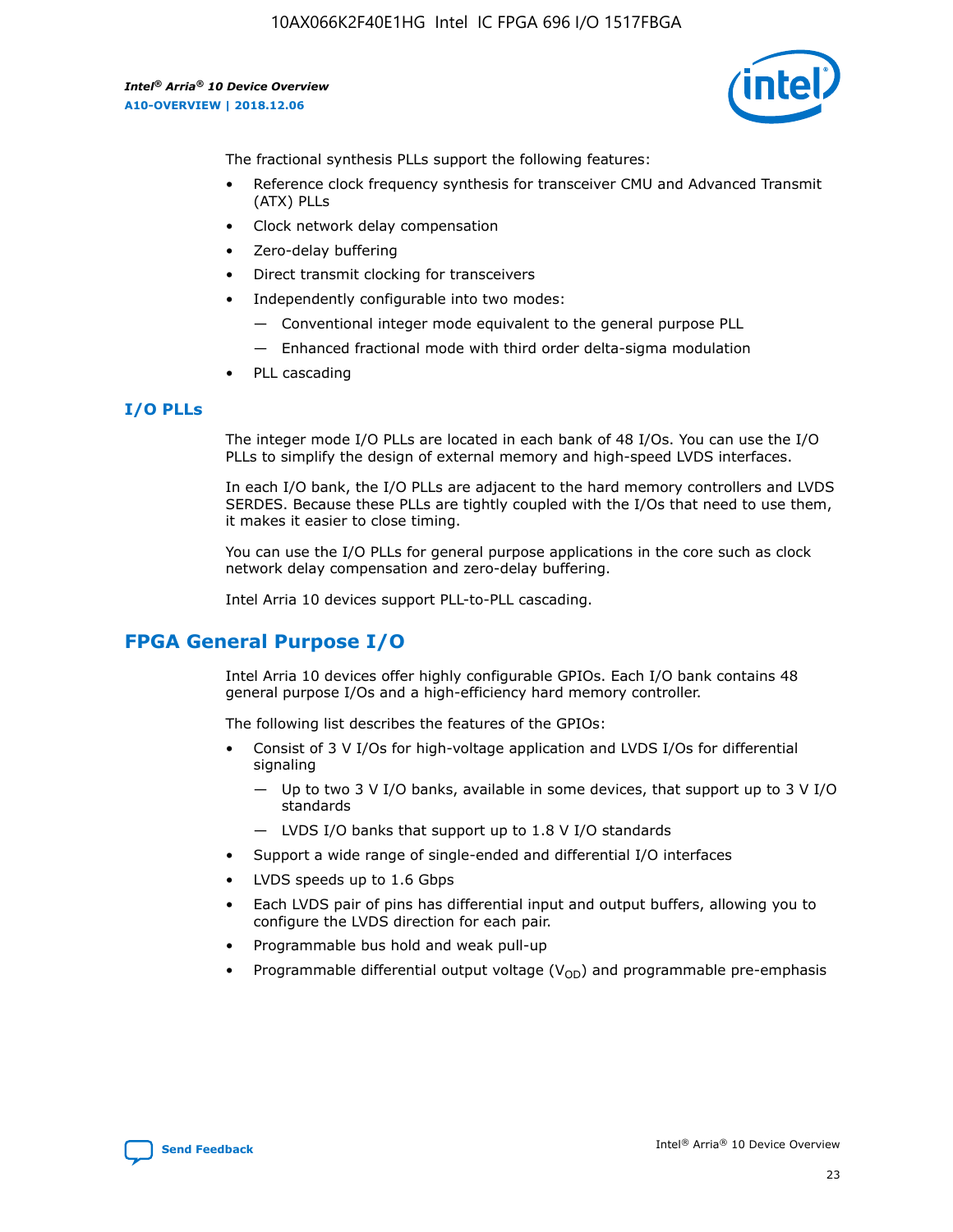

- Series (R<sub>S</sub>) and parallel (R<sub>T</sub>) on-chip termination (OCT) for all I/O banks with OCT calibration to limit the termination impedance variation
- On-chip dynamic termination that has the ability to swap between series and parallel termination, depending on whether there is read or write on a common bus for signal integrity
- Easy timing closure support using the hard read FIFO in the input register path, and delay-locked loop (DLL) delay chain with fine and coarse architecture

# **External Memory Interface**

Intel Arria 10 devices offer massive external memory bandwidth, with up to seven 32 bit DDR4 memory interfaces running at up to 2,400 Mbps. This bandwidth provides additional ease of design, lower power, and resource efficiencies of hardened highperformance memory controllers.

The memory interface within Intel Arria 10 FPGAs and SoCs delivers the highest performance and ease of use. You can configure up to a maximum width of 144 bits when using the hard or soft memory controllers. If required, you can bypass the hard memory controller and use a soft controller implemented in the user logic.

Each I/O contains a hardened DDR read/write path (PHY) capable of performing key memory interface functionality such as read/write leveling, FIFO buffering to lower latency and improve margin, timing calibration, and on-chip termination.

The timing calibration is aided by the inclusion of hard microcontrollers based on Intel's Nios® II technology, specifically tailored to control the calibration of multiple memory interfaces. This calibration allows the Intel Arria 10 device to compensate for any changes in process, voltage, or temperature either within the Intel Arria 10 device itself, or within the external memory device. The advanced calibration algorithms ensure maximum bandwidth and robust timing margin across all operating conditions.

In addition to parallel memory interfaces, Intel Arria 10 devices support serial memory technologies such as the Hybrid Memory Cube (HMC). The HMC is supported by the Intel Arria 10 high-speed serial transceivers which connect up to four HMC links, with each link running at data rates up to 15 Gbps.

## **Related Information**

#### [External Memory Interface Spec Estimator](http://www.altera.com/technology/memory/estimator/mem-emif-index.html)

Provides a parametric tool that allows you to find and compare the performance of the supported external memory interfaces in IntelFPGAs.

# **Memory Standards Supported by Intel Arria 10 Devices**

The I/Os are designed to provide high performance support for existing and emerging external memory standards.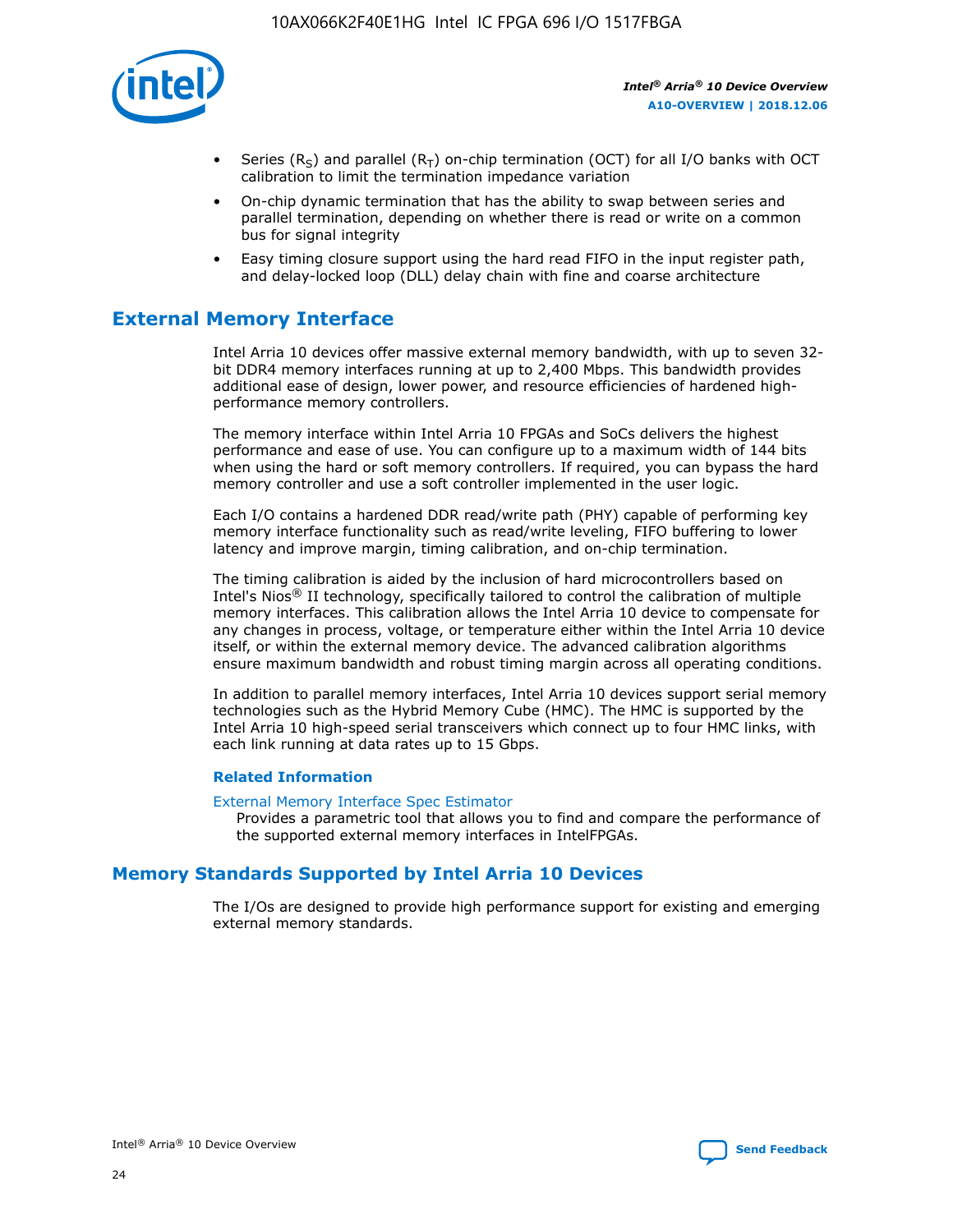

#### **Table 20. Memory Standards Supported by the Hard Memory Controller**

This table lists the overall capability of the hard memory controller. For specific details, refer to the External Memory Interface Spec Estimator and Intel Arria 10 Device Datasheet.

| <b>Memory Standard</b> | <b>Rate Support</b> | <b>Ping Pong PHY Support</b> | <b>Maximum Frequency</b><br>(MHz) |
|------------------------|---------------------|------------------------------|-----------------------------------|
| <b>DDR4 SDRAM</b>      | Quarter rate        | Yes                          | 1,067                             |
|                        |                     |                              | 1,200                             |
| <b>DDR3 SDRAM</b>      | Half rate           | Yes                          | 533                               |
|                        |                     |                              | 667                               |
|                        | Quarter rate        | Yes                          | 1,067                             |
|                        |                     |                              | 1,067                             |
| <b>DDR3L SDRAM</b>     | Half rate           | Yes                          | 533                               |
|                        |                     |                              | 667                               |
|                        | Quarter rate        | Yes                          | 933                               |
|                        |                     |                              | 933                               |
| LPDDR3 SDRAM           | Half rate           |                              | 533                               |
|                        | Quarter rate        |                              | 800                               |

## **Table 21. Memory Standards Supported by the Soft Memory Controller**

| <b>Memory Standard</b>      | <b>Rate Support</b> | <b>Maximum Frequency</b><br>(MHz) |
|-----------------------------|---------------------|-----------------------------------|
| <b>RLDRAM 3 (11)</b>        | Quarter rate        | 1,200                             |
| ODR IV SRAM <sup>(11)</sup> | Quarter rate        | 1,067                             |
| <b>ODR II SRAM</b>          | Full rate           | 333                               |
|                             | Half rate           | 633                               |
| <b>ODR II+ SRAM</b>         | Full rate           | 333                               |
|                             | Half rate           | 633                               |
| <b>ODR II+ Xtreme SRAM</b>  | Full rate           | 333                               |
|                             | Half rate           | 633                               |

#### **Table 22. Memory Standards Supported by the HPS Hard Memory Controller**

The hard processor system (HPS) is available in Intel Arria 10 SoC devices only.

| <b>Memory Standard</b> | <b>Rate Support</b> | <b>Maximum Frequency</b><br>(MHz) |
|------------------------|---------------------|-----------------------------------|
| <b>DDR4 SDRAM</b>      | Half rate           | 1,200                             |
| <b>DDR3 SDRAM</b>      | Half rate           | 1,067                             |
| <b>DDR3L SDRAM</b>     | Half rate           | 933                               |

<sup>(11)</sup> Intel Arria 10 devices support this external memory interface using hard PHY with soft memory controller.

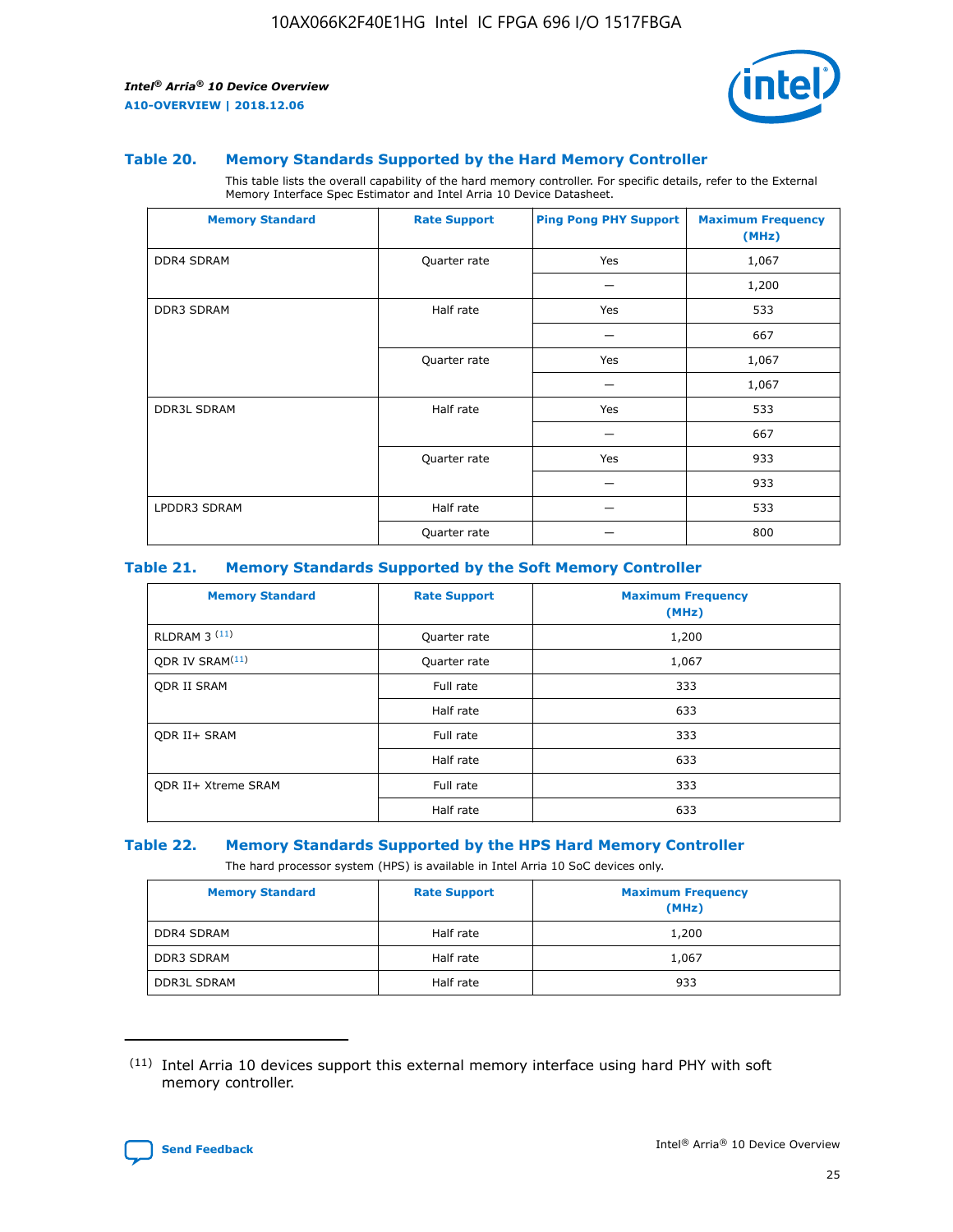

## **Related Information**

#### [Intel Arria 10 Device Datasheet](https://www.intel.com/content/www/us/en/programmable/documentation/mcn1413182292568.html#mcn1413182153340)

Lists the memory interface performance according to memory interface standards, rank or chip select configurations, and Intel Arria 10 device speed grades.

# **PCIe Gen1, Gen2, and Gen3 Hard IP**

Intel Arria 10 devices contain PCIe hard IP that is designed for performance and ease-of-use:

- Includes all layers of the PCIe stack—transaction, data link and physical layers.
- Supports PCIe Gen3, Gen2, and Gen1 Endpoint and Root Port in x1, x2, x4, or x8 lane configuration.
- Operates independently from the core logic—optional configuration via protocol (CvP) allows the PCIe link to power up and complete link training in less than 100 ms while the Intel Arria 10 device completes loading the programming file for the rest of the FPGA.
- Provides added functionality that makes it easier to support emerging features such as Single Root I/O Virtualization (SR-IOV) and optional protocol extensions.
- Provides improved end-to-end datapath protection using ECC.
- Supports FPGA configuration via protocol (CvP) using PCIe at Gen3, Gen2, or Gen1 speed.

#### **Related Information**

PCS Features on page 30

# **Enhanced PCS Hard IP for Interlaken and 10 Gbps Ethernet**

# **Interlaken Support**

The Intel Arria 10 enhanced PCS hard IP provides integrated Interlaken PCS supporting rates up to 25.8 Gbps per lane.

The Interlaken PCS is based on the proven functionality of the PCS developed for Intel's previous generation FPGAs, which demonstrated interoperability with Interlaken ASSP vendors and third-party IP suppliers. The Interlaken PCS is present in every transceiver channel in Intel Arria 10 devices.

## **Related Information**

PCS Features on page 30

# **10 Gbps Ethernet Support**

The Intel Arria 10 enhanced PCS hard IP supports 10GBASE-R PCS compliant with IEEE 802.3 10 Gbps Ethernet (10GbE). The integrated hard IP support for 10GbE and the 10 Gbps transceivers save external PHY cost, board space, and system power.

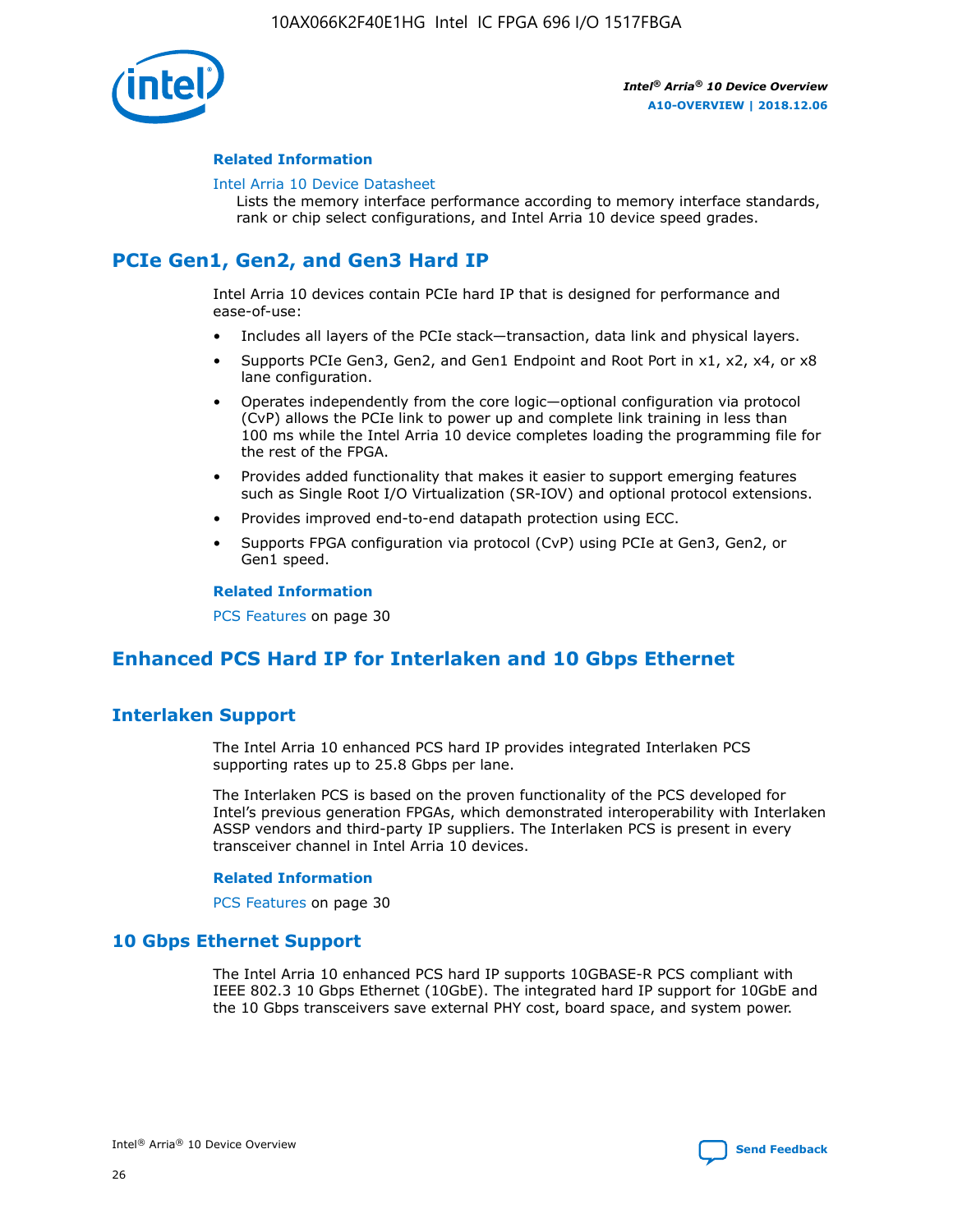

The scalable hard IP supports multiple independent 10GbE ports while using a single PLL for all the 10GBASE-R PCS instantiations, which saves on core logic resources and clock networks:

- Simplifies multiport 10GbE systems compared to XAUI interfaces that require an external XAUI-to-10G PHY.
- Incorporates Electronic Dispersion Compensation (EDC), which enables direct connection to standard 10 Gbps XFP and SFP+ pluggable optical modules.
- Supports backplane Ethernet applications and includes a hard 10GBASE-KR Forward Error Correction (FEC) circuit that you can use for 10 Gbps and 40 Gbps applications.

The 10 Gbps Ethernet PCS hard IP and 10GBASE-KR FEC are present in every transceiver channel.

#### **Related Information**

PCS Features on page 30

# **Low Power Serial Transceivers**

Intel Arria 10 FPGAs and SoCs include lowest power transceivers that deliver high bandwidth, throughput and low latency.

Intel Arria 10 devices deliver the industry's lowest power consumption per transceiver channel:

- 12.5 Gbps transceivers at as low as 242 mW
- 10 Gbps transceivers at as low as 168 mW
- 6 Gbps transceivers at as low as 117 mW

Intel Arria 10 transceivers support various data rates according to application:

- Chip-to-chip and chip-to-module applications—from 1 Gbps up to 25.8 Gbps
- Long reach and backplane applications—from 1 Gbps up to 12.5 with advanced adaptive equalization
- Critical power sensitive applications—from 1 Gbps up to 11.3 Gbps using lower power modes

The combination of 20 nm process technology and architectural advances provide the following benefits:

- Significant reduction in die area and power consumption
- Increase of up to two times in transceiver I/O density compared to previous generation devices while maintaining optimal signal integrity
- Up to 72 total transceiver channels—you can configure up to 6 of these channels to run as fast as 25.8 Gbps
- All channels feature continuous data rate support up to the maximum rated speed

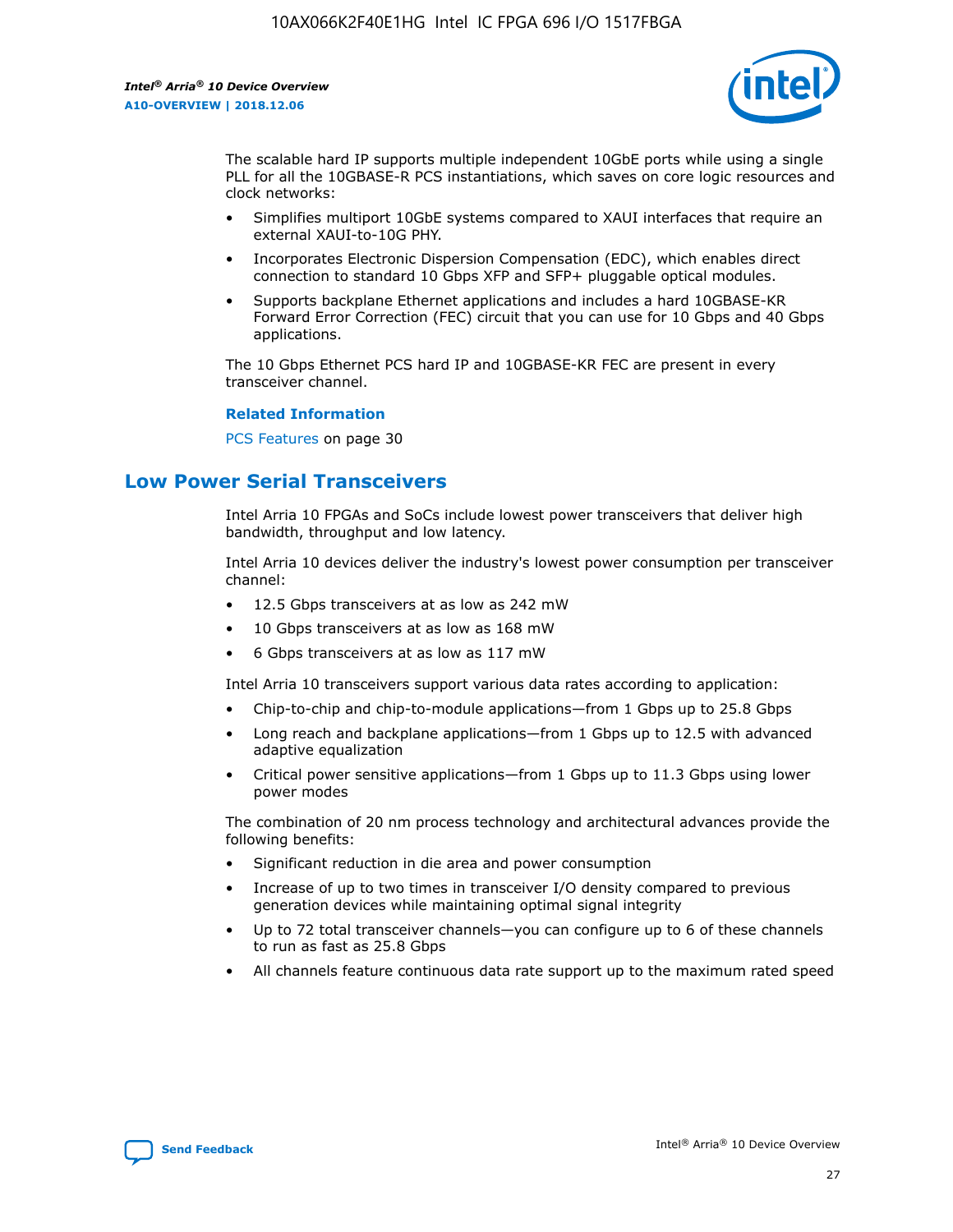

# ATX PLL PCS PCS Transceiver PMA TX/RX

**Figure 6. Intel Arria 10 Transceiver Block Architecture**



# **Transceiver Channels**

All transceiver channels feature a dedicated Physical Medium Attachment (PMA) and a hardened Physical Coding Sublayer (PCS).

- The PMA provides primary interfacing capabilities to physical channels.
- The PCS typically handles encoding/decoding, word alignment, and other preprocessing functions before transferring data to the FPGA core fabric.

A transceiver channel consists of a PMA and a PCS block. Most transceiver banks have 6 channels. There are some transceiver banks that contain only 3 channels.

A wide variety of bonded and non-bonded data rate configurations is possible using a highly configurable clock distribution network. Up to 80 independent transceiver data rates can be configured.

The following figures are graphical representations of top views of the silicon die, which correspond to reverse views for flip chip packages. Different Intel Arria 10 devices may have different floorplans than the ones shown in the figures.

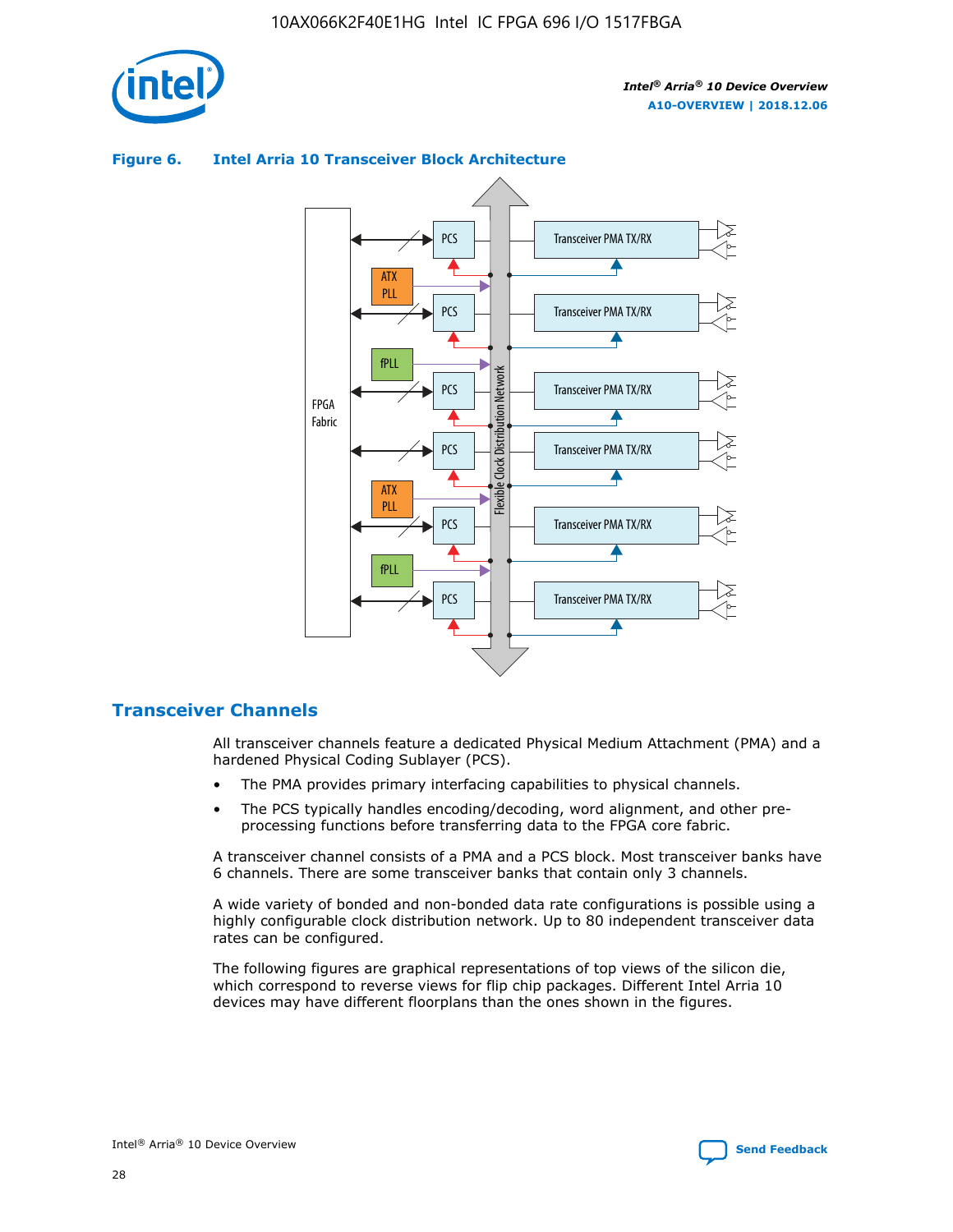

## **Figure 7. Device Chip Overview for Intel Arria 10 GX and GT Devices**





## **PMA Features**

Intel Arria 10 transceivers provide exceptional signal integrity at data rates up to 25.8 Gbps. Clocking options include ultra-low jitter ATX PLLs (LC tank based), clock multiplier unit (CMU) PLLs, and fractional PLLs.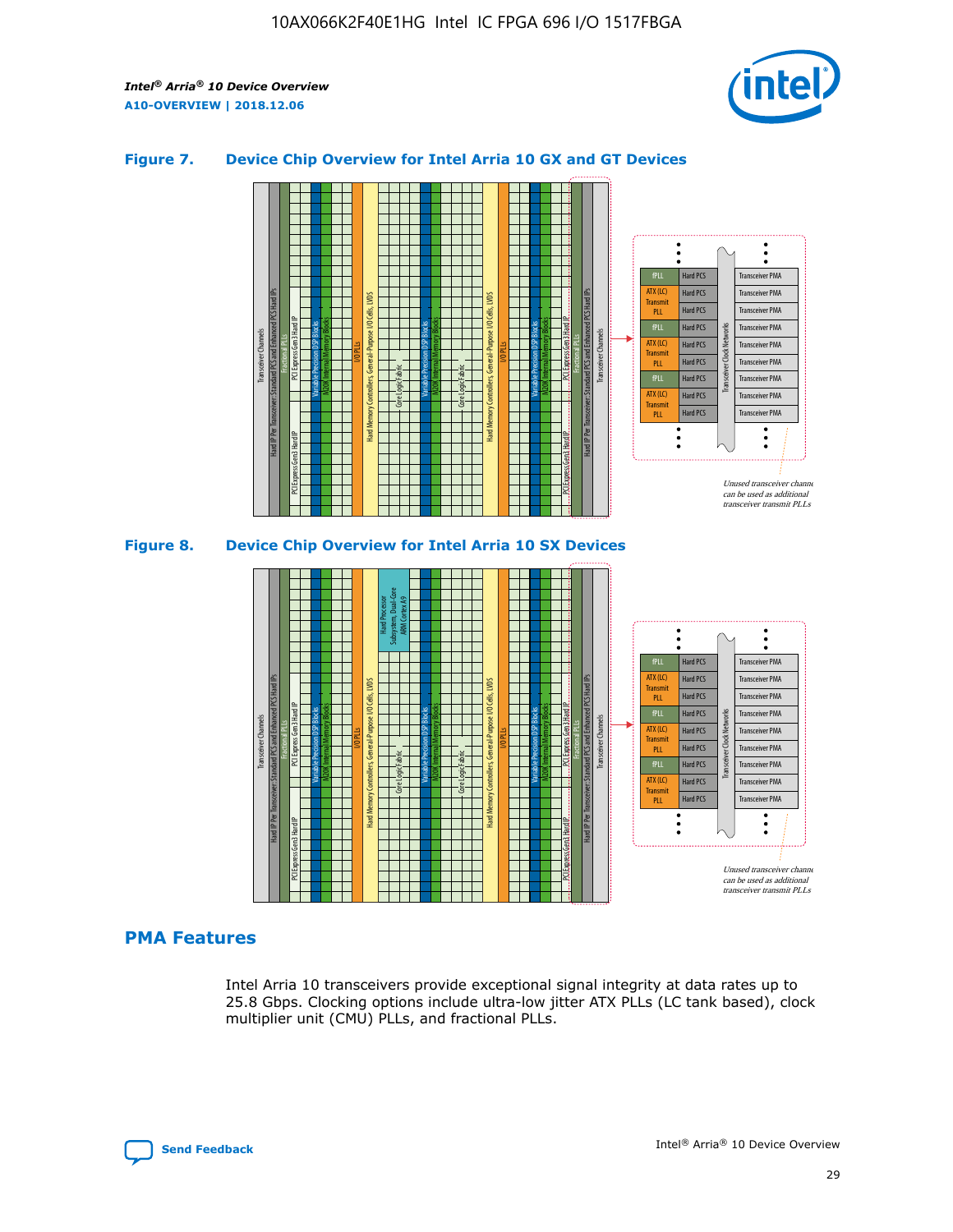

Each transceiver channel contains a channel PLL that can be used as the CMU PLL or clock data recovery (CDR) PLL. In CDR mode, the channel PLL recovers the receiver clock and data in the transceiver channel. Up to 80 independent data rates can be configured on a single Intel Arria 10 device.

## **Table 23. PMA Features of the Transceivers in Intel Arria 10 Devices**

| <b>Feature</b>                                             | <b>Capability</b>                                                                                                                                                                                                             |
|------------------------------------------------------------|-------------------------------------------------------------------------------------------------------------------------------------------------------------------------------------------------------------------------------|
| Chip-to-Chip Data Rates                                    | 1 Gbps to 17.4 Gbps (Intel Arria 10 GX devices)<br>1 Gbps to 25.8 Gbps (Intel Arria 10 GT devices)                                                                                                                            |
| Backplane Support                                          | Drive backplanes at data rates up to 12.5 Gbps                                                                                                                                                                                |
| <b>Optical Module Support</b>                              | SFP+/SFP, XFP, CXP, QSFP/QSFP28, CFP/CFP2/CFP4                                                                                                                                                                                |
| Cable Driving Support                                      | SFP+ Direct Attach, PCI Express over cable, eSATA                                                                                                                                                                             |
| Transmit Pre-Emphasis                                      | 4-tap transmit pre-emphasis and de-emphasis to compensate for system channel loss                                                                                                                                             |
| Continuous Time Linear<br>Equalizer (CTLE)                 | Dual mode, high-gain, and high-data rate, linear receive equalization to compensate for<br>system channel loss                                                                                                                |
| Decision Feedback Equalizer<br>(DFE)                       | 7-fixed and 4-floating tap DFE to equalize backplane channel loss in the presence of<br>crosstalk and noisy environments                                                                                                      |
| Variable Gain Amplifier                                    | Optimizes the signal amplitude prior to the CDR sampling and operates in fixed and<br>adaptive modes                                                                                                                          |
| Altera Digital Adaptive<br>Parametric Tuning (ADAPT)       | Fully digital adaptation engine to automatically adjust all link equalization parameters-<br>including CTLE, DFE, and variable gain amplifier blocks—that provide optimal link margin<br>without intervention from user logic |
| Precision Signal Integrity<br>Calibration Engine (PreSICE) | Hardened calibration controller to quickly calibrate all transceiver control parameters on<br>power-up, which provides the optimal signal integrity and jitter performance                                                    |
| Advanced Transmit (ATX)<br><b>PLL</b>                      | Low jitter ATX (LC tank based) PLLs with continuous tuning range to cover a wide range of<br>standard and proprietary protocols                                                                                               |
| <b>Fractional PLLs</b>                                     | On-chip fractional frequency synthesizers to replace on-board crystal oscillators and reduce<br>system cost                                                                                                                   |
| Digitally Assisted Analog<br><b>CDR</b>                    | Superior jitter tolerance with fast lock time                                                                                                                                                                                 |
| Dynamic Partial<br>Reconfiguration                         | Allows independent control of the Avalon memory-mapped interface of each transceiver<br>channel for the highest transceiver flexibility                                                                                       |
| Multiple PCS-PMA and PCS-<br>PLD interface widths          | 8-, 10-, 16-, 20-, 32-, 40-, or 64-bit interface widths for flexibility of deserialization width,<br>encoding, and reduced latency                                                                                            |

# **PCS Features**

This table summarizes the Intel Arria 10 transceiver PCS features. You can use the transceiver PCS to support a wide range of protocols ranging from 1 Gbps to 25.8 Gbps.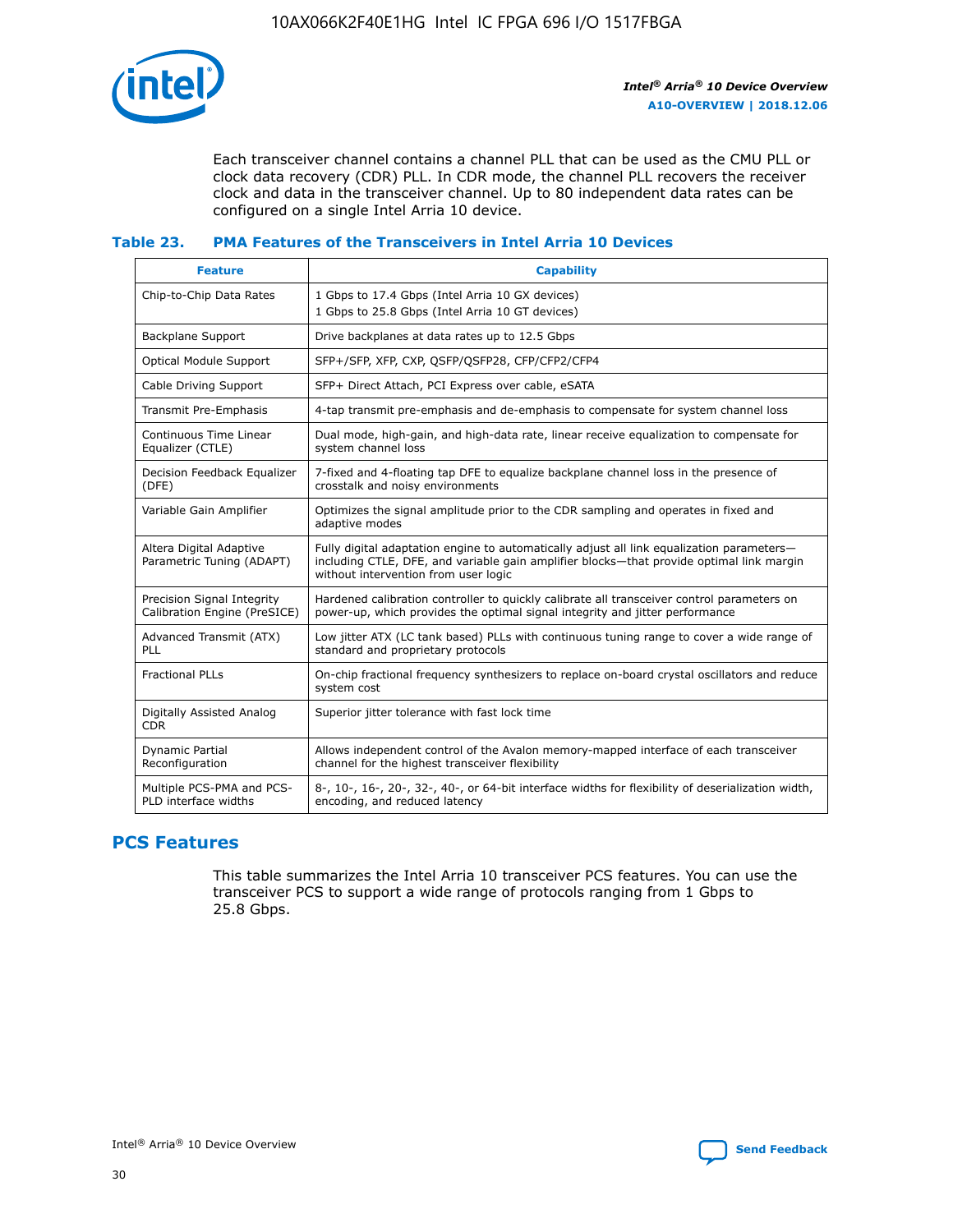

| <b>PCS</b>    | <b>Description</b>                                                                                                                                                                                                                                                                                                                                                                                             |
|---------------|----------------------------------------------------------------------------------------------------------------------------------------------------------------------------------------------------------------------------------------------------------------------------------------------------------------------------------------------------------------------------------------------------------------|
| Standard PCS  | Operates at a data rate up to 12 Gbps<br>Supports protocols such as PCI-Express, CPRI 4.2+, GigE, IEEE 1588 in Hard PCS<br>Implements other protocols using Basic/Custom (Standard PCS) transceiver<br>configuration rules.                                                                                                                                                                                    |
| Enhanced PCS  | Performs functions common to most serial data industry standards, such as word<br>alignment, encoding/decoding, and framing, before data is sent or received off-chip<br>through the PMA<br>• Handles data transfer to and from the FPGA fabric<br>Handles data transfer internally to and from the PMA<br>Provides frequency compensation<br>Performs channel bonding for multi-channel low skew applications |
| PCIe Gen3 PCS | Supports the seamless switching of Data and Clock between the Gen1, Gen2, and Gen3<br>data rates<br>Provides support for PIPE 3.0 features<br>Supports the PIPE interface with the Hard IP enabled, as well as with the Hard IP<br>bypassed                                                                                                                                                                    |

#### **Related Information**

- PCIe Gen1, Gen2, and Gen3 Hard IP on page 26
- Interlaken Support on page 26
- 10 Gbps Ethernet Support on page 26

# **PCS Protocol Support**

This table lists some of the protocols supported by the Intel Arria 10 transceiver PCS. For more information about the blocks in the transmitter and receiver data paths, refer to the related information.

| <b>Protocol</b>                                 | <b>Data Rate</b><br>(Gbps) | <b>Transceiver IP</b>       | <b>PCS Support</b>                      |
|-------------------------------------------------|----------------------------|-----------------------------|-----------------------------------------|
| PCIe Gen3 x1, x2, x4, x8                        | 8.0                        | Native PHY (PIPE)           | Standard PCS and PCIe<br>Gen3 PCS       |
| PCIe Gen2 x1, x2, x4, x8                        | 5.0                        | Native PHY (PIPE)           | <b>Standard PCS</b>                     |
| PCIe Gen1 x1, x2, x4, x8                        | 2.5                        | Native PHY (PIPE)           | Standard PCS                            |
| 1000BASE-X Gigabit Ethernet                     | 1.25                       | Native PHY                  | <b>Standard PCS</b>                     |
| 1000BASE-X Gigabit Ethernet with<br>IEEE 1588v2 | 1.25                       | Native PHY                  | Standard PCS                            |
| 10GBASE-R                                       | 10.3125                    | Native PHY                  | <b>Enhanced PCS</b>                     |
| 10GBASE-R with IEEE 1588v2                      | 10.3125                    | Native PHY                  | <b>Enhanced PCS</b>                     |
| 10GBASE-R with KR FEC                           | 10.3125                    | Native PHY                  | <b>Enhanced PCS</b>                     |
| 10GBASE-KR and 1000BASE-X                       | 10.3125                    | 1G/10GbE and 10GBASE-KR PHY | Standard PCS and<br><b>Enhanced PCS</b> |
| Interlaken (CEI-6G/11G)                         | 3.125 to 17.4              | Native PHY                  | <b>Enhanced PCS</b>                     |
| SFI-S/SFI-5.2                                   | 11.2                       | Native PHY                  | <b>Enhanced PCS</b>                     |
| 10G SDI                                         | 10.692                     | Native PHY                  | <b>Enhanced PCS</b>                     |
|                                                 |                            |                             | continued                               |

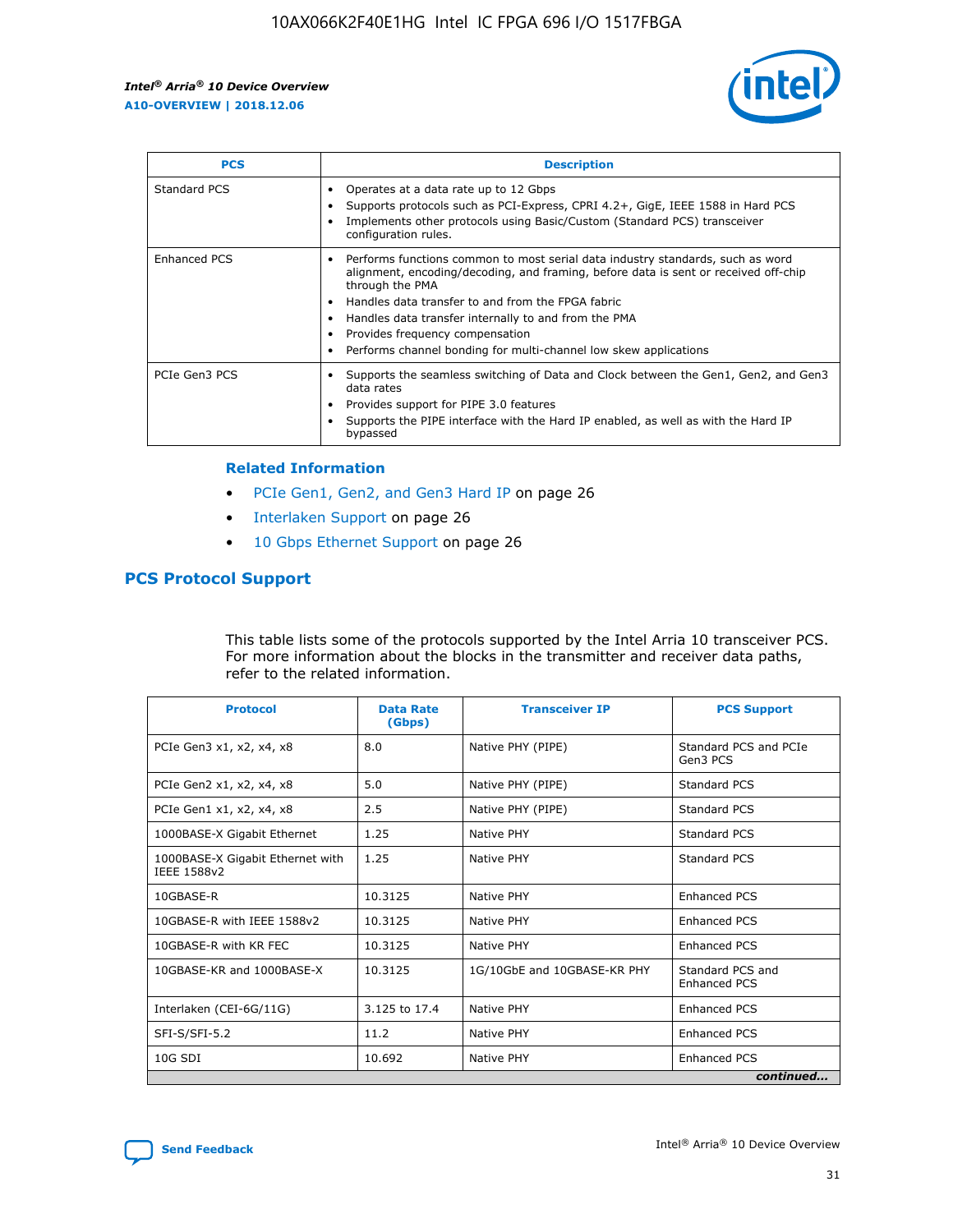

| <b>Protocol</b>      | <b>Data Rate</b><br>(Gbps) | <b>Transceiver IP</b> | <b>PCS Support</b> |
|----------------------|----------------------------|-----------------------|--------------------|
| CPRI 6.0 (64B/66B)   | 0.6144 to<br>10.1376       | Native PHY            | Enhanced PCS       |
| CPRI 4.2 (8B/10B)    | 0.6144 to<br>9.8304        | Native PHY            | Standard PCS       |
| OBSAI RP3 v4.2       | 0.6144 to 6.144            | Native PHY            | Standard PCS       |
| SD-SDI/HD-SDI/3G-SDI | $0.143(12)$ to<br>2.97     | Native PHY            | Standard PCS       |

## **Related Information**

#### [Intel Arria 10 Transceiver PHY User Guide](https://www.intel.com/content/www/us/en/programmable/documentation/nik1398707230472.html#nik1398707091164)

Provides more information about the supported transceiver protocols and PHY IP, the PMA architecture, and the standard, enhanced, and PCIe Gen3 PCS architecture.

# **SoC with Hard Processor System**

Each SoC device combines an FPGA fabric and a hard processor system (HPS) in a single device. This combination delivers the flexibility of programmable logic with the power and cost savings of hard IP in these ways:

- Reduces board space, system power, and bill of materials cost by eliminating a discrete embedded processor
- Allows you to differentiate the end product in both hardware and software, and to support virtually any interface standard
- Extends the product life and revenue through in-field hardware and software updates

 $(12)$  The 0.143 Gbps data rate is supported using oversampling of user logic that you must implement in the FPGA fabric.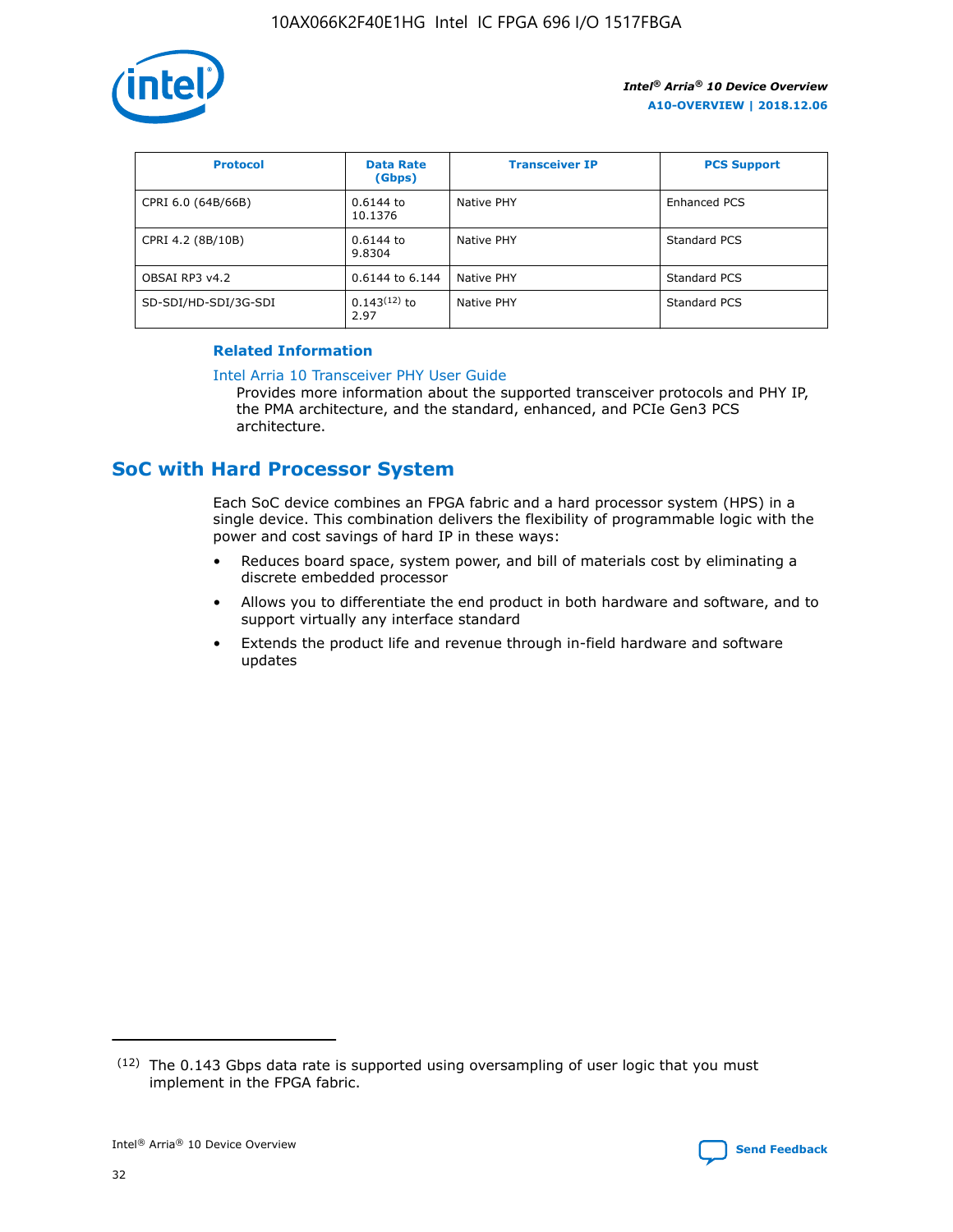

#### **Figure 9. HPS Block Diagram**

This figure shows a block diagram of the HPS with the dual ARM Cortex-A9 MPCore processor.



# **Key Advantages of 20-nm HPS**

The 20-nm HPS strikes a balance between enabling maximum software compatibility with 28-nm SoCs while still improving upon the 28-nm HPS architecture. These improvements address the requirements of the next generation target markets such as wireless and wireline communications, compute and storage equipment, broadcast and military in terms of performance, memory bandwidth, connectivity via backplane and security.

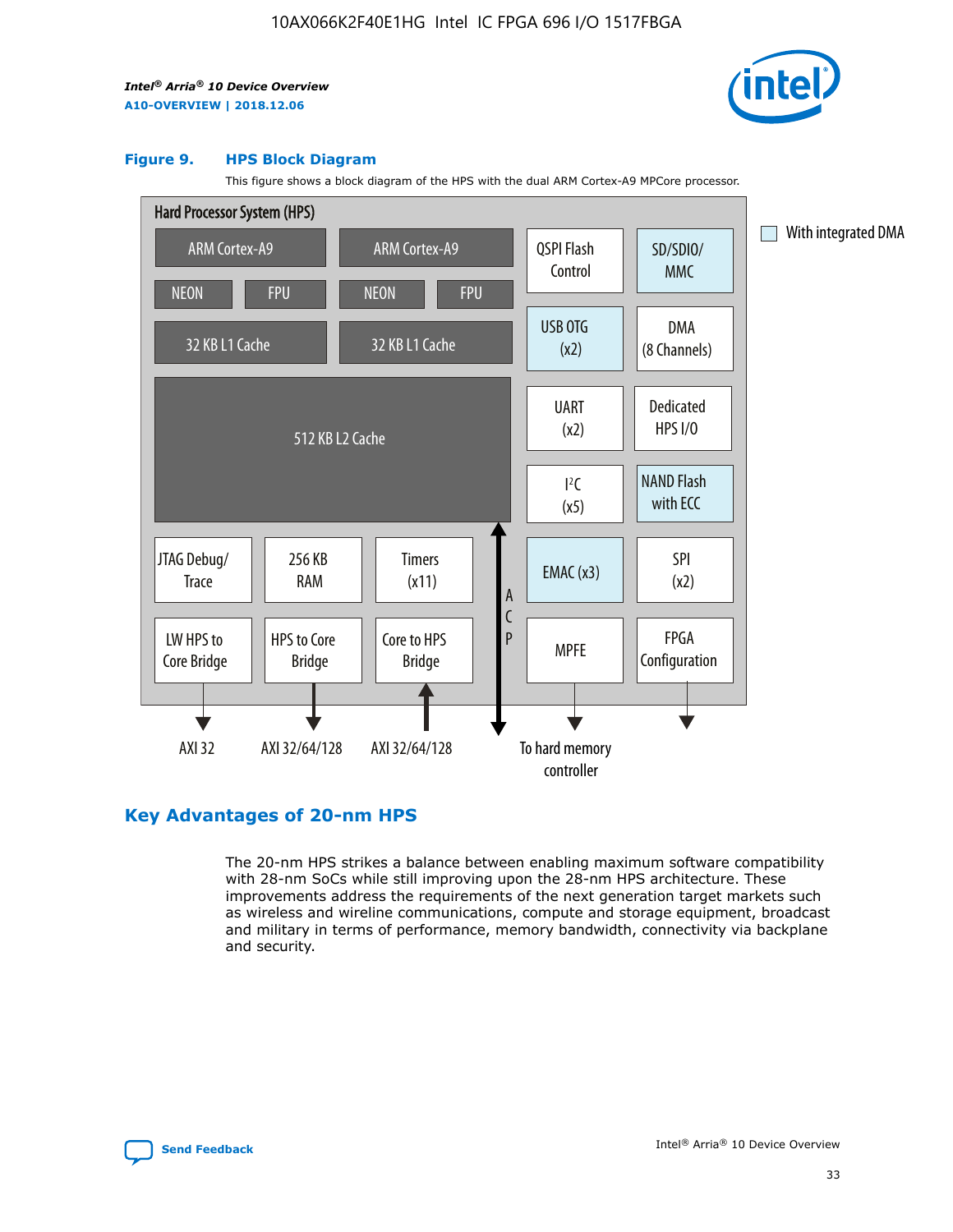

## **Table 24. Improvements in 20 nm HPS**

This table lists the key improvements of the 20 nm HPS compared to the 28 nm HPS.

| <b>Advantages/</b><br><b>Improvements</b>                   | <b>Description</b>                                                                                                                                                                                                                                                                                                                                                                                                                                                                                                                                                                                                                                                                                                                                                                                                                                                                                                      |
|-------------------------------------------------------------|-------------------------------------------------------------------------------------------------------------------------------------------------------------------------------------------------------------------------------------------------------------------------------------------------------------------------------------------------------------------------------------------------------------------------------------------------------------------------------------------------------------------------------------------------------------------------------------------------------------------------------------------------------------------------------------------------------------------------------------------------------------------------------------------------------------------------------------------------------------------------------------------------------------------------|
| Increased performance and<br>overdrive capability           | While the nominal processor frequency is 1.2 GHz, the 20 nm HPS offers an "overdrive"<br>feature which enables a higher processor operating frequency. This requires a higher supply<br>voltage value that is unique to the HPS and may require a separate regulator.                                                                                                                                                                                                                                                                                                                                                                                                                                                                                                                                                                                                                                                   |
| Increased processor memory<br>bandwidth and DDR4<br>support | Up to 64-bit DDR4 memory at 2,400 Mbps support is available for the processor. The hard<br>memory controller for the HPS comprises a multi-port front end that manages connections<br>to a single port memory controller. The multi-port front end allows logic core and the HPS<br>to share ports and thereby the available bandwidth of the memory controller.                                                                                                                                                                                                                                                                                                                                                                                                                                                                                                                                                        |
| Flexible I/O sharing                                        | An advanced I/O pin muxing scheme allows improved sharing of I/O between the HPS and<br>the core logic. The following types of I/O are available for SoC:<br>17 dedicated I/Os-physically located inside the HPS block and are not accessible to<br>logic within the core. The 17 dedicated I/Os are used for HPS clock, resets, and<br>interfacing with boot devices, QSPI, and SD/MMC.<br>48 direct shared I/O-located closest to the HPS block and are ideal for high speed HPS<br>peripherals such as EMAC, USB, and others. There is one bank of 48 I/Os that supports<br>direct sharing where the 48 I/Os can be shared 12 I/Os at a time.<br>Standard (shared) I/O-all standard I/Os can be shared by the HPS peripherals and any<br>logic within the core. For designs where more than 48 I/Os are required to fully use all<br>the peripherals in the HPS, these I/Os can be connected through the core logic. |
| <b>EMAC</b> core                                            | Three EMAC cores are available in the HPS. The EMAC cores enable an application to<br>support two redundant Ethernet connections; for example, backplane, or two EMAC cores<br>for managing IEEE 1588 time stamp information while allowing a third EMAC core for debug<br>and configuration. All three EMACs can potentially share the same time stamps, simplifying<br>the 1588 time stamping implementation. A new serial time stamp interface allows core<br>logic to access and read the time stamp values. The integrated EMAC controllers can be<br>connected to external Ethernet PHY through the provided MDIO or I <sup>2</sup> C interface.                                                                                                                                                                                                                                                                  |
| On-chip memory                                              | The on-chip memory is updated to 256 KB support and can support larger data sets and<br>real time algorithms.                                                                                                                                                                                                                                                                                                                                                                                                                                                                                                                                                                                                                                                                                                                                                                                                           |
| <b>ECC</b> enhancements                                     | Improvements in L2 Cache ECC management allow identification of errors down to the<br>address level. ECC enhancements also enable improved error injection and status reporting<br>via the introduction of new memory mapped access to syndrome and data signals.                                                                                                                                                                                                                                                                                                                                                                                                                                                                                                                                                                                                                                                       |
| HPS to FPGA Interconnect<br><b>Backbone</b>                 | Although the HPS and the Logic Core can operate independently, they are tightly coupled<br>via a high-bandwidth system interconnect built from high-performance ARM AMBA AXI bus<br>bridges. IP bus masters in the FPGA fabric have access to HPS bus slaves via the FPGA-to-<br>HPS interconnect. Similarly, HPS bus masters have access to bus slaves in the core fabric<br>via the HPS-to-FPGA bridge. Both bridges are AMBA AXI-3 compliant and support<br>simultaneous read and write transactions. Up to three masters within the core fabric can<br>share the HPS SDRAM controller with the processor. Additionally, the processor can be used<br>to configure the core fabric under program control via a dedicated 32-bit configuration port.                                                                                                                                                                  |
| FPGA configuration and HPS<br>booting                       | The FPGA fabric and HPS in the SoCs are powered independently. You can reduce the clock<br>frequencies or gate the clocks to reduce dynamic power.<br>You can configure the FPGA fabric and boot the HPS independently, in any order, providing<br>you with more design flexibility.                                                                                                                                                                                                                                                                                                                                                                                                                                                                                                                                                                                                                                    |
| Security                                                    | New security features have been introduced for anti-tamper management, secure boot,<br>encryption (AES), and authentication (SHA).                                                                                                                                                                                                                                                                                                                                                                                                                                                                                                                                                                                                                                                                                                                                                                                      |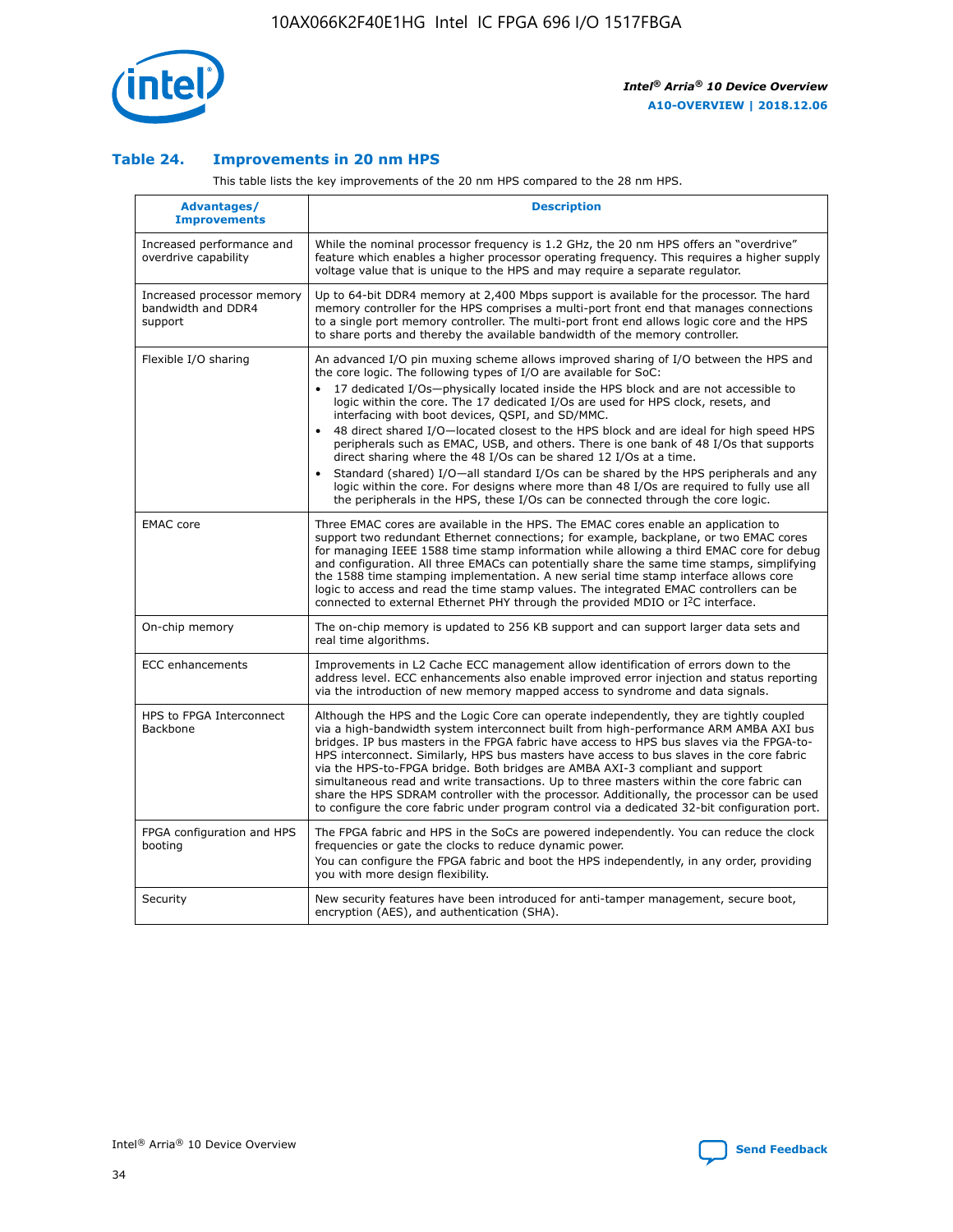

# **Features of the HPS**

The HPS has the following features:

- 1.2-GHz, dual-core ARM Cortex-A9 MPCore processor with up to 1.5-GHz via overdrive
	- ARMv7-A architecture that runs 32-bit ARM instructions, 16-bit and 32-bit Thumb instructions, and 8-bit Java byte codes in Jazelle style
	- Superscalar, variable length, out-of-order pipeline with dynamic branch prediction
	- Instruction Efficiency 2.5 MIPS/MHz, which provides total performance of 7500 MIPS at 1.5 GHz
- Each processor core includes:
	- 32 KB of L1 instruction cache, 32 KB of L1 data cache
	- Single- and double-precision floating-point unit and NEON media engine
	- CoreSight debug and trace technology
	- Snoop Control Unit (SCU) and Acceleration Coherency Port (ACP)
- 512 KB of shared L2 cache
- 256 KB of scratch RAM
- Hard memory controller with support for DDR3, DDR4 and optional error correction code (ECC) support
- Multiport Front End (MPFE) Scheduler interface to the hard memory controller
- 8-channel direct memory access (DMA) controller
- QSPI flash controller with SIO, DIO, QIO SPI Flash support
- NAND flash controller (ONFI 1.0 or later) with DMA and ECC support, updated to support 8 and 16-bit Flash devices and new command DMA to offload CPU for fast power down recovery
- Updated SD/SDIO/MMC controller to eMMC 4.5 with DMA with CE-ATA digital command support
- 3 10/100/1000 Ethernet media access control (MAC) with DMA
- 2 USB On-the-Go (OTG) controllers with DMA
- $\bullet$  5 I<sup>2</sup>C controllers (3 can be used by EMAC for MIO to external PHY)
- 2 UART 16550 Compatible controllers
- 4 serial peripheral interfaces (SPI) (2 Master, 2 Slaves)
- 62 programmable general-purpose I/Os, which includes 48 direct share I/Os that allows the HPS peripherals to connect directly to the FPGA I/Os
- 7 general-purpose timers
- 4 watchdog timers
- Anti-tamper, Secure Boot, Encryption (AES) and Authentication (SHA)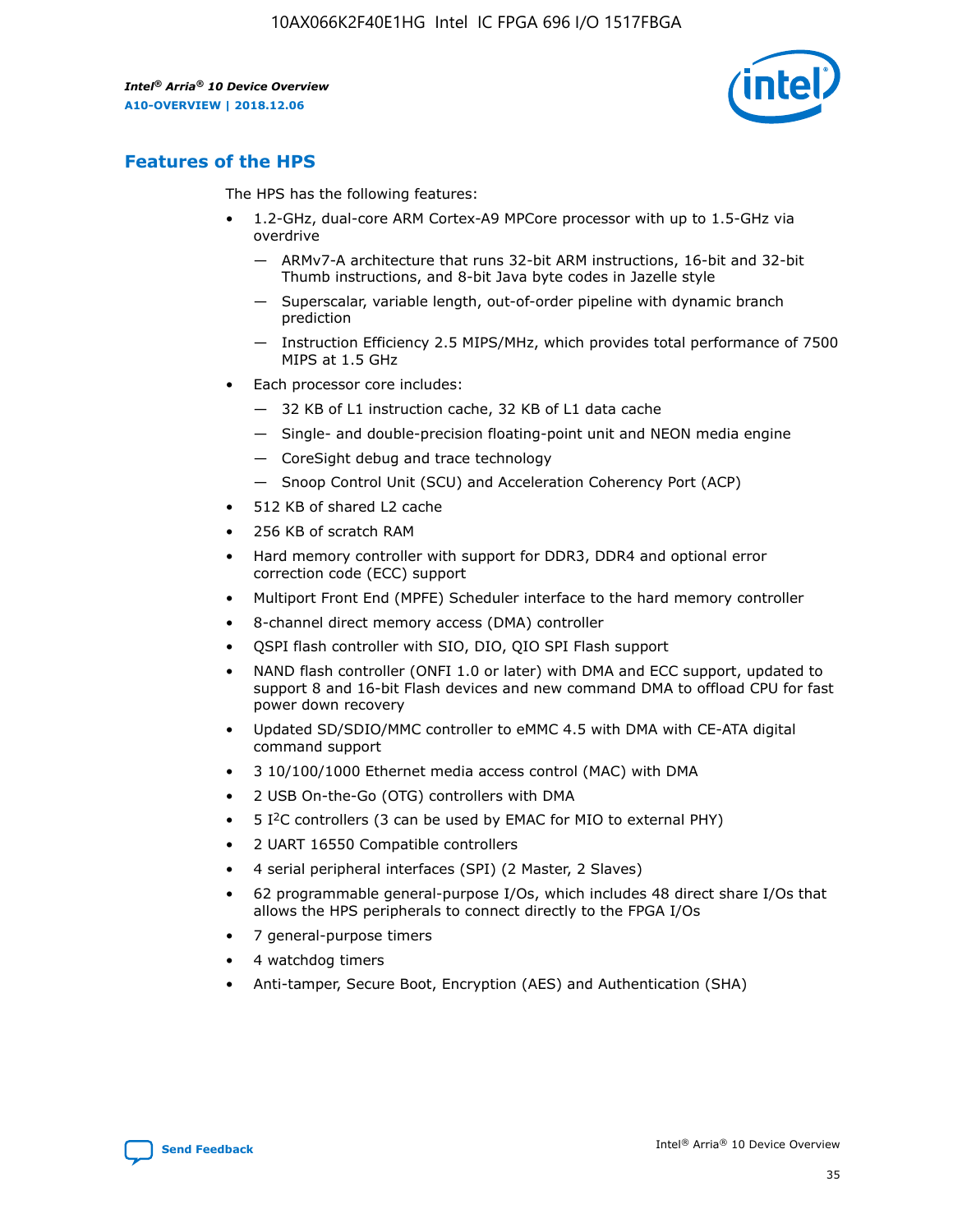

# **System Peripherals and Debug Access Port**

Each Ethernet MAC, USB OTG, NAND flash controller, and SD/MMC controller module has an integrated DMA controller. For modules without an integrated DMA controller, an additional DMA controller module provides up to eight channels of high-bandwidth data transfers. Peripherals that communicate off-chip are multiplexed with other peripherals at the HPS pin level. This allows you to choose which peripherals interface with other devices on your PCB.

The debug access port provides interfaces to industry standard JTAG debug probes and supports ARM CoreSight debug and core traces to facilitate software development.

## **HPS–FPGA AXI Bridges**

The HPS–FPGA bridges, which support the Advanced Microcontroller Bus Architecture (AMBA) Advanced eXtensible Interface (AXI™) specifications, consist of the following bridges:

- FPGA-to-HPS AMBA AXI bridge—a high-performance bus supporting 32, 64, and 128 bit data widths that allows the FPGA fabric to issue transactions to slaves in the HPS.
- HPS-to-FPGA Avalon/AMBA AXI bridge—a high-performance bus supporting 32, 64, and 128 bit data widths that allows the HPS to issue transactions to slaves in the FPGA fabric.
- Lightweight HPS-to-FPGA AXI bridge—a lower latency 32 bit width bus that allows the HPS to issue transactions to soft peripherals in the FPGA fabric. This bridge is primarily used for control and status register (CSR) accesses to peripherals in the FPGA fabric.

The HPS–FPGA AXI bridges allow masters in the FPGA fabric to communicate with slaves in the HPS logic, and vice versa. For example, the HPS-to-FPGA AXI bridge allows you to share memories instantiated in the FPGA fabric with one or both microprocessors in the HPS, while the FPGA-to-HPS AXI bridge allows logic in the FPGA fabric to access the memory and peripherals in the HPS.

Each HPS–FPGA bridge also provides asynchronous clock crossing for data transferred between the FPGA fabric and the HPS.

## **HPS SDRAM Controller Subsystem**

The HPS SDRAM controller subsystem contains a multiport SDRAM controller and DDR PHY that are shared between the FPGA fabric (through the FPGA-to-HPS SDRAM interface), the level 2 (L2) cache, and the level 3 (L3) system interconnect. The FPGA-to-HPS SDRAM interface supports AMBA AXI and Avalon® Memory-Mapped (Avalon-MM) interface standards, and provides up to six individual ports for access by masters implemented in the FPGA fabric.

The HPS SDRAM controller supports up to 3 masters (command ports), 3x 64-bit read data ports and 3x 64-bit write data ports.

To maximize memory performance, the SDRAM controller subsystem supports command and data reordering, deficit round-robin arbitration with aging, and high-priority bypass features.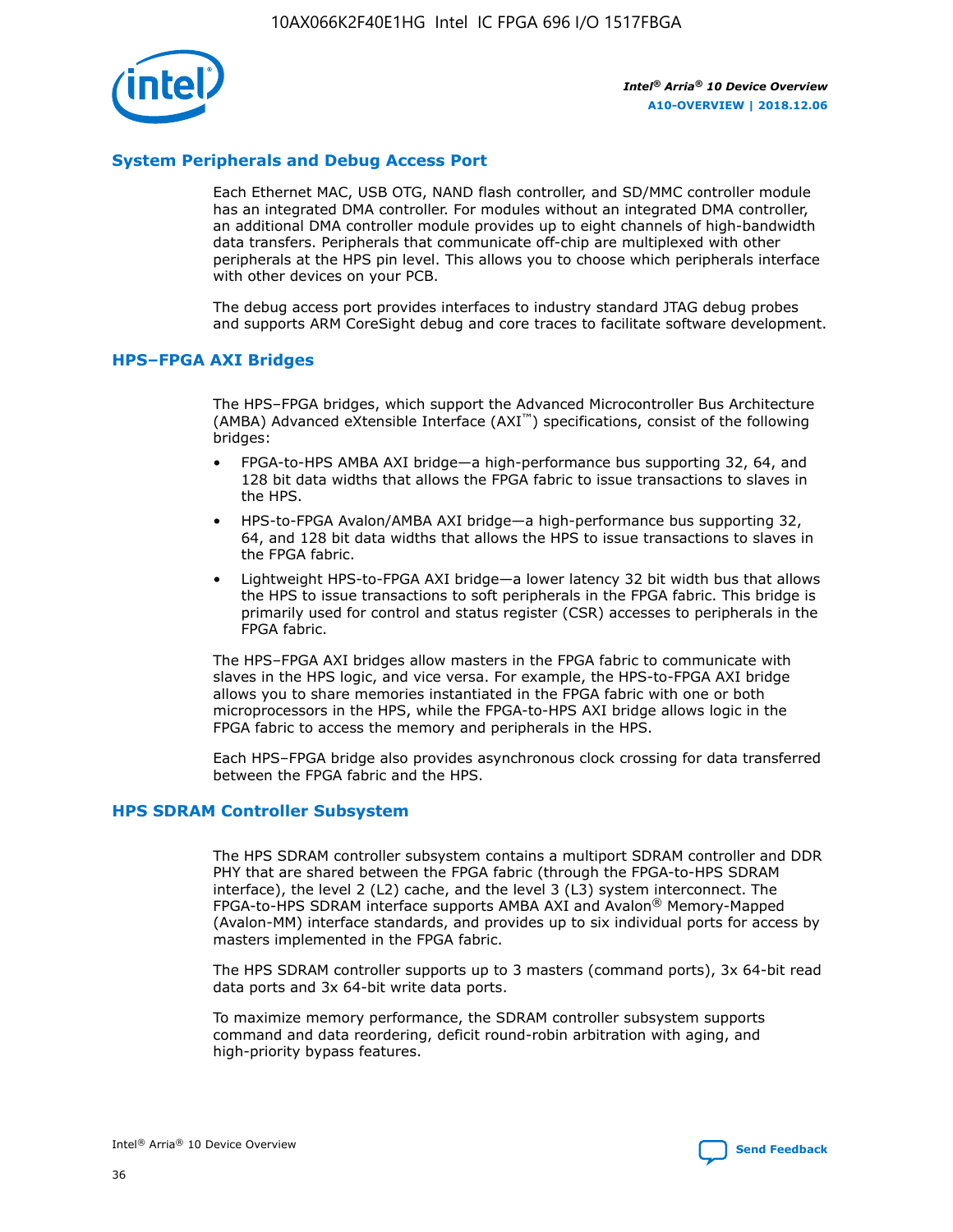

# **FPGA Configuration and HPS Booting**

The FPGA fabric and HPS in the SoC FPGA must be powered at the same time. You can reduce the clock frequencies or gate the clocks to reduce dynamic power.

Once powered, the FPGA fabric and HPS can be configured independently thus providing you with more design flexibility:

- You can boot the HPS independently. After the HPS is running, the HPS can fully or partially reconfigure the FPGA fabric at any time under software control. The HPS can also configure other FPGAs on the board through the FPGA configuration controller.
- Configure the FPGA fabric first, and then boot the HPS from memory accessible to the FPGA fabric.

## **Hardware and Software Development**

For hardware development, you can configure the HPS and connect your soft logic in the FPGA fabric to the HPS interfaces using the Platform Designer system integration tool in the Intel Quartus Prime software.

For software development, the ARM-based SoC FPGA devices inherit the rich software development ecosystem available for the ARM Cortex-A9 MPCore processor. The software development process for Intel SoC FPGAs follows the same steps as those for other SoC devices from other manufacturers. Support for Linux\*, VxWorks\*, and other operating systems are available for the SoC FPGAs. For more information on the operating systems support availability, contact the Intel FPGA sales team.

You can begin device-specific firmware and software development on the Intel SoC FPGA Virtual Target. The Virtual Target is a fast PC-based functional simulation of a target development system—a model of a complete development board. The Virtual Target enables the development of device-specific production software that can run unmodified on actual hardware.

# **Dynamic and Partial Reconfiguration**

The Intel Arria 10 devices support dynamic and partial reconfiguration. You can use dynamic and partial reconfiguration simultaneously to enable seamless reconfiguration of both the device core and transceivers.

# **Dynamic Reconfiguration**

You can reconfigure the PMA and PCS blocks while the device continues to operate. This feature allows you to change the data rates, protocol, and analog settings of a channel in a transceiver bank without affecting on-going data transfer in other transceiver banks. This feature is ideal for applications that require dynamic multiprotocol or multirate support.

# **Partial Reconfiguration**

Using partial reconfiguration, you can reconfigure some parts of the device while keeping the device in operation.

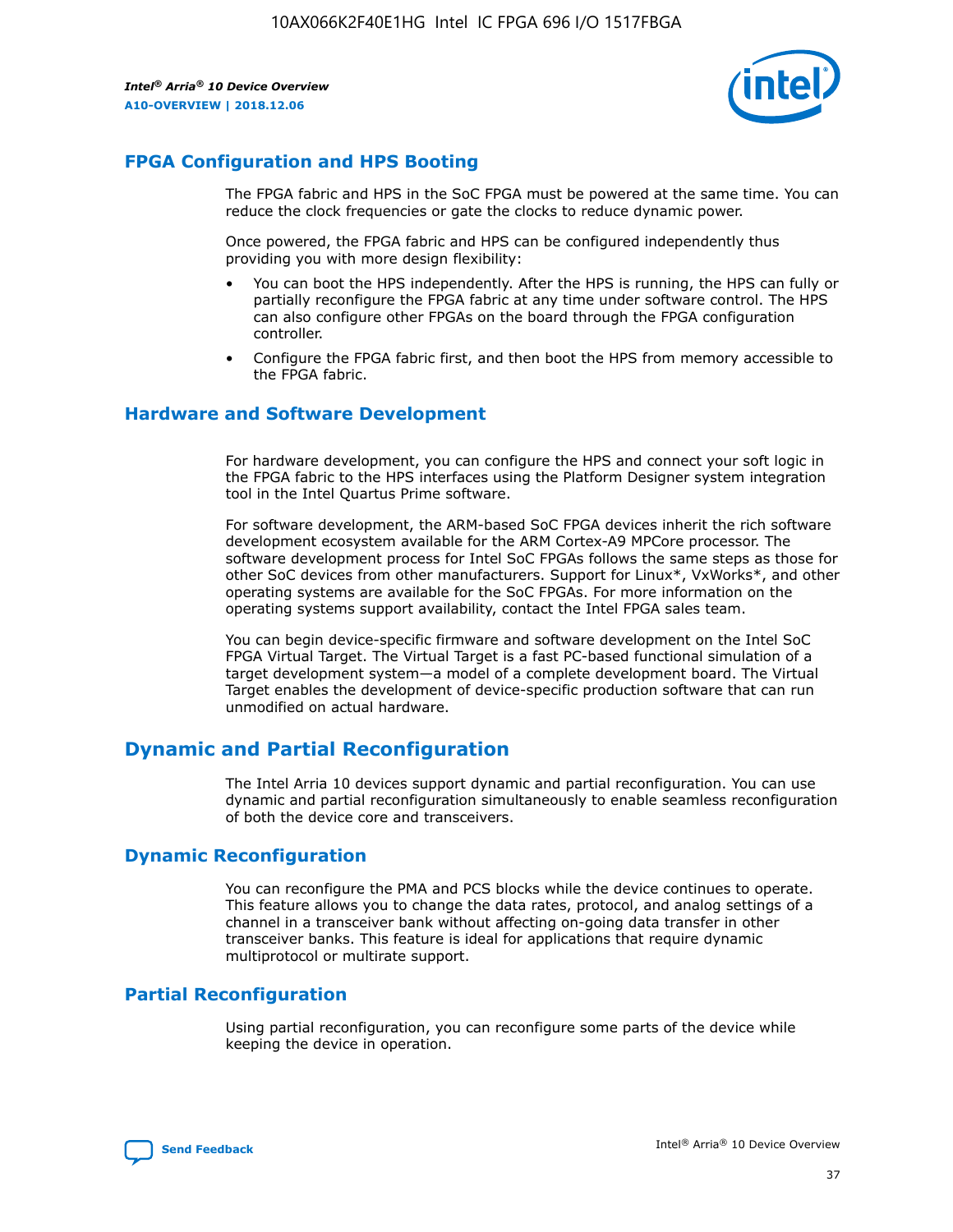

Instead of placing all device functions in the FPGA fabric, you can store some functions that do not run simultaneously in external memory and load them only when required. This capability increases the effective logic density of the device, and lowers cost and power consumption.

In the Intel solution, you do not have to worry about intricate device architecture to perform a partial reconfiguration. The partial reconfiguration capability is built into the Intel Quartus Prime design software, making such time-intensive task simple.

Intel Arria 10 devices support partial reconfiguration in the following configuration options:

- Using an internal host:
	- All supported configuration modes where the FPGA has access to external memory devices such as serial and parallel flash memory.
	- Configuration via Protocol [CvP (PCIe)]
- Using an external host—passive serial (PS), fast passive parallel (FPP) x8, FPP x16, and FPP x32 I/O interface.

# **Enhanced Configuration and Configuration via Protocol**

# **Table 25. Configuration Schemes and Features of Intel Arria 10 Devices**

Intel Arria 10 devices support 1.8 V programming voltage and several configuration schemes.

| <b>Scheme</b>                                                          | <b>Data</b><br><b>Width</b> | <b>Max Clock</b><br>Rate<br>(MHz) | <b>Max Data</b><br>Rate<br>(Mbps)<br>(13) | <b>Decompression</b> | <b>Design</b><br>Security <sup>(1</sup><br>4) | <b>Partial</b><br>Reconfiguration<br>(15) | <b>Remote</b><br><b>System</b><br><b>Update</b> |
|------------------------------------------------------------------------|-----------------------------|-----------------------------------|-------------------------------------------|----------------------|-----------------------------------------------|-------------------------------------------|-------------------------------------------------|
| <b>JTAG</b>                                                            | 1 bit                       | 33                                | 33                                        |                      |                                               | Yes(16)                                   |                                                 |
| Active Serial (AS)<br>through the<br>EPCO-L<br>configuration<br>device | 1 bit,<br>4 bits            | 100                               | 400                                       | Yes                  | Yes                                           | Yes(16)                                   | Yes                                             |
| Passive serial (PS)<br>through CPLD or<br>external<br>microcontroller  | 1 bit                       | 100                               | 100                                       | Yes                  | Yes                                           | Yes <sup>(16)</sup>                       | Parallel<br>Flash<br>Loader<br>(PFL) IP<br>core |
|                                                                        |                             |                                   |                                           |                      |                                               |                                           | continued                                       |

<sup>(13)</sup> Enabling either compression or design security features affects the maximum data rate. Refer to the Intel Arria 10 Device Datasheet for more information.

<sup>(14)</sup> Encryption and compression cannot be used simultaneously.

 $(15)$  Partial reconfiguration is an advanced feature of the device family. If you are interested in using partial reconfiguration, contact Intel for support.

 $(16)$  Partial configuration can be performed only when it is configured as internal host.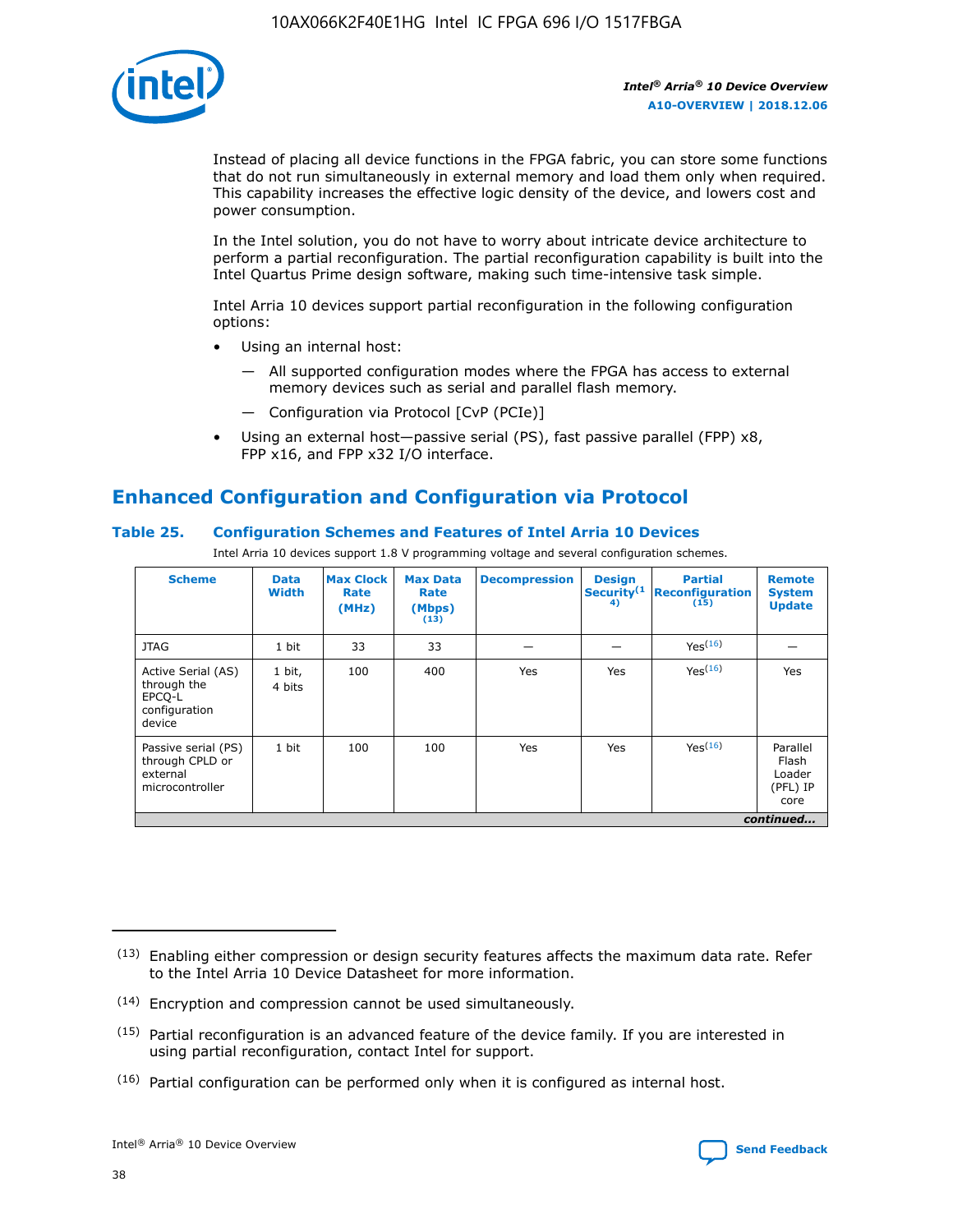

| <b>Scheme</b>                                   | <b>Data</b><br><b>Width</b> | <b>Max Clock</b><br>Rate<br>(MHz) | <b>Max Data</b><br>Rate<br>(Mbps)<br>(13) | <b>Decompression</b> | <b>Design</b><br>Security <sup>(1</sup><br>4) | <b>Partial</b><br><b>Reconfiguration</b><br>(15) | <b>Remote</b><br><b>System</b><br><b>Update</b> |
|-------------------------------------------------|-----------------------------|-----------------------------------|-------------------------------------------|----------------------|-----------------------------------------------|--------------------------------------------------|-------------------------------------------------|
| Fast passive                                    | 8 bits                      | 100                               | 3200                                      | Yes                  | Yes                                           | Yes(17)                                          | PFL IP                                          |
| parallel (FPP)<br>through CPLD or               | 16 bits                     |                                   |                                           | Yes                  | Yes                                           |                                                  | core                                            |
| external<br>microcontroller                     | 32 bits                     |                                   |                                           | Yes                  | Yes                                           |                                                  |                                                 |
| Configuration via                               | 16 bits                     | 100                               | 3200                                      | Yes                  | Yes                                           | Yes <sup>(17)</sup>                              |                                                 |
| <b>HPS</b>                                      | 32 bits                     |                                   |                                           | Yes                  | Yes                                           |                                                  |                                                 |
| Configuration via<br>Protocol [CvP<br>$(PCIe*)$ | x1, x2,<br>x4, x8<br>lanes  |                                   | 8000                                      | Yes                  | Yes                                           | Yes(16)                                          |                                                 |

You can configure Intel Arria 10 devices through PCIe using Configuration via Protocol (CvP). The Intel Arria 10 CvP implementation conforms to the PCIe 100 ms power-up-to-active time requirement.

## **Related Information**

[Configuration via Protocol \(CvP\) Implementation in Intel FPGAs User Guide](https://www.intel.com/content/www/us/en/programmable/documentation/dsu1441819344145.html#dsu1442269728522) Provides more information about the CvP configuration scheme.

# **SEU Error Detection and Correction**

Intel Arria 10 devices offer robust and easy-to-use single-event upset (SEU) error detection and correction circuitry.

The detection and correction circuitry includes protection for Configuration RAM (CRAM) programming bits and user memories. The CRAM is protected by a continuously running CRC error detection circuit with integrated ECC that automatically corrects one or two errors and detects higher order multi-bit errors. When more than two errors occur, correction is available through reloading of the core programming file, providing a complete design refresh while the FPGA continues to operate.

The physical layout of the Intel Arria 10 CRAM array is optimized to make the majority of multi-bit upsets appear as independent single-bit or double-bit errors which are automatically corrected by the integrated CRAM ECC circuitry. In addition to the CRAM protection, the M20K memory blocks also include integrated ECC circuitry and are layout-optimized for error detection and correction. The MLAB does not have ECC.

<sup>(17)</sup> Supported at a maximum clock rate of 100 MHz.



 $(13)$  Enabling either compression or design security features affects the maximum data rate. Refer to the Intel Arria 10 Device Datasheet for more information.

<sup>(14)</sup> Encryption and compression cannot be used simultaneously.

 $(15)$  Partial reconfiguration is an advanced feature of the device family. If you are interested in using partial reconfiguration, contact Intel for support.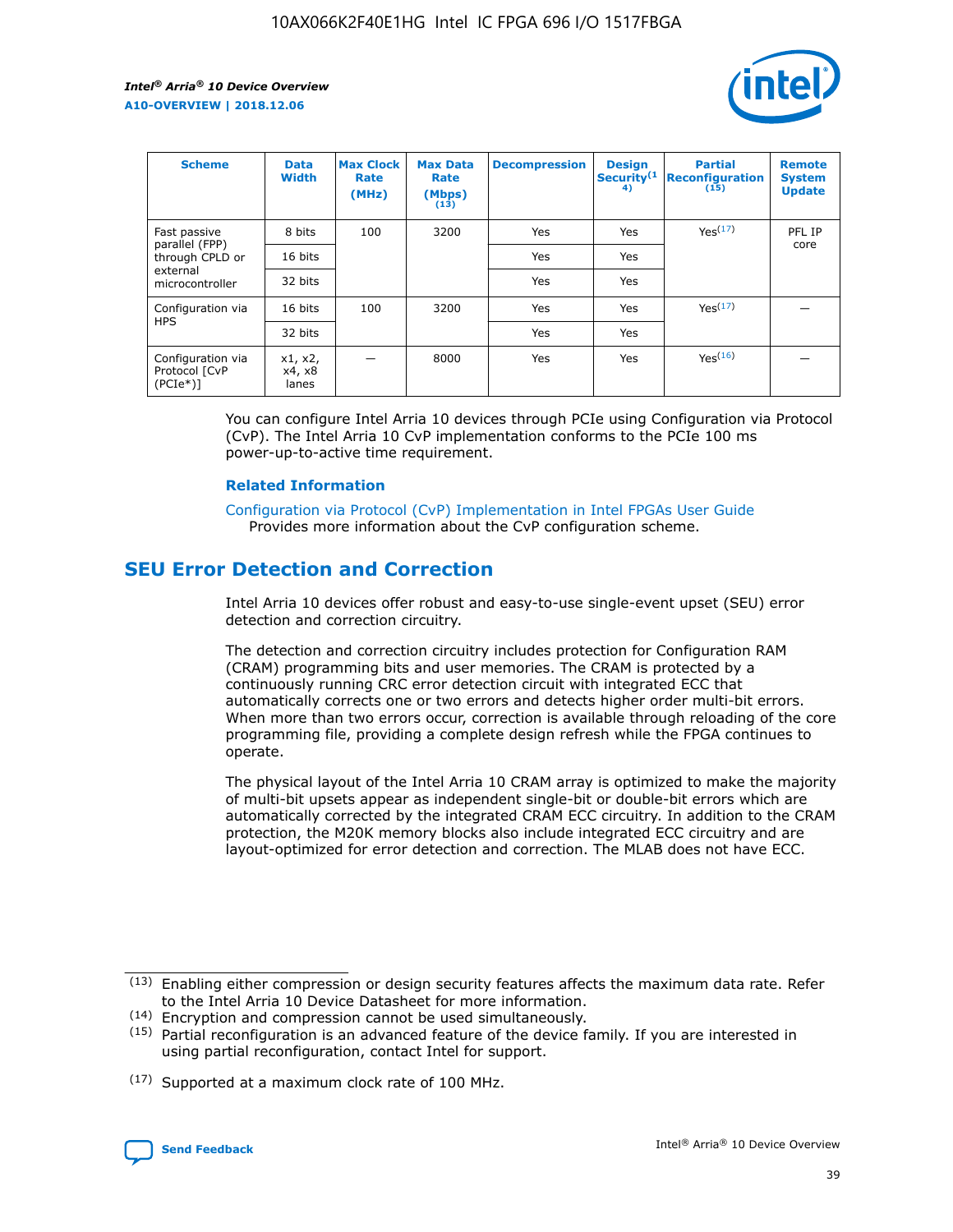

# **Power Management**

Intel Arria 10 devices leverage the advanced 20 nm process technology, a low 0.9 V core power supply, an enhanced core architecture, and several optional power reduction techniques to reduce total power consumption by as much as 40% compared to Arria V devices and as much as 60% compared to Stratix V devices.

The optional power reduction techniques in Intel Arria 10 devices include:

- **SmartVID**—a code is programmed into each device during manufacturing that allows a smart regulator to operate the device at lower core  $V_{CC}$  while maintaining performance
- **Programmable Power Technology**—non-critical timing paths are identified by the Intel Quartus Prime software and the logic in these paths is biased for low power instead of high performance
- **Low Static Power Options**—devices are available with either standard static power or low static power while maintaining performance

Furthermore, Intel Arria 10 devices feature Intel's industry-leading low power transceivers and include a number of hard IP blocks that not only reduce logic resources but also deliver substantial power savings compared to soft implementations. In general, hard IP blocks consume up to 90% less power than the equivalent soft logic implementations.

# **Incremental Compilation**

The Intel Quartus Prime software incremental compilation feature reduces compilation time and helps preserve performance to ease timing closure. The incremental compilation feature enables the partial reconfiguration flow for Intel Arria 10 devices.

Incremental compilation supports top-down, bottom-up, and team-based design flows. This feature facilitates modular, hierarchical, and team-based design flows where different designers compile their respective design sections in parallel. Furthermore, different designers or IP providers can develop and optimize different blocks of the design independently. These blocks can then be imported into the top level project.

# **Document Revision History for Intel Arria 10 Device Overview**

| <b>Document</b><br><b>Version</b> | <b>Changes</b>                                                                                                                                                                                                                                                              |
|-----------------------------------|-----------------------------------------------------------------------------------------------------------------------------------------------------------------------------------------------------------------------------------------------------------------------------|
| 2018.12.06                        | Added links to Intel Arria 10 device errata documents.<br>Removed automotive temperature option from the Intel Arria 10 GX devices.<br>Removed -3 fabric speed grade from the Intel Arria 10 GT devices.<br>Updated power options for the Intel Arria 10 GX and GT devices. |
| 2018.04.09                        | Updated the lowest $V_{CC}$ from 0.83 V to 0.82 V in the topic listing a summary of the device features.                                                                                                                                                                    |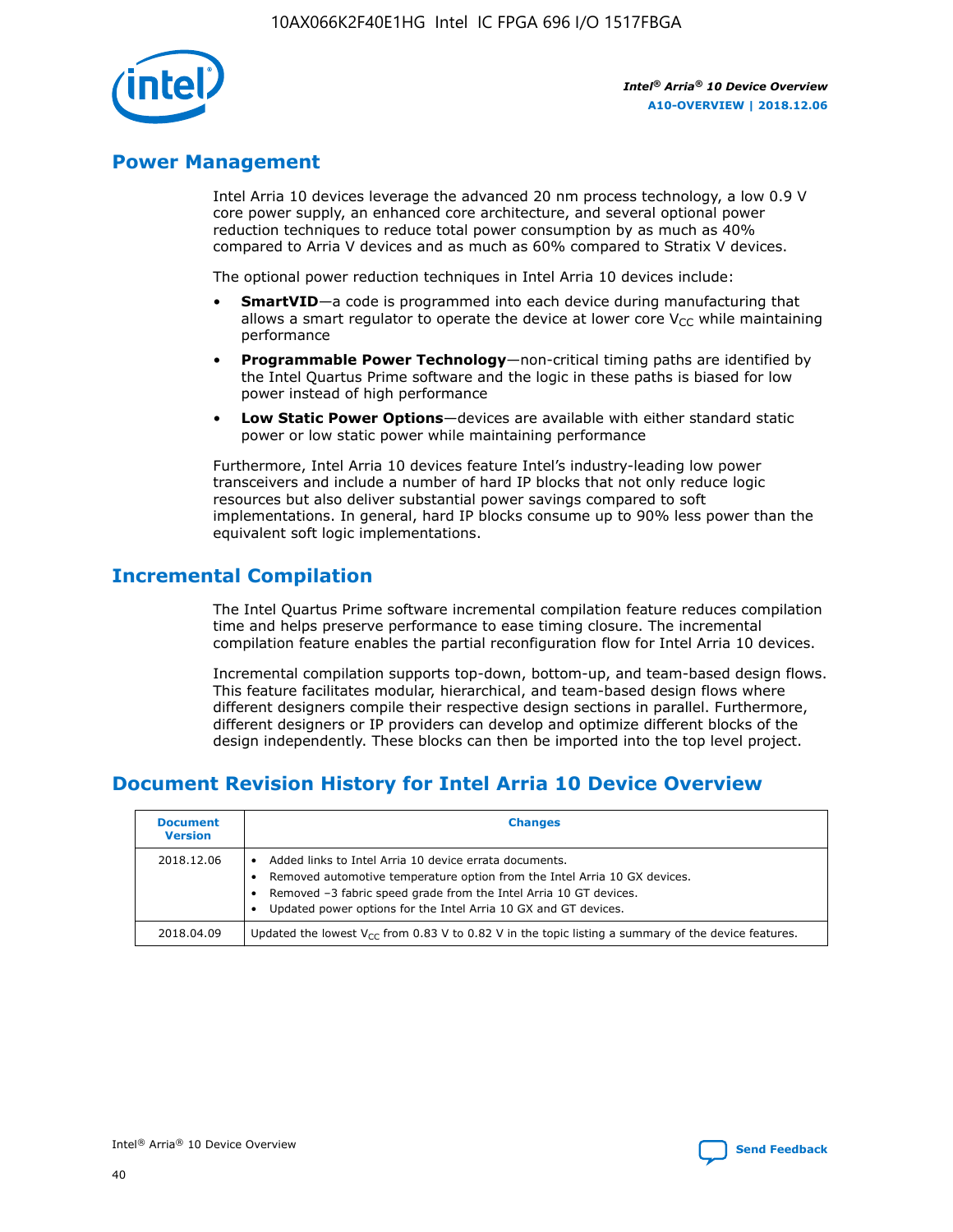*Intel® Arria® 10 Device Overview* **A10-OVERVIEW | 2018.12.06**



| <b>Date</b>    | <b>Version</b> | <b>Changes</b>                                                                                                                                                                                                                                                                                                                                                                                                                                                                                                                                                                                                                                                                                                                                                                                                                                                                                                                                                                         |
|----------------|----------------|----------------------------------------------------------------------------------------------------------------------------------------------------------------------------------------------------------------------------------------------------------------------------------------------------------------------------------------------------------------------------------------------------------------------------------------------------------------------------------------------------------------------------------------------------------------------------------------------------------------------------------------------------------------------------------------------------------------------------------------------------------------------------------------------------------------------------------------------------------------------------------------------------------------------------------------------------------------------------------------|
| January 2018   | 2018.01.17     | Updated the maximum data rate for HPS (Intel Arria 10 SX devices<br>external memory interface DDR3 controller from 2,166 Mbps to 2,133<br>Mbps.<br>Updated maximum frequency supported for half rate QDRII and QDRII<br>+ SRAM to 633 MHz in Memory Standards Supported by the Soft<br>Memory Controller table.<br>Updated transceiver backplane capability to 12.5 Gbps.<br>$\bullet$<br>Removed transceiver speed grade 5 in Sample Ordering Core and<br>$\bullet$<br>Available Options for Intel Arria 10 GX Devices figure.<br>Removed package code 40, low static power, SmartVID, industrial, and<br>military operating temperature support from Sample Ordering Core and<br>Available Options for Intel Arria 10 GT Devices figure.<br>Updated short reach transceiver rate for Intel Arria 10 GT devices to<br>25.8 Gbps.<br>Removed On-Die Instrumentation - EyeQ and Jitter Margin Tool<br>support from PMA Features of the Transceivers in Intel Arria 10 Devices<br>table. |
| September 2017 | 2017.09.20     | Updated the maximum speed of the DDR4 external memory interface from<br>1,333 MHz/2,666 Mbps to 1,200 MHz/2,400 Mbps.                                                                                                                                                                                                                                                                                                                                                                                                                                                                                                                                                                                                                                                                                                                                                                                                                                                                  |
| July 2017      | 2017.07.13     | Corrected the automotive temperature range in the figure showing the<br>available options for the Intel Arria 10 GX devices from "-40°C to 100°C"<br>to "-40°C to 125°C".                                                                                                                                                                                                                                                                                                                                                                                                                                                                                                                                                                                                                                                                                                                                                                                                              |
| July 2017      | 2017.07.06     | Added automotive temperature option to Intel Arria 10 GX device family.                                                                                                                                                                                                                                                                                                                                                                                                                                                                                                                                                                                                                                                                                                                                                                                                                                                                                                                |
| May 2017       | 2017.05.08     | Corrected protocol names with "1588" to "IEEE 1588v2".<br>$\bullet$<br>Updated the vertical migration table to remove vertical migration<br>$\bullet$<br>between Intel Arria 10 GX and Intel Arria 10 SX device variants.<br>Removed all "Preliminary" marks.<br>$\bullet$                                                                                                                                                                                                                                                                                                                                                                                                                                                                                                                                                                                                                                                                                                             |
| March 2017     | 2017.03.15     | Removed the topic about migration from Intel Arria 10 to Intel Stratix<br>$\bullet$<br>10 devices.<br>Rebranded as Intel.<br>$\bullet$                                                                                                                                                                                                                                                                                                                                                                                                                                                                                                                                                                                                                                                                                                                                                                                                                                                 |
| October 2016   | 2016.10.31     | Removed package F36 from Intel Arria 10 GX devices.<br>Updated Intel Arria 10 GT sample ordering code and maximum GX<br>$\bullet$<br>transceiver count. Intel Arria 10 GT devices are available only in the<br>SF45 package option with a maximum of 72 transceivers.                                                                                                                                                                                                                                                                                                                                                                                                                                                                                                                                                                                                                                                                                                                  |
| May 2016       | 2016.05.02     | Updated the FPGA Configuration and HPS Booting topic.<br>$\bullet$<br>Remove V <sub>CC</sub> PowerManager from the Summary of Features, Power<br>Management and Arria 10 Device Variants and packages topics. This<br>feature is no longer supported in Arria 10 devices.<br>Removed LPDDR3 from the Memory Standards Supported by the HPS<br>Hard Memory Controller table in the Memory Standards Supported by<br>Intel Arria 10 Devices topic. This standard is only supported by the<br>FPGA.<br>Removed transceiver speed grade 5 from the Device Variants and<br>Packages topic for Arria 10 GX and SX devices.                                                                                                                                                                                                                                                                                                                                                                   |
| February 2016  | 2016.02.11     | Changed the maximum Arria 10 GT datarate to 25.8 Gbps and the<br>minimum datarate to 1 Gbps globally.<br>Revised the state for Core clock networks in the Summary of Features<br>$\bullet$<br>topic.<br>Changed the transceiver parameters in the "Summary of Features for<br>$\bullet$<br>Arria 10 Devices" table.<br>• Changed the transceiver parameters in the "Maximum Resource Counts<br>for Arria 10 GT Devices" table.<br>Changed the package availability for GT devices in the "Package Plan<br>for Arria 10 GT Devices" table.<br>Changed the package configurations for GT devices in the "Migration"<br>Capability Across Arria 10 Product Lines" figure.<br>continued                                                                                                                                                                                                                                                                                                    |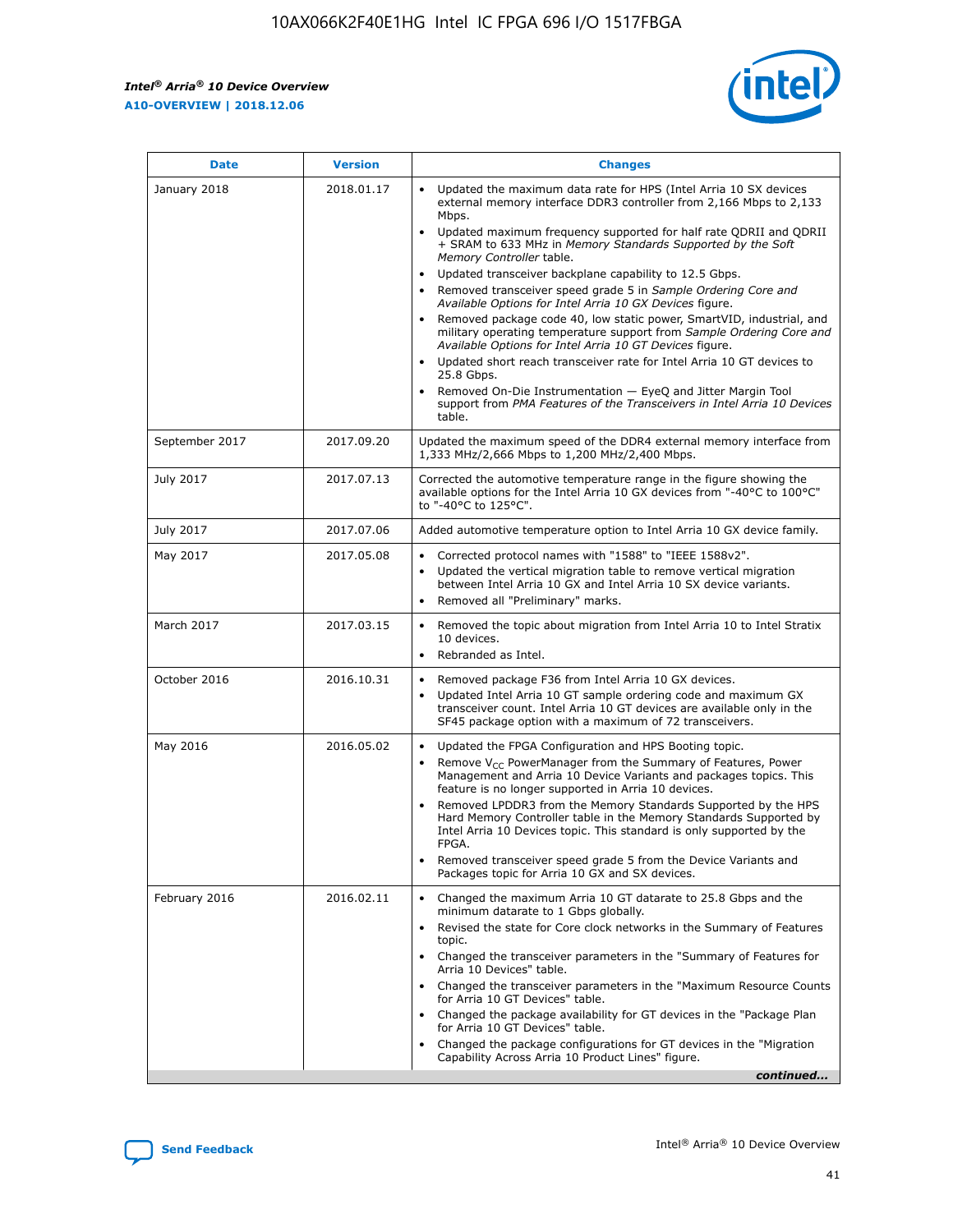

| <b>Date</b>   | <b>Version</b> | <b>Changes</b>                                                                                                                                                               |
|---------------|----------------|------------------------------------------------------------------------------------------------------------------------------------------------------------------------------|
|               |                | • Changed transceiver parameters in the "Low Power Serial Transceivers"<br>section.                                                                                          |
|               |                | • Changed the transceiver descriptions in the "Device Variants for the<br>Arria 10 Device Family" table.                                                                     |
|               |                | Changed the "Sample Ordering Code and Available Options for Arria 10<br>$\bullet$<br>GT Devices" figure.                                                                     |
|               |                | Changed the datarates for GT devices in the "PMA Features" section.                                                                                                          |
|               |                | Changed the datarates for GT devices in the "PCS Features" section.<br>$\bullet$                                                                                             |
| December 2015 | 2015.12.14     | Updated the number of M20K memory blocks for Arria 10 GX 660 from<br>2133 to 2131 and corrected the total RAM bit from 48,448 Kb to<br>48,408 Kb.                            |
|               |                | Corrected the number of DSP blocks for Arria 10 GX 660 from 1688 to<br>1687 in the table listing floating-point arithmetic resources.                                        |
| November 2015 | 2015.11.02     | Updated the maximum resources for Arria 10 GX 220, GX 320, GX 480,<br>$\bullet$<br>GX 660, SX 220, SX 320, SX 480, and SX 660.                                               |
|               |                | • Updated resource count for Arria 10 GX 320, GX 480, GX 660, SX 320,<br>SX 480, a SX 660 devices in Number of Multipliers in Intel Arria 10<br><b>Devices</b> table.        |
|               |                | Updated the available options for Arria 10 GX, GT, and SX.                                                                                                                   |
|               |                | Changed instances of Quartus II to Quartus Prime.<br>$\bullet$                                                                                                               |
| June 2015     | 2015.06.15     | Corrected label for Intel Arria 10 GT product lines in the vertical migration<br>figure.                                                                                     |
| May 2015      | 2015.05.15     | Corrected the DDR3 half rate and quarter rate maximum frequencies in the<br>table that lists the memory standards supported by the Intel Arria 10 hard<br>memory controller. |
| May 2015      | 2015.05.04     | • Added support for 13.5G JESD204b in the Summary of Features table.                                                                                                         |
|               |                | • Added a link to Arria 10 GT Channel Usage in the Arria 10 GT Package<br>Plan topic.                                                                                        |
|               |                | • Added a note to the table, Maximum Resource Counts for Arria 10 GT<br>devices.                                                                                             |
|               |                | • Updated the power requirements of the transceivers in the Low Power<br>Serial Transceivers topic.                                                                          |
| January 2015  | 2015.01.23     | • Added floating point arithmetic features in the Summary of Features<br>table.                                                                                              |
|               |                | • Updated the total embedded memory from 38.38 megabits (Mb) to<br>65.6 Mb.                                                                                                  |
|               |                | • Updated the table that lists the memory standards supported by Intel<br>Arria 10 devices.                                                                                  |
|               |                | Removed support for DDR3U, LPDDR3 SDRAM, RLDRAM 2, and DDR2.                                                                                                                 |
|               |                | Moved RLDRAM 3 support from hard memory controller to soft memory<br>controller. RLDRAM 3 support uses hard PHY with soft memory<br>controller.                              |
|               |                | Added soft memory controller support for QDR IV.<br>٠                                                                                                                        |
|               |                | Updated the maximum resource count table to include the number of<br>hard memory controllers available in each device variant.                                               |
|               |                | Updated the transceiver PCS data rate from 12.5 Gbps to 12 Gbps.<br>$\bullet$                                                                                                |
|               |                | Updated the max clock rate of PS, FPP x8, FPP x16, and Configuration<br>via HPS from 125 MHz to 100 MHz.                                                                     |
|               |                | Added a feature for fractional synthesis PLLs: PLL cascading.                                                                                                                |
|               |                | Updated the HPS programmable general-purpose I/Os from 54 to 62.<br>$\bullet$                                                                                                |
|               |                | continued                                                                                                                                                                    |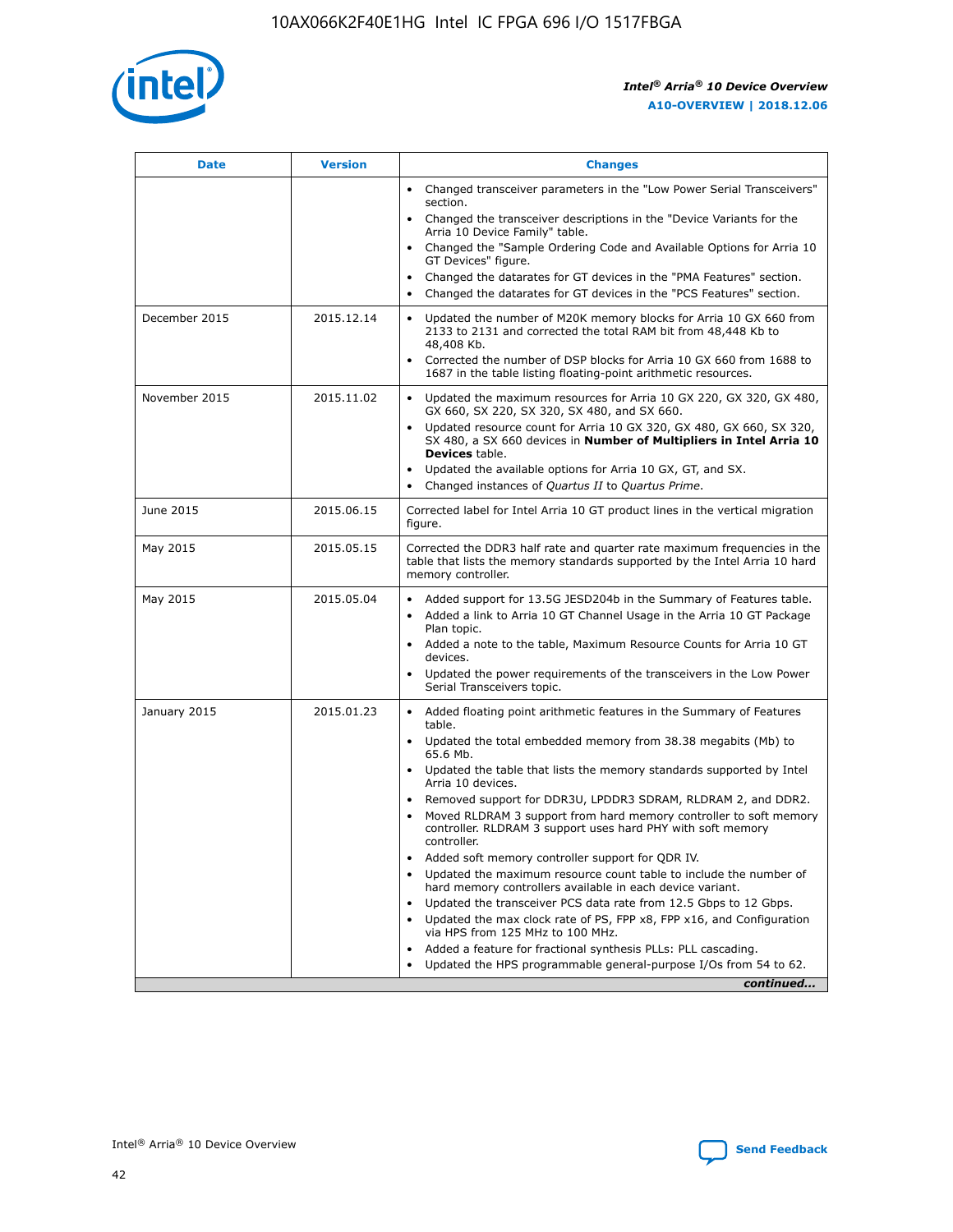r



| <b>Date</b>    | <b>Version</b> | <b>Changes</b>                                                                                                                                                                                                                                                                                                                                                                                                                                                                                                                                      |
|----------------|----------------|-----------------------------------------------------------------------------------------------------------------------------------------------------------------------------------------------------------------------------------------------------------------------------------------------------------------------------------------------------------------------------------------------------------------------------------------------------------------------------------------------------------------------------------------------------|
| September 2014 | 2014.09.30     | Corrected the 3 V I/O and LVDS I/O counts for F35 and F36 packages<br>of Arria 10 GX.<br>Corrected the 3 V I/O, LVDS I/O, and transceiver counts for the NF40<br>$\bullet$<br>package of the Arria GX 570 and 660.<br>Removed 3 V I/O, LVDS I/O, and transceiver counts for the NF40<br>package of the Arria GX 900 and 1150. The NF40 package is not<br>available for Arria 10 GX 900 and 1150.                                                                                                                                                    |
| August 2014    | 2014.08.18     | Updated Memory (Kb) M20K maximum resources for Arria 10 GX 660<br>devices from 42,660 to 42,620.<br>Added GPIO columns consisting of LVDS I/O Bank and 3V I/O Bank in<br>$\bullet$<br>the Package Plan table.<br>Added how to use memory interface clock frequency higher than 533<br>$\bullet$<br>MHz in the I/O vertical migration.<br>Added information to clarify that RLDRAM3 support uses hard PHY with<br>$\bullet$<br>soft memory controller.<br>Added variable precision DSP blocks support for floating-point<br>$\bullet$<br>arithmetic. |
| June 2014      | 2014.06.19     | Updated number of dedicated I/Os in the HPS block to 17.                                                                                                                                                                                                                                                                                                                                                                                                                                                                                            |
| February 2014  | 2014.02.21     | Updated transceiver speed grade options for GT devices in Figure 2.                                                                                                                                                                                                                                                                                                                                                                                                                                                                                 |
| February 2014  | 2014.02.06     | Updated data rate for Arria 10 GT devices from 28.1 Gbps to 28.3 Gbps.                                                                                                                                                                                                                                                                                                                                                                                                                                                                              |
| December 2013  | 2013.12.10     | Updated the HPS memory standards support from LPDDR2 to LPDDR3.<br>Updated HPS block diagram to include dedicated HPS I/O and FPGA<br>$\bullet$<br>Configuration blocks as well as repositioned SD/SDIO/MMC, DMA, SPI<br>and NAND Flash with ECC blocks.                                                                                                                                                                                                                                                                                            |
| December 2013  | 2013.12.02     | Initial release.                                                                                                                                                                                                                                                                                                                                                                                                                                                                                                                                    |